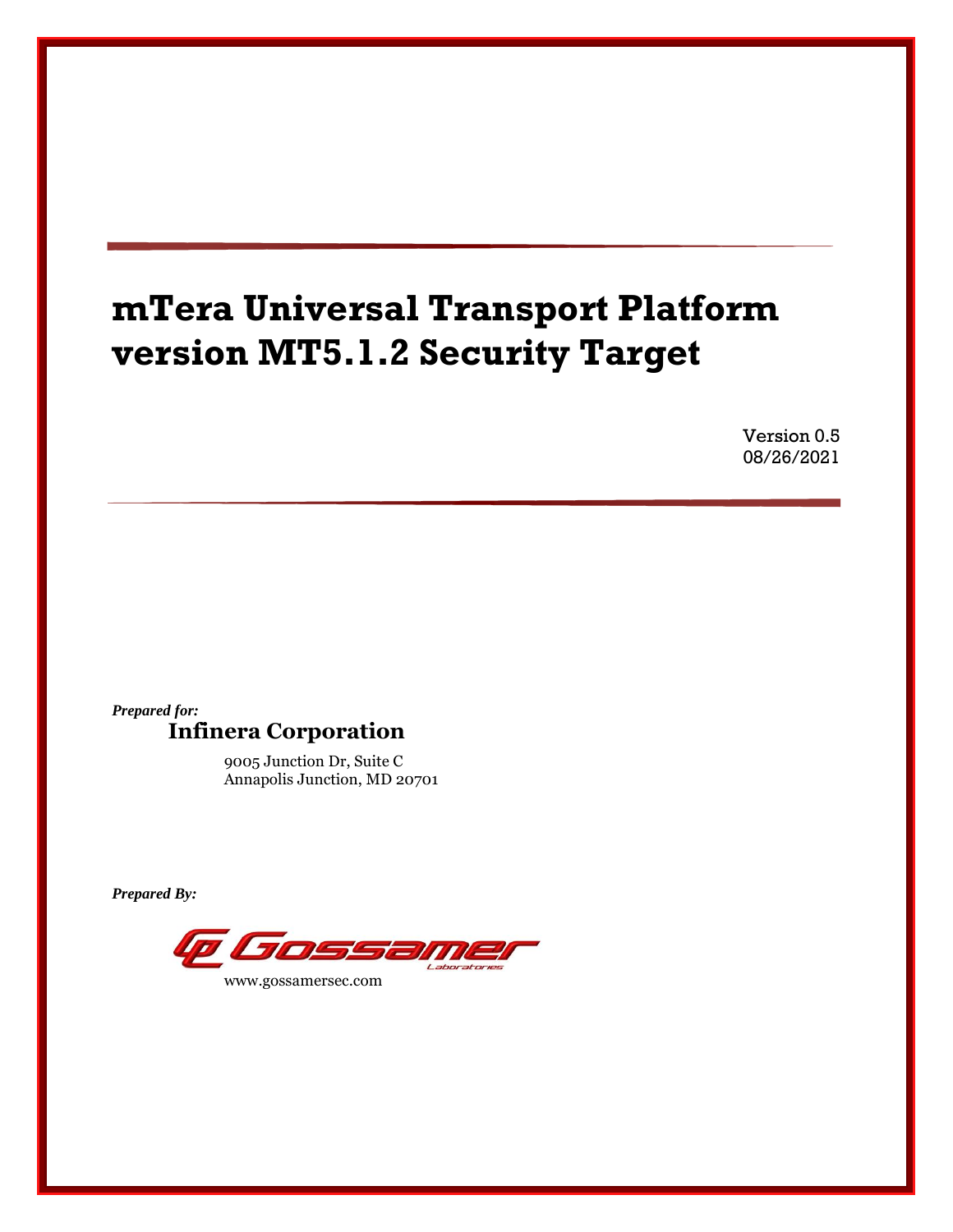# mTera Universal Transport Platform version MT5.1.2 Security Target

| 1.               |  |
|------------------|--|
| 1.1              |  |
| 1.2              |  |
| 1.3              |  |
| 1.4              |  |
| 1.4.1            |  |
| 1.4.2            |  |
| 2.               |  |
| 2.1              |  |
| 3.               |  |
| 3.1              |  |
| $\overline{4}$ . |  |
| 5.               |  |
| 5.1              |  |
| 5.1.1            |  |
| 5.1.2            |  |
| 5.1.3            |  |
| 5.1.4            |  |
| 5.1.5            |  |
| 5.1.6            |  |
| 5.1.7<br>5.2     |  |
| 5.2.1            |  |
| 5.2.2            |  |
| 5.2.3            |  |
| 5.2.4            |  |
| 5.2.5            |  |
| 6.               |  |
| 6.1              |  |
| 6.1.1            |  |
| 6.1.2            |  |
| 6.2              |  |
| 6.2.1            |  |
| 6.2.2            |  |
| 6.2.3            |  |
| 6.2.4            |  |
| 6.2.5            |  |
| 6.2.6            |  |
| 6.2.7<br>6.2.8   |  |
| 6.2.9            |  |
| 6.2.10           |  |
| 6.2.11           |  |
| 6.2.12           |  |
| 6.3              |  |
| 6.3.1            |  |
| 6.3.2            |  |
| 6.3.3            |  |
| 6.3.4            |  |
| 6.4              |  |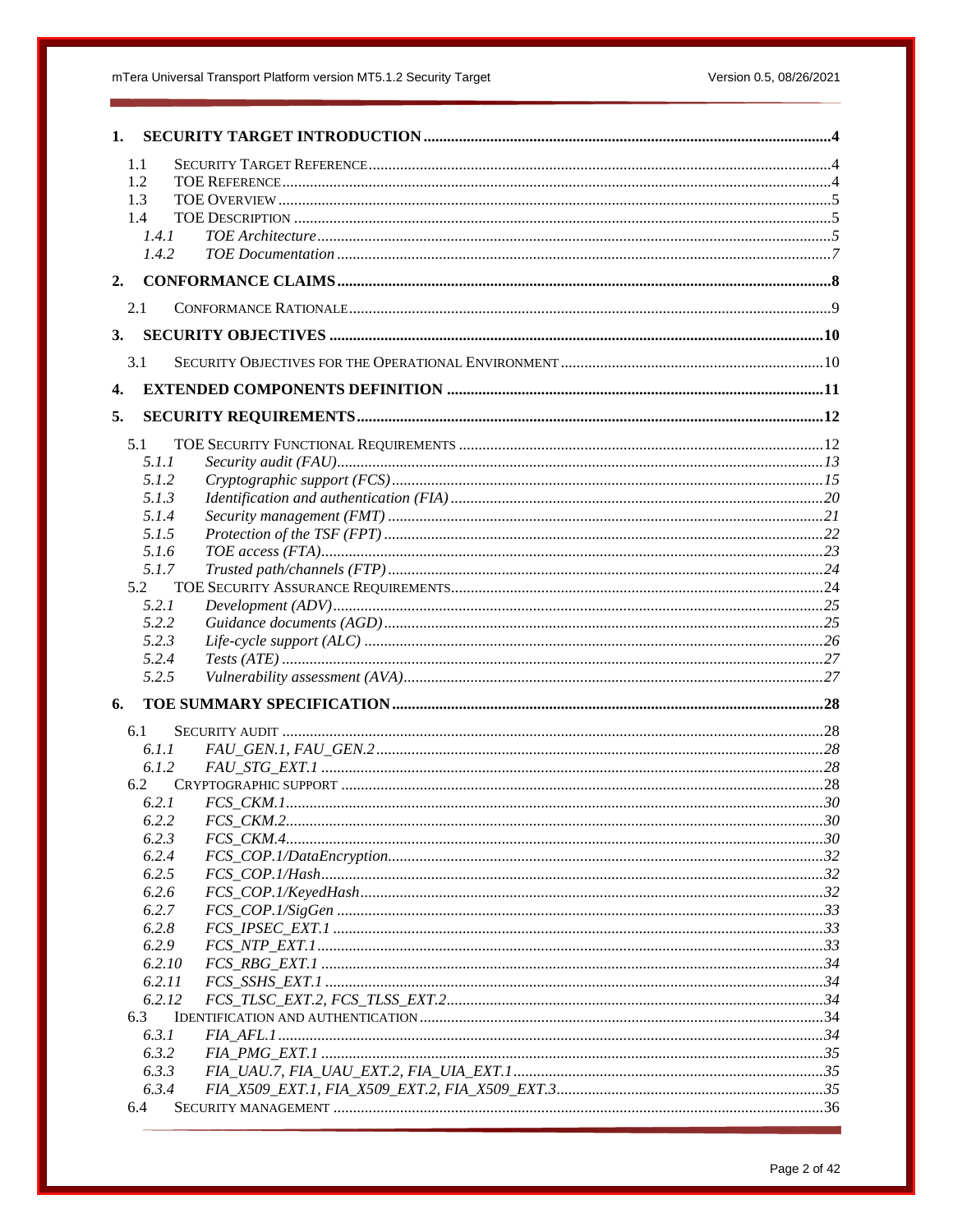| 6.4.1 |  |
|-------|--|
| 6.4.2 |  |
| 6.5   |  |
| 6.5.1 |  |
| 6.5.2 |  |
| 6.5.3 |  |
| 6.5.4 |  |
| 6.6   |  |
|       |  |
|       |  |
|       |  |
|       |  |
|       |  |

# **LIST OF TABLES**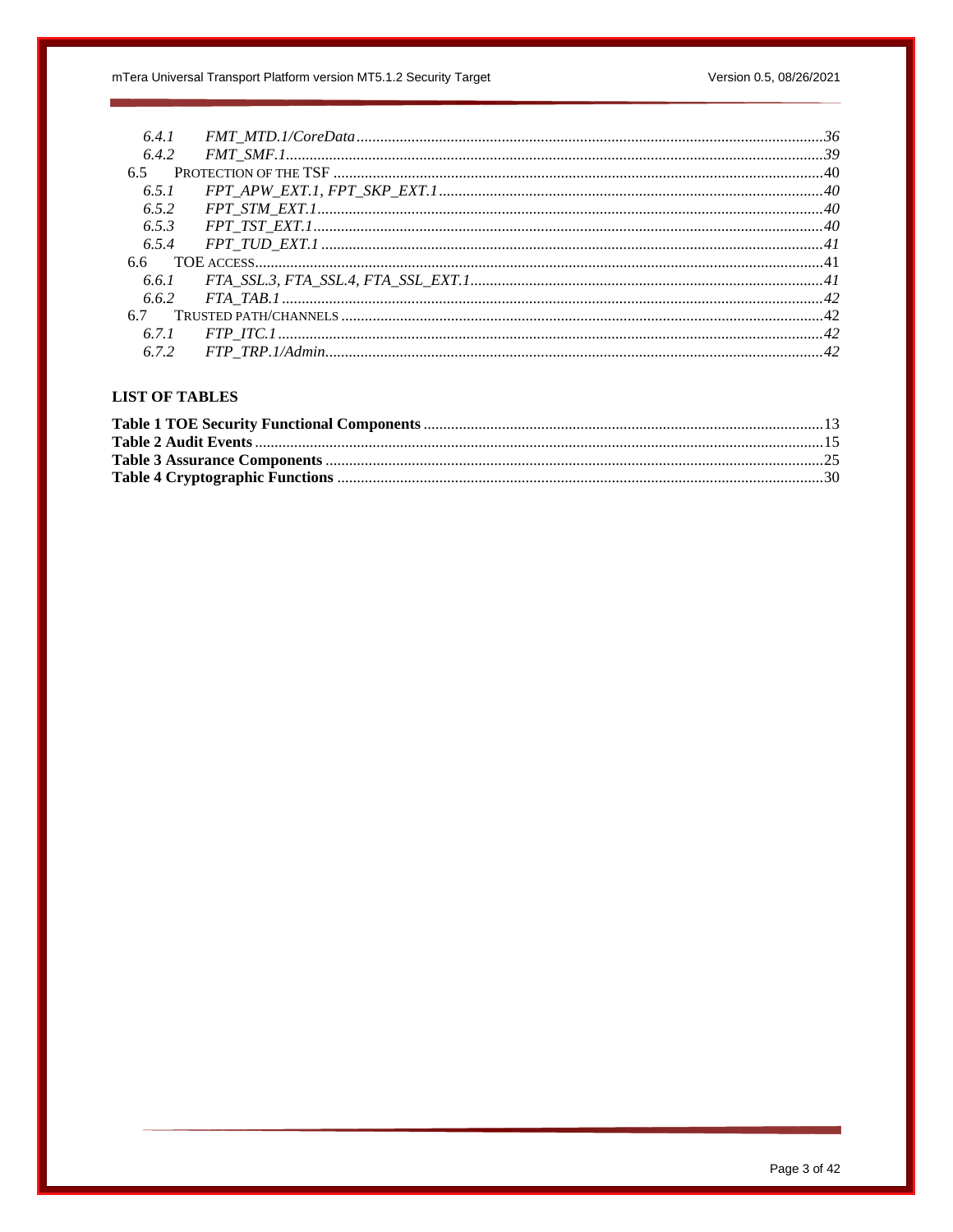# <span id="page-3-0"></span>**1. Security Target Introduction**

This section identifies the Security Target (ST) and Target of Evaluation (TOE) identification, ST conventions, ST conformance claims, and the ST organization. The TOE is mTera Universal Transport Platform provided by Infinera Corporation. The TOE is being evaluated as a Network Device.

The Security Target contains the following additional sections:

- Conformance Claims (Section 2)
- Security Objectives (Section 3)
- Extended Components Definition (Section 4)
- Security Requirements (Section 5)
- TOE Summary Specification (Section 6)

#### *Conventions*

The following conventions have been applied in this document:

- Security Functional Requirements Part 2 of the CC defines the approved set of operations that may be applied to functional requirements: iteration, assignment, selection, and refinement.
	- o Iteration: allows a component to be used more than once with varying operations. In the ST, iteration is indicated by a parenthetical number placed at the end of the component. For example FDP\_ACC.1(1) and FDP\_ACC.1(2) indicate that the ST includes two iterations of the FDP\_ACC.1 requirement.
	- o Assignment: allows the specification of an identified parameter. Assignments are indicated using bold and are surrounded by brackets (e.g., [**assignment**]). Note that an assignment within a selection would be identified in italics and with embedded bold brackets (e.g., [*[selected-assignment]*]).
	- o Selection: allows the specification of one or more elements from a list. Selections are indicated using bold italics and are surrounded by brackets (e.g., [*selection*]).
	- o Refinement: allows the addition of details. Refinements are indicated using bold, for additions, and strike-through, for deletions (e.g., "… **all** objects …" or "… some **big** things …").
- Other sections of the ST Other sections of the ST use bolding to highlight text of special interest, such as captions.

# <span id="page-3-1"></span>**1.1 Security Target Reference**

**ST Title –** mTera Universal Transport Platform version MT5.1.2 Security Target

**ST Version** – Version 0.5

**ST Date** – 08/26/2021

# <span id="page-3-2"></span>**1.2 TOE Reference**

**TOE Identification** – Infinera Corporation mTera Universal Transport Platform

The TOE includes the following hardware:

| <b>Product Model</b>                                                         | <b>Part Number(s)</b> | <b>CPU</b>                       |
|------------------------------------------------------------------------------|-----------------------|----------------------------------|
| Infinera Corporation mTera Universal<br>Transport Platform $-8$ slot chassis | 81.71S-MTERA8-R6      | See the 8-slot STPM<br>CPU below |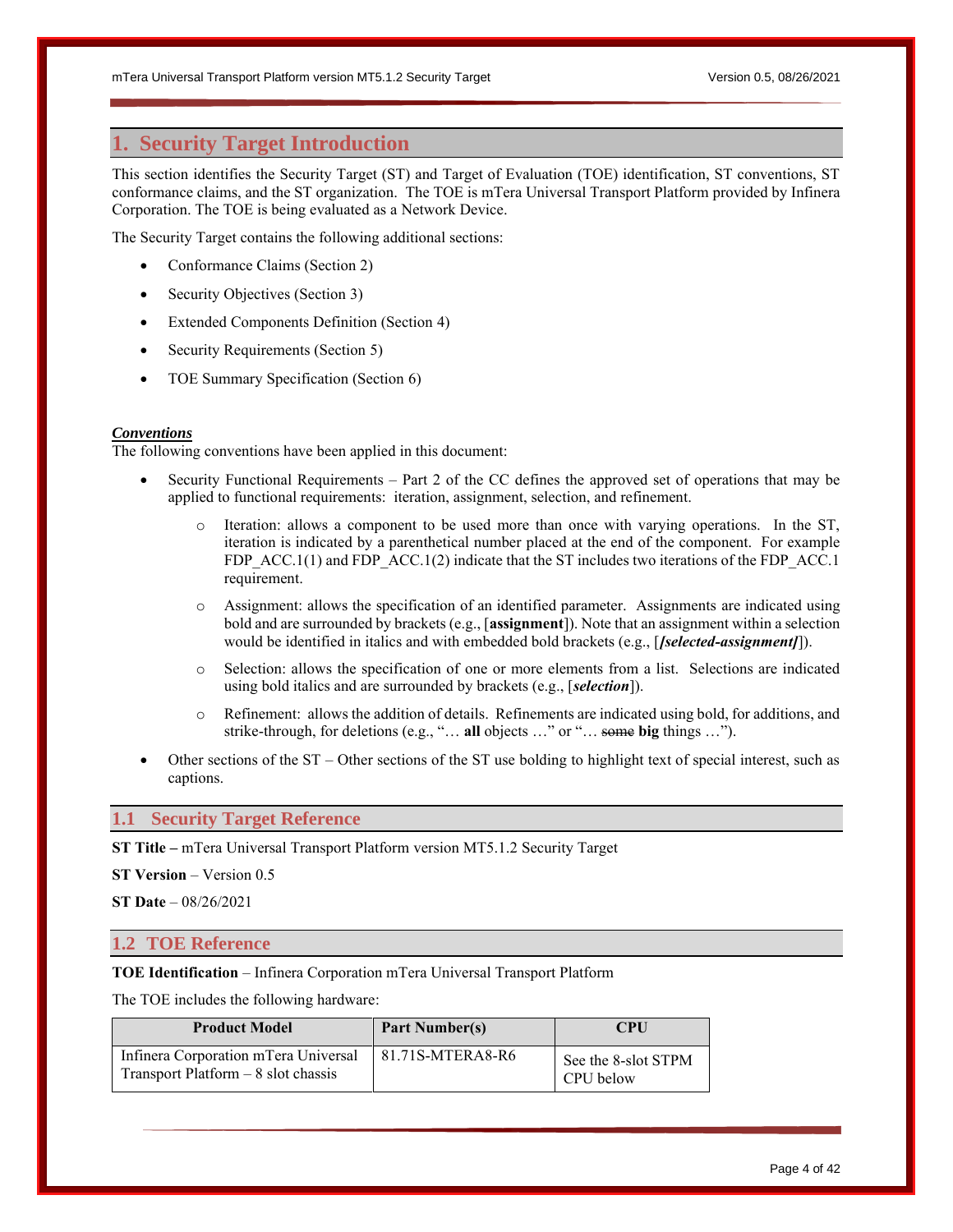| <b>Product Model</b>                                                         | <b>Part Number(s)</b> | <b>CPU</b>                        |
|------------------------------------------------------------------------------|-----------------------|-----------------------------------|
| Infinera Corporation mTera Universal<br>Transport Platform - 16 slot chassis | 81.71S-MTERA-R6       | See the 16-slot STPM<br>CPU below |
| 8-slot STPM                                                                  | 82.71C-M8STPM-R6      | NXP QorIQ P-4080                  |
| 16-slot STPM                                                                 | 82.71C-MSTPM-R6       | NXP QorIQ P-4080                  |

The STPM cards are management cards that run the software image for the mTera. The only difference between the two STPMs is that they are built with different form factors.

**TOE Developer** – Infinera Corporation

**Evaluation Sponsor** – Infinera Corporation

# <span id="page-4-0"></span>**1.3 TOE Overview**

The Target of Evaluation (TOE) is the Infinera mTera version MT5.1.2. The mTera is an optical network appliance delivering Wavelength, High-capacity Electrical OTN, and Packet network switching. The mTera supports electrical switching using an agnostic switch fabric. Signals switched by the electrical switch fabric include high-capacity ITU Optical Transport Network (OTN) ODU switching, ITU/ANSI SDH/SONET switching and service oriented MPLS-TP/Ethernet packet switching. The security functions provided include Identification, Authentication, Access Control, Protection of TSF, Confidentiality, Integrity and Auditing.

The Infinera mTera has two shelf form factors: the 16-slot mTera and the 8-slot mTera8. The same software image is used on both systems, delivering consistent security functionality across a network of mTera systems. Both mTeras use the same management cards, and the only difference is the number of slots.

The Infinera mTera has 3 classes of ports for security management: the Local Craft Interface (1000bT Ethernet), the DCN Interface (1000bT Ethernet) and in-band management channels (OTN OSC, OTN GCC, SDH/SONET DCC, Management VLAN). The functionality of in-band management channels is the same as the DCN interface, except these channels are part of an optical networking switch logic that allows access to the management interface of the management card. The Local Craft Interface is a non-routable network limited to interaction with a local workstation and provides a trusted interface for local operations. The DCN Interface is a routed interface used to attach to a service provider's management network. The in-band management channels are routed interfaces used to interconnect other optical networking systems. The Infinera mTera provides configuration access, time-of-day synchronization, and audit reporting over these interfaces.

# <span id="page-4-1"></span>**1.4 TOE Description**

The Infinera mTera Universal Transport Platform is an extremely flexible and highly efficient transport solution supporting up to 12Tb/s of switching and grooming for OTN, Packet and SONET/SDH leveraging protocol agnostic fabrics and interface cards that can be software configured for OTN, MPLS-TP or Carrier Ethernet on each interface or virtual interface. The Infinera mTera is offered in either a 16-slot chassis or 8-slot chassis.

# <span id="page-4-2"></span>1.4.1 TOE Architecture

The Infinera mTera is a network appliance composed of various module slots. The mTera supports up to two STPM (shelf timing and processor module) cards for management in addition to optical network switch blades. The mTera TOE's management capabilities rely on TL1 commands. The mTera's interfaces provide TLS and IPsec functionality as well as SSHv2 for management.

The mTera STPM includes an LCI (local craft interface) port for local CLI access and DCN (data communications network) ports for network communications. Though an administrator uses SSH to connect to the mTera through both interfaces, the LCI port does not provide network routing, thus requiring an administrator to connect directly to the LCI port for local console access.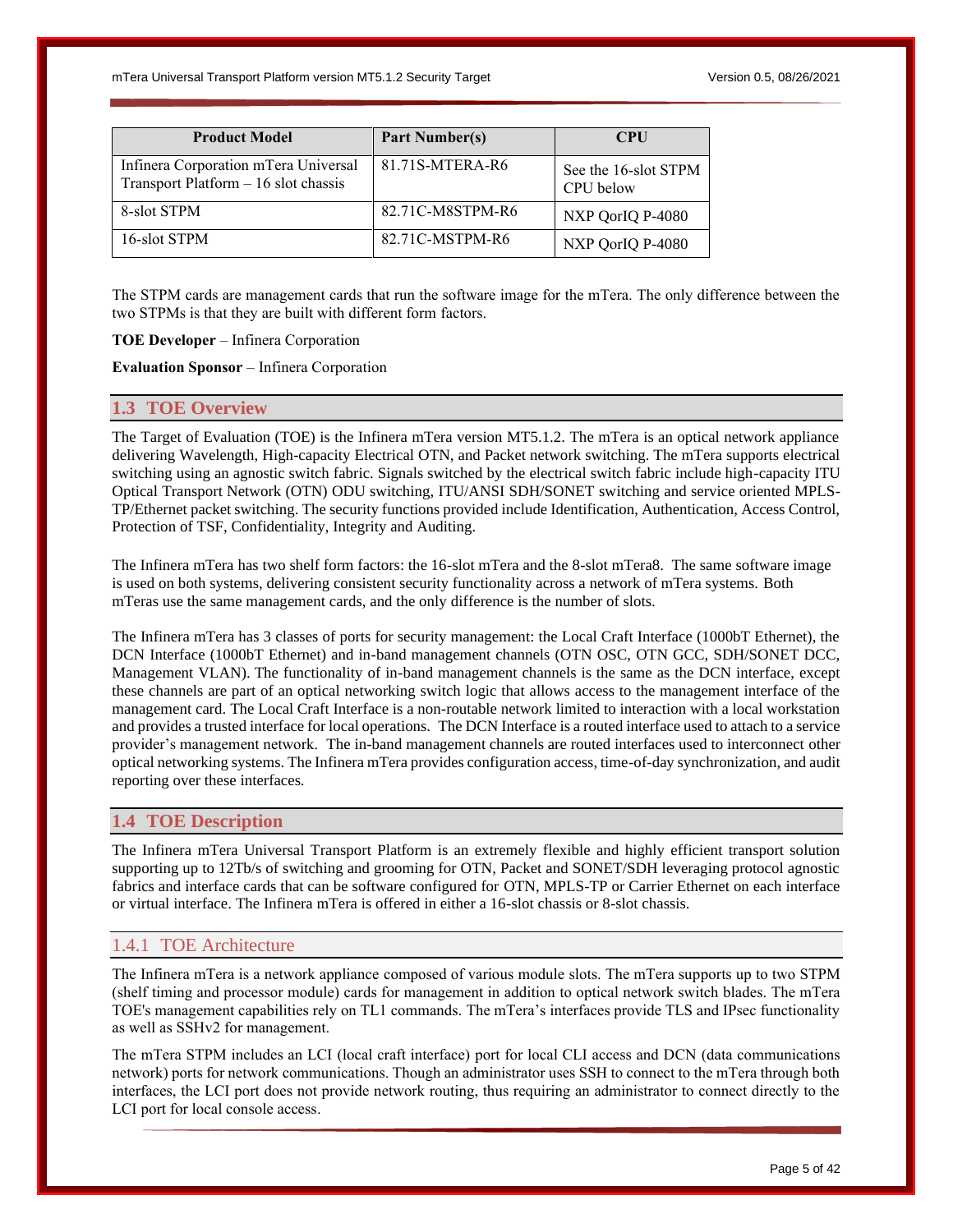The mTera TOE contains an OpenSSL FIPS object module and a kernel crypto module for cryptographic services. The Kernel Crypto module is used for IPSEC datapath (encrypt/decrypt, message authentication, hash) while the OpenSSL module is used for IPSEC Key management (i.e. IKE), SSH and TLS operations. The OpenSSL module is used for secret negotiation, authentication, encrypt/decrypt, message authentication, hashes and drbg.

# **1.4.1.1 Physical Boundaries**

The TOE's physical boundary includes the entire chassis, which contains the STPM management and optical network line cards. The TOE runs firmware version FP.5.1.2p1.

The TOE operates with the following components in the Operating Environment:

- Audit Server The TOE utilizes an external syslog server to store audit records.
- Authentication Server The TOE has the ability to use RADIUS servers to authenticate users.
- Time Server The TOE uses a Network Time Protocol (NTP) server to synchronize its system clock with a central time source.
- SSH Client The remote administrator uses an SSH client to access the CLI.

#### **1.4.1.2 Logical Boundaries**

This section summarizes the security functions provided by mTera:

- Security audit
- Cryptographic support
- Identification and authentication
- Security management
- Protection of the TSF
- TOE access
- Trusted path/channels

### **1.4.1.2.1 Security audit**

The TOE is designed to be able to generate logs for a wide range of security relevant events including start-up and shutdown of the TOE, all administrator actions, and all events identified in Table 2 Auditable Events. The TOE can be configured to store the logs locally so they can be accessed by an administrator or alternately to send the logs to a designated syslog server in the operational environment.

### **1.4.1.2.2 Cryptographic support**

The TOE includes cryptographic modules that provide key management, random bit generation, encryption/decryption, digital signature and secure hashing and key-hashing features in support of higher level cryptographic protocols including IPsec, SSH, and TLS.

#### **1.4.1.2.3 Identification and authentication**

The TOE requires administrators to be identified and authenticated before they can access any TOE security functions. The TOE supports role-based authentication, so user accounts are assigned predefined roles which restrict them based on their assigned role. The TOE maintains these administrator and user attributes which can be defined locally with user names and passwords or can be defined in the context of local RADIUS services. Authentication can be either locally or remotely through an external authentication server, or internally. After an administrator-specified number of failed attempts, the user account is locked out. The TOE's password mechanism provides configuration for a minimum password length. The TOE also protects, stores and allows authorized administrators to load X.509.v3 certificates for use to support authentication for IPsec and TLS connections.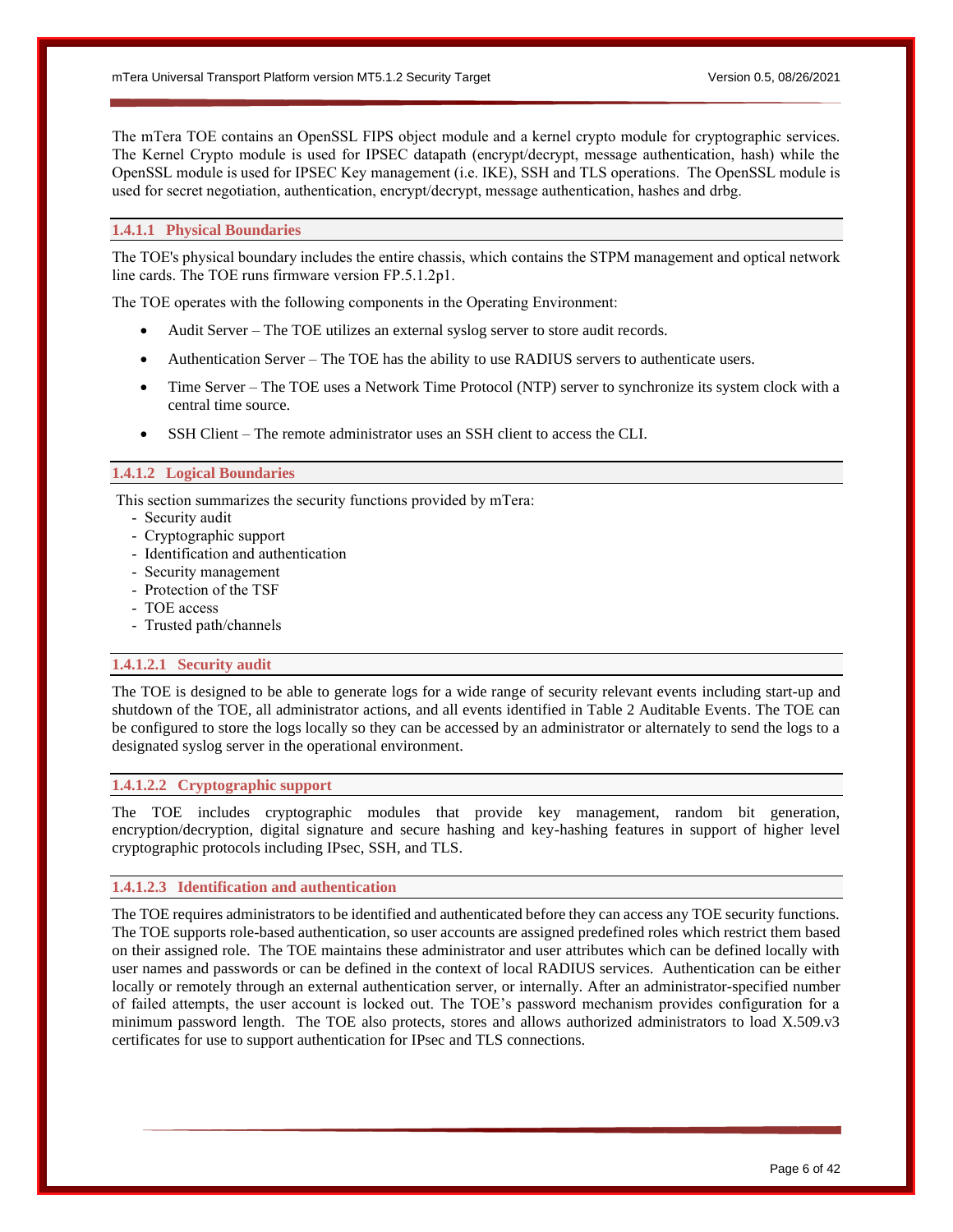#### **1.4.1.2.4 Security management**

The TOE provides the administrator role the capability to configure and manage all TOE security functions including cryptographic operations, user accounts, passwords, advisory banner, session inactivity and TOE updates. The management functions are restricted to the administrator role. The role must have the appropriate access privileges or access will be denied. The TOE's cryptographic functions ensure that only secure values are accepted for security attributes.

#### **1.4.1.2.5 Protection of the TSF**

The TOE has its own internal hardware clock that provides reliable time stamps used for auditing. The TOE stores passwords on flash and encrypts the passwords using an AES-256-CBC key. The TOE does not provide any interfaces that allow passwords or keys to be read. The TOE also provides integrity and security protection for all communication between its components. This prevents unauthorized modification or disclosure of TSF data during transmission.

The TOE runs self-tests during power up and periodically during operation to ensure the correct operation of the cryptographic functions and TSF hardware. There is an option for the administrator to verify the integrity of stored TSF executable code. The TOE executes self-tests for both the Kernel Crypto module and OpenSSL FIPS Object module.

The TOE includes mechanisms so that the administrator can determine the TOE version and update the TOE securely using digital signatures.

#### **1.4.1.2.6 TOE access**

The TOE allows administrators to configure a period of inactivity for administrator and user sessions. Once that time period has been reached while the session has no activity, the session is terminated. All users may also terminate their own sessions at any time. A warning banner is displayed at the management interfaces (local CLI and SSH) to advise users on appropriate use and penalty for misuse of system.

#### **1.4.1.2.7 Trusted path/channels**

The TOE uses IPsec to provide an encrypted channel between itself and third-party trusted IT entities in the operating environment including external syslog server, external authentication server and NTP server. The TOE uses TLS to secure network communications with an external optical network peer.

The TOE secures remote communication with administrators by implementing SSHv2 for CLI access. Both the integrity and disclosure protection are ensured via the secure protocol. If the negotiation of a secure session fails or if the user cannot be authenticated for remote administration, the attempted session will not be established.

#### <span id="page-6-0"></span>1.4.2 TOE Documentation

The TOE includes the following guidance documents:

- Coriant Product Hardening Guide, version BP11, August 23, 2021
- TL1 Specification, version CP11, August 26, 2021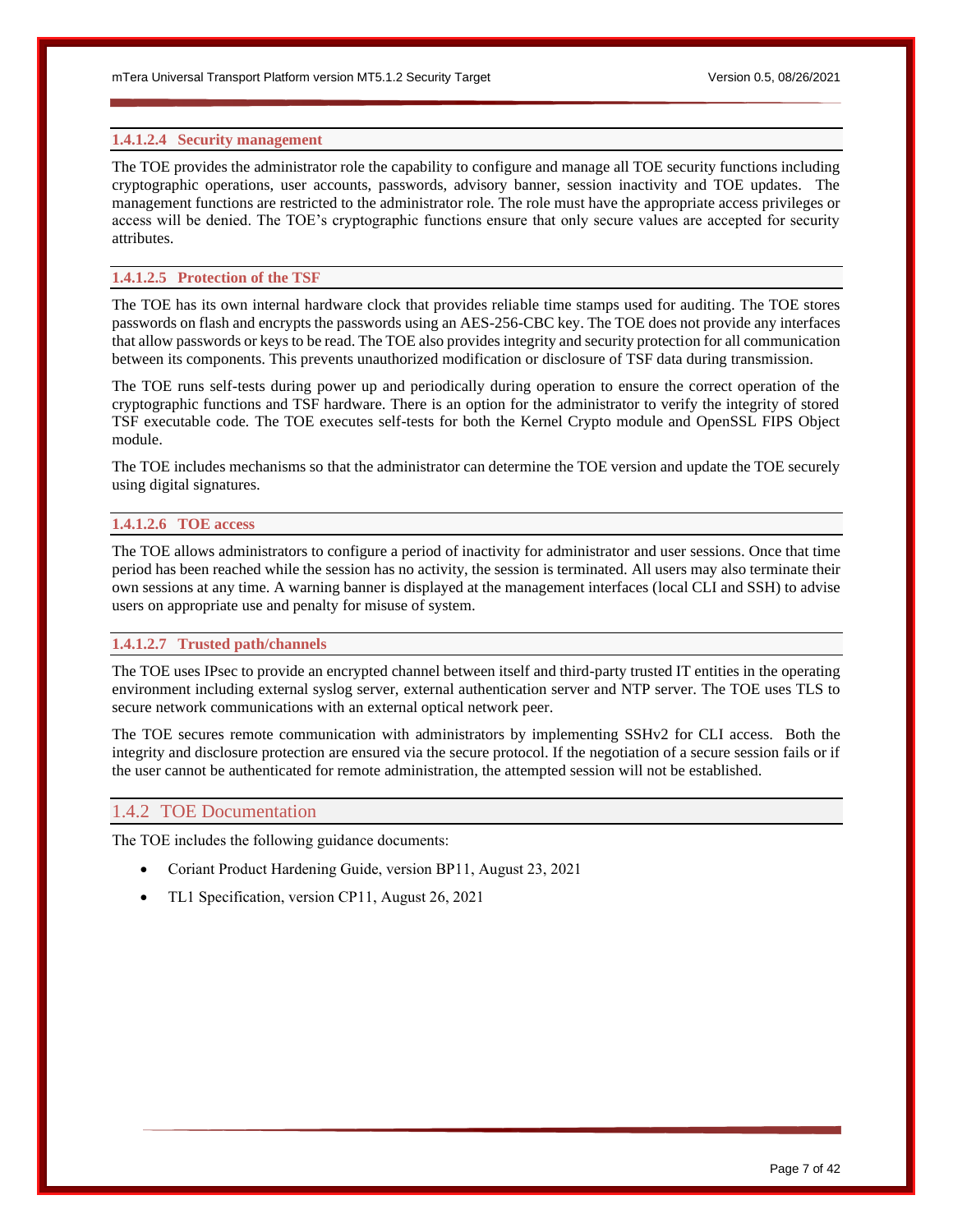# <span id="page-7-0"></span>**2. Conformance Claims**

This TOE is conformant to the following CC specifications:

- Common Criteria for Information Technology Security Evaluation Part 2: Security functional components, Version 3.1, Revision 5, April 2017.
	- Part 2 Extended
- Common Criteria for Information Technology Security Evaluation Part 3: Security assurance components, Version 3.1, Revision 5, April 2017.
	- Part 3 Conformant
- Package Claims:
	- collaborative Protection Profile for Network Devices, Version 2.1, 24 September 2018 (NDcPP21)
- NIAP Technical Decisions:

| <b>Technical Decision</b>                                                                                | Applied? |
|----------------------------------------------------------------------------------------------------------|----------|
| 0572 - NiT Technical Decision for Restricting FTP_ITC.1 to only IP address identifiers                   | Yes      |
| 0571 - NiT Technical Decision for Guidance on how to handle FIA AFL.1                                    | Yes      |
| 0570 - NiT Technical Decision for Clarification about FIA AFL.1                                          | Yes      |
| 0547 - NIT Technical Decision for Clarification on developer disclosure of AVA_VAN                       | Yes      |
| 0538 - NIT Technical Decision for Outdated link to allowed-with list                                     | Yes      |
| 0536 - NIT Technical Decision for Update Verification Inconsistency                                      | Yes      |
| 0535 - NIT Technical Decision for Clarification about digital signature algorithms for FTP TUD.1         | Yes      |
| 0533 - NIT Technical Decision for FTP_ITC.1 with signed downloads                                        | Yes      |
| 0532 - NIT Technical Decision for Use of seeds with higher entropy                                       | Yes      |
| 0531 - NIT Technical Decision for Challenge-Response for Authentication                                  | Yes      |
| 0530 - NIT Technical Decision for FCS_TLSC_EXT.1.1 5e test clarification                                 | No       |
| 0529 - NIT Technical Decision for OCSP and Authority Information Access extension                        | No       |
| 0528 - NIT Technical Decision for Missing EAs for FCS_NTP_EXT.1.4                                        | Yes      |
| 0484 - NIT Technical Decision for Interactive sessions in FTA SSL EXT.1 & FTA SSL.3                      | Yes      |
| 0483 - NIT Technical Decision for Applicability of FPT_APW_EXT.1                                         | Yes      |
| 0482 - NIT Technical Decision for Identification of usage of cryptographic schemes                       | Yes      |
| 0481 - NIT Technical Decision for FCS_(D)TLSC_EXT.X.2 IP addresses in reference identifiers              | Yes      |
| 0480 - NIT Technical Decision for Granularity of audit events                                            | Yes      |
| 0478 - NIT Technical Decision for Application Notes for FIA_X509_EXT.1 iterations                        | Yes      |
| 0477 - NIT Technical Decision for Clarifying FPT_TUD_EXT.1 Trusted Update                                | Yes      |
| 0475 - NIT Technical Decision for Separate traffic consideration for SSH rekey                           | Yes      |
| 0453 - NIT Technical Decision for Clarify authentication methods SSH clients can use to authenticate SSH |          |
| se                                                                                                       | No       |
| 0451 - NIT Technical Decision for ITT Comm UUID Reference Identifier                                     | Yes      |
| 0450 - NIT Technical Decision for RSA-based ciphers and the Server Key Exchange message                  | Yes      |
| 0447 - NIT Technical Decision for Using 'diffie-hellman-group-exchange-sha256' in FCS_SSHC/S_EXT.1.7     | Yes      |
| 0425 - NIT Technical Decision for Cut-and-paste Error for Guidance AA                                    | Yes      |
| 0424 - NIT Technical Decision for NDcPP v2.1 Clarification - FCS_SSHC/S_EXT1.5                           | Yes      |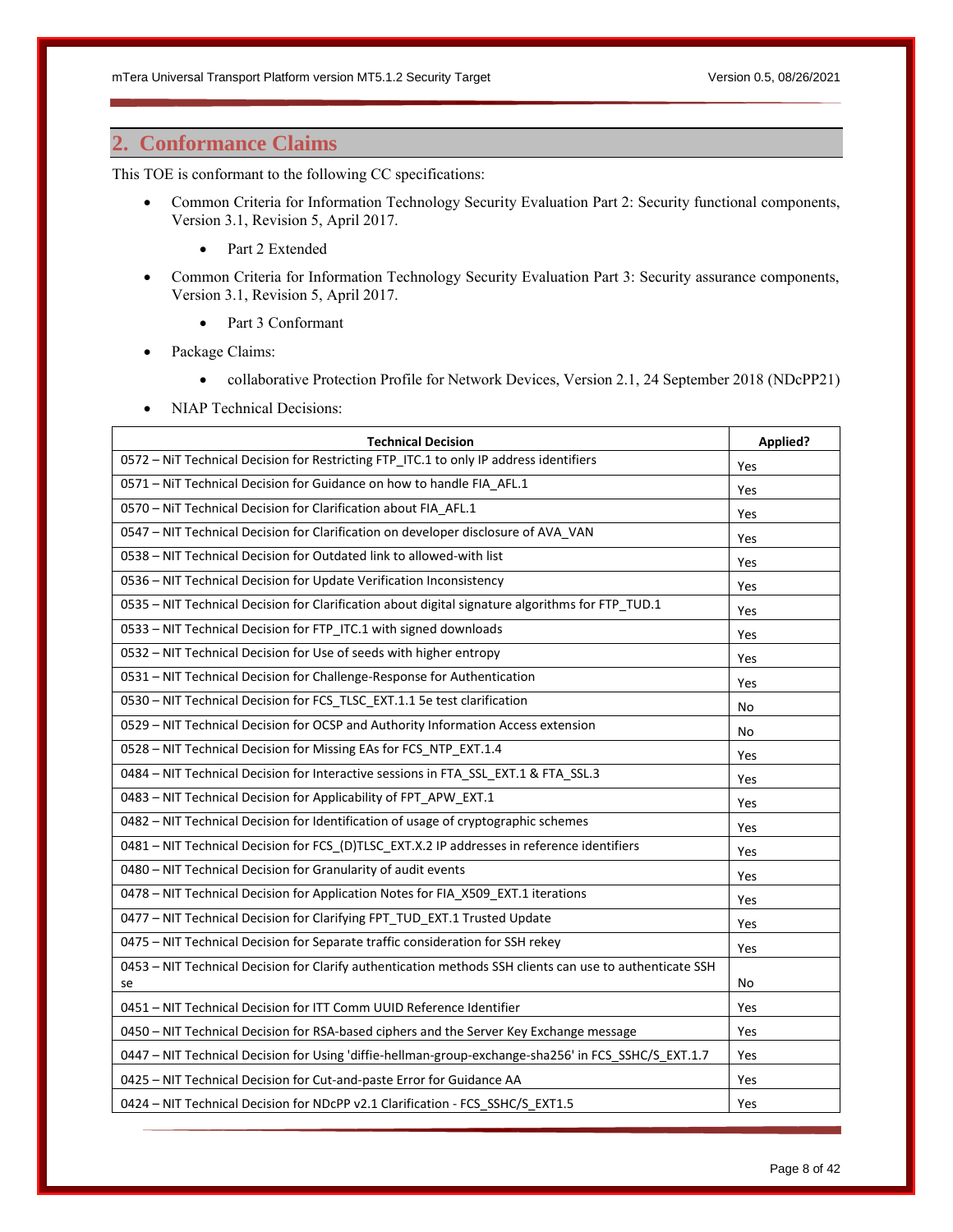| Yes |
|-----|
| Yes |
| No  |
| Yes |
| Yes |
| Yes |
| No  |
| Yes |
| Yes |
| Yes |
| Yes |
| Yes |
| Yes |
| Yes |
| Yes |
|     |

# <span id="page-8-0"></span>**2.1 Conformance Rationale**

The ST conforms to the NDcPP21. As explained previously, the security problem definition, security objectives, and security requirements have been drawn from the PP.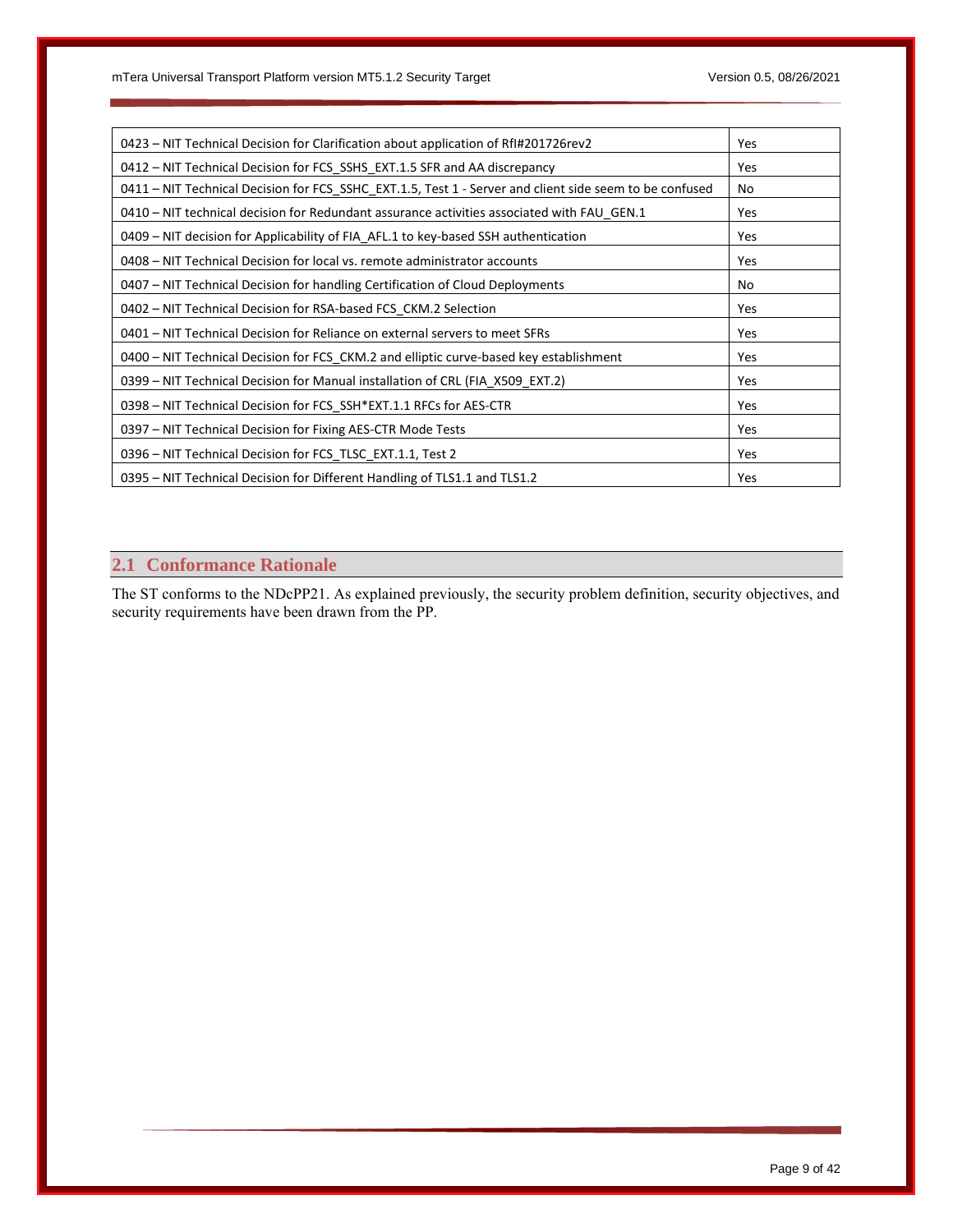# <span id="page-9-0"></span>**3. Security Objectives**

The Security Problem Definition may be found in the NDcPP21 and this section reproduces only the corresponding Security Objectives for operational environment for reader convenience. The NDcPP21 offers additional information about the identified security objectives, but that has not been reproduced here and the NDcPP21 should be consulted if there is interest in that material.

In general, the NDcPP21 has defined Security Objectives appropriate for Network Devices and as such are applicable to the mTera Universal Transport Platform TOE.

# <span id="page-9-1"></span>**3.1 Security Objectives for the Operational Environment**

**OE.ADMIN\_CREDENTIALS\_SECURE** The administrator's credentials (private key) used to access the TOE must be protected on any other platform on which they reside.

**OE.COMPONENTS RUNNING** (applies to distributed TOEs only) For distributed TOEs the Security Administrator ensures that the availability of every TOE component is checked as appropriate to reduce the risk of an undetected attack on (or failure of) one or more TOE components. The Security Administrator also ensures that it is checked as appropriate for every TOE component that the audit functionality is running properly.

**OE.NO\_GENERAL\_PURPOSE** There are no general-purpose computing capabilities (e.g., compilers or user applications) available on the TOE, other than those services necessary for the operation, administration and support of the TOE.

**OE.NO\_THRU\_TRAFFIC\_PROTECTION** The TOE does not provide any protection of traffic that traverses it. It is assumed that protection of this traffic will be covered by other security and assurance measures in the operational environment.

**OE.PHYSICAL** Physical security, commensurate with the value of the TOE and the data it contains, is provided by the environment.

**OE.RESIDUAL\_INFORMATION** The Security Administrator ensures that there is no unauthorized access possible for sensitive residual information (e.g. cryptographic keys, keying material, PINs, passwords etc.) on networking equipment when the equipment is discarded or removed from its operational environment.

**OE.TRUSTED ADMIN** TOE Administrators are trusted to follow and apply all guidance documentation in a trusted manner.

For TOEs supporting X.509v3 certificate-based authentication, the Security Administrator(s) are assumed to monitor the revocation status of all certificates in the TOE's trust store and to remove any certificate from the TOE's trust store in case such certificate can no longer be trusted.

**OE.UPDATES** The TOE firmware and software is updated by an administrator on a regular basis in response to the release of product updates due to known vulnerabilities.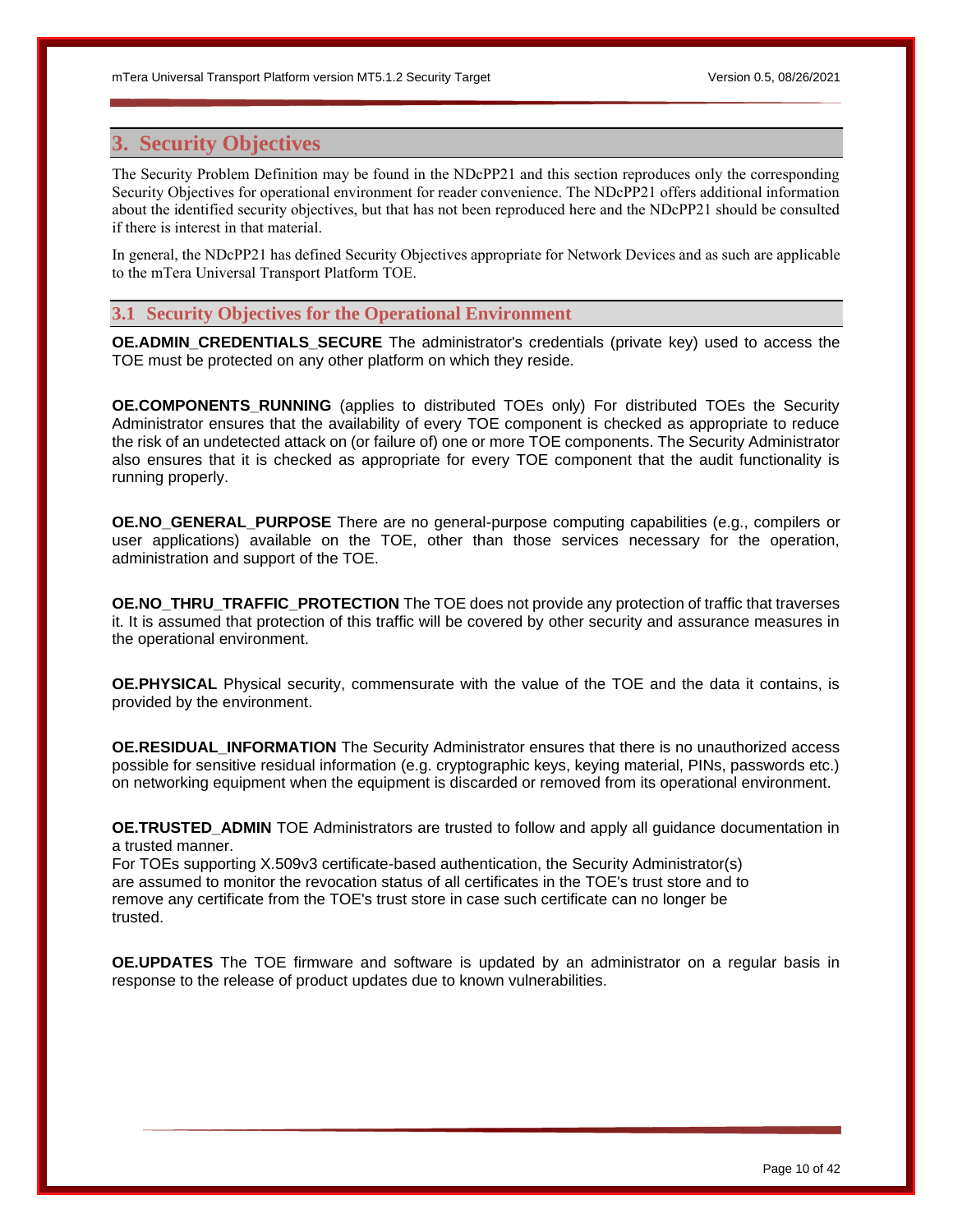# <span id="page-10-0"></span>**4. Extended Components Definition**

All of the extended requirements in this ST have been drawn from the NDcPP21. The NDcPP21 defines the following extended requirements and since they are not redefined in this ST the NDcPP21 should be consulted for more information in regard to those CC extensions.

# **Extended SFRs:**

- NDcPP21:FAU\_STG\_EXT.1: Protected Audit Event Storage
- NDcPP21:FCS\_IPSEC\_EXT.1: IPsec Protocol
- NDcPP21:FCS\_NTP\_EXT.1: NTP Protocol
- NDcPP21:FCS\_RBG\_EXT.1: Random Bit Generation
- NDcPP21:FCS\_SSHS\_EXT.1: SSH Server Protocol
- NDcPP21:FCS\_TLSC\_EXT.2: TLS Client Protocol with authentication
- NDcPP21:FCS\_TLSS\_EXT.2: TLS Server Protocol with mutual authentication
- NDcPP21:FIA\_PMG\_EXT.1: Password Management
- NDcPP21:FIA\_UAU\_EXT.2: Password-based Authentication Mechanism
- NDcPP21:FIA\_UIA\_EXT.1: User Identification and Authentication
- NDcPP21:FIA\_X509\_EXT.1/Rev: X.509 Certificate Validation
- NDcPP21:FIA\_X509\_EXT.2: X.509 Certificate Authentication
- NDcPP21:FIA\_X509\_EXT.3: X.509 Certificate Requests
- NDcPP21:FPT\_APW\_EXT.1: Protection of Administrator Passwords
- NDcPP21:FPT\_SKP\_EXT.1: Protection of TSF Data (for reading of all pre-shared, symmetric and private keys)
- NDcPP21:FPT\_STM\_EXT.1: Reliable Time Stamps
- NDcPP21:FPT\_TST\_EXT.1: TSF testing
- NDcPP21:FPT\_TUD\_EXT.1: Trusted update
- NDcPP21:FTA\_SSL\_EXT.1: TSF-initiated Session Locking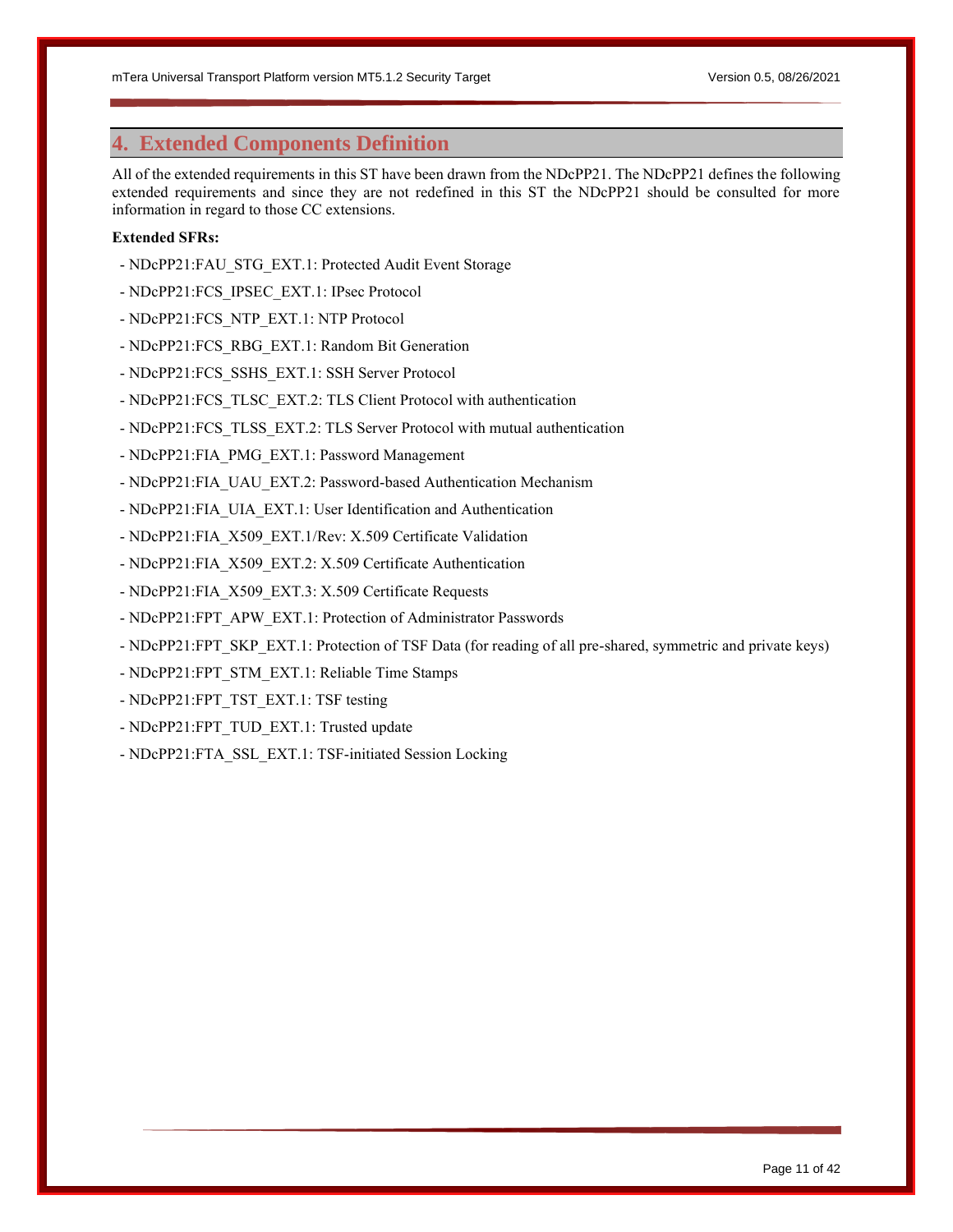# <span id="page-11-0"></span>**5. Security Requirements**

This section defines the Security Functional Requirements (SFRs) and Security Assurance Requirements (SARs) that serve to represent the security functional claims for the Target of Evaluation (TOE) and to scope the evaluation effort.

The SFRs have all been drawn from the NDcPP21. The refinements and operations already performed in the NDcPP21 are not identified (e.g., highlighted) here, rather the requirements have been copied from the NDcPP21 and any residual operations have been completed herein. Of particular note, the NDcPP21 made a number of refinements and completed some of the SFR operations defined in the Common Criteria (CC) and that PP should be consulted to identify those changes if necessary.

The SARs are also drawn from the NDcPP21 which includes all the SARs for EAL 1. However, the SARs are effectively refined since requirement-specific 'Assurance Activities' are defined in the NDcPP21 that serve to ensure corresponding evaluations will yield more practical and consistent assurance than the EAL 1 assurance requirements alone. The NDcPP21 should be consulted for the assurance activity definitions.

# <span id="page-11-1"></span>**5.1 TOE Security Functional Requirements**

The following table identifies the SFRs that are satisfied by mTera Universal Transport Platform TOE.

| <b>Requirement Class</b>          | <b>Requirement Component</b>                                  |  |  |
|-----------------------------------|---------------------------------------------------------------|--|--|
| <b>FAU: Security audit</b>        | NDcPP21:FAU GEN.1: Audit Data Generation                      |  |  |
|                                   | NDcPP21:FAU GEN.2: User identity association                  |  |  |
|                                   | NDcPP21:FAU STG EXT.1: Protected Audit Event Storage          |  |  |
| <b>FCS: Cryptographic support</b> | NDcPP21:FCS CKM.1: Cryptographic Key Generation               |  |  |
|                                   | NDcPP21:FCS CKM.2: Cryptographic Key Establishment            |  |  |
|                                   | NDcPP21:FCS CKM.4: Cryptographic Key Destruction              |  |  |
|                                   | NDcPP21:FCS COP.1/DataEncryption: Cryptographic Operation     |  |  |
|                                   | (AES Data Encryption/Decryption)                              |  |  |
|                                   | NDcPP21:FCS COP.1/Hash: Cryptographic Operation (Hash         |  |  |
|                                   | Algorithm)                                                    |  |  |
|                                   | NDcPP21:FCS COP.1/KeyedHash: Cryptographic Operation (Keyed   |  |  |
|                                   | Hash Algorithm)                                               |  |  |
|                                   | NDcPP21:FCS_COP.1/SigGen: Cryptographic Operation (Signature  |  |  |
|                                   | Generation and Verification)                                  |  |  |
|                                   | NDcPP21:FCS IPSEC EXT.1: IPsec Protocol                       |  |  |
|                                   | NDcPP21:FCS NTP EXT.1: NTP Protocol                           |  |  |
|                                   | NDcPP21:FCS RBG EXT.1: Random Bit Generation                  |  |  |
|                                   | NDcPP21:FCS SSHS EXT.1: SSH Server Protocol                   |  |  |
|                                   | NDcPP21:FCS TLSC EXT.2: TLS Client Protocol with              |  |  |
|                                   | authentication                                                |  |  |
|                                   | NDcPP21:FCS_TLSS_EXT.2: TLS Server Protocol with mutual       |  |  |
|                                   | authentication                                                |  |  |
| <b>FIA: Identification and</b>    | NDcPP21:FIA_AFL.1: Authentication Failure Management          |  |  |
| authentication                    |                                                               |  |  |
|                                   | NDcPP21:FIA PMG EXT.1: Password Management                    |  |  |
|                                   | NDcPP21:FIA UAU.7: Protected Authentication Feedback          |  |  |
|                                   | NDcPP21:FIA_UAU_EXT.2: Password-based Authentication          |  |  |
|                                   | Mechanism                                                     |  |  |
|                                   | NDcPP21:FIA UIA EXT.1: User Identification and Authentication |  |  |
|                                   | NDcPP21:FIA X509 EXT.1/Rev: X.509 Certificate Validation      |  |  |
|                                   | NDcPP21:FIA X509 EXT.2: X.509 Certificate Authentication      |  |  |
|                                   | NDcPP21:FIA X509 EXT.3: X.509 Certificate Requests            |  |  |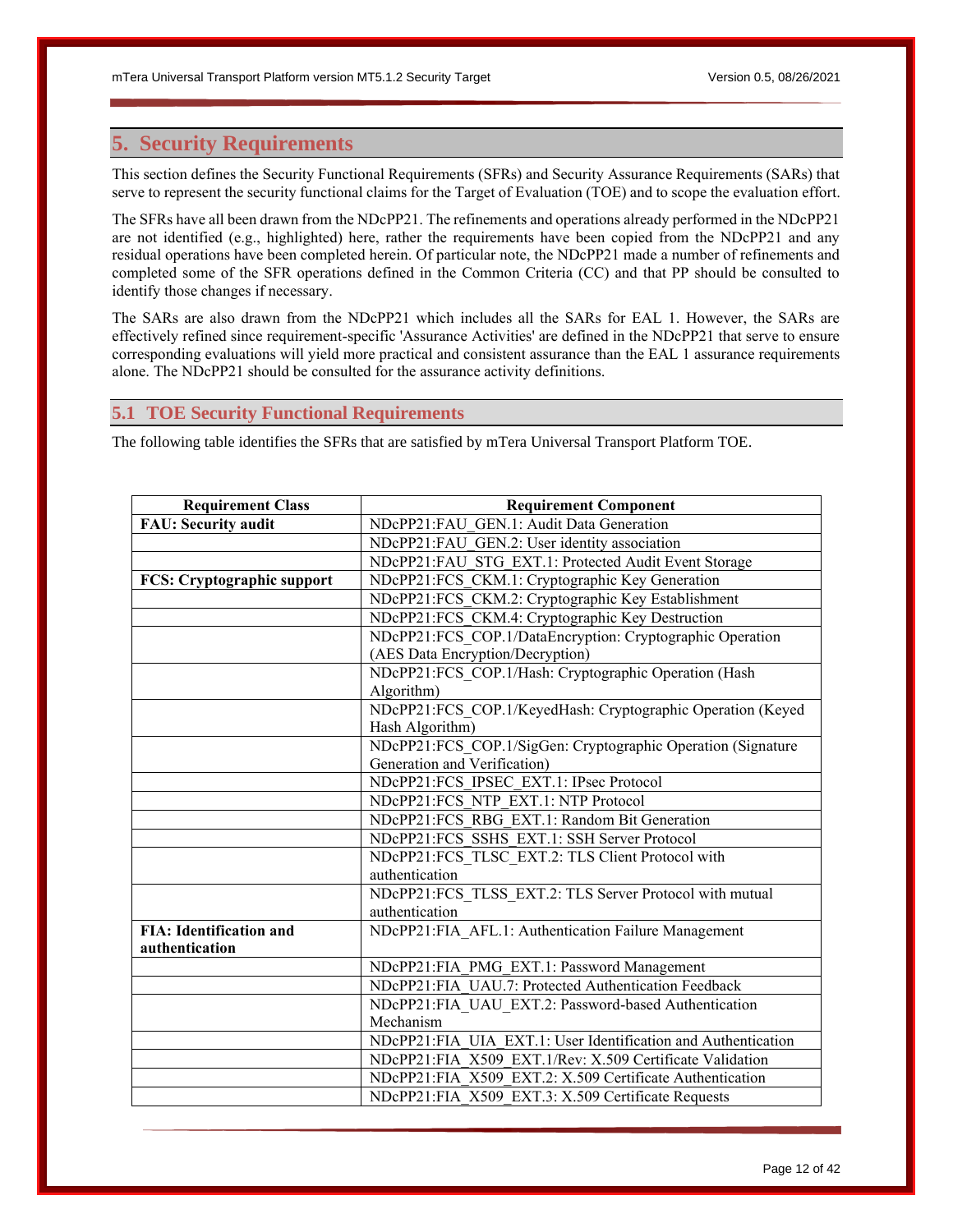| <b>FMT: Security management</b>   | NDcPP21:FMT MOF.1/ManualUpdate: Management of security        |  |  |
|-----------------------------------|---------------------------------------------------------------|--|--|
|                                   | functions behaviour                                           |  |  |
|                                   | NDcPP21: FMT MTD.1/CryptoKeys: Management of TSF Data         |  |  |
|                                   | NDcPP21:FMT MTD.1/CoreData: Management of TSF Data            |  |  |
|                                   | NDcPP21: FMT MOF.1/Functions: Management of security          |  |  |
|                                   | functions behavior                                            |  |  |
|                                   | NDcPP21: FMT MOF.1/Services: Management of security functions |  |  |
|                                   | behaviour                                                     |  |  |
|                                   | NDcPP21:FMT SMF.1: Specification of Management Functions      |  |  |
|                                   | NDcPP21:FMT SMR.2: Restrictions on Security Roles             |  |  |
| <b>FPT: Protection of the TSF</b> | NDcPP21:FPT APW EXT.1: Protection of Administrator Passwords  |  |  |
|                                   | NDcPP21:FPT SKP EXT.1: Protection of TSF Data (for reading of |  |  |
|                                   | all pre-shared, symmetric and private keys)                   |  |  |
|                                   | NDcPP21:FPT STM EXT.1: Reliable Time Stamps                   |  |  |
|                                   | NDcPP21:FPT TST EXT.1: TSF testing                            |  |  |
|                                   | NDcPP21:FPT TUD EXT.1: Trusted update                         |  |  |
| FTA: TOE access                   | NDcPP21:FTA SSL.3: TSF-initiated Termination                  |  |  |
|                                   | NDcPP21:FTA SSL.4: User-initiated Termination                 |  |  |
|                                   | NDcPP21:FTA SSL EXT.1: TSF-initiated Session Locking          |  |  |
|                                   | NDcPP21:FTA TAB.1: Default TOE Access Banners                 |  |  |
| FTP: Trusted path/channels        | NDcPP21:FTP ITC.1: Inter-TSF trusted channel                  |  |  |
|                                   | NDcPP21:FTP TRP.1/Admin: Trusted Path                         |  |  |

# **Table 1 TOE Security Functional Components**

# <span id="page-12-1"></span><span id="page-12-0"></span>5.1.1 Security audit (FAU)

# **5.1.1.1 Audit Data Generation (NDcPP21:FAU\_GEN.1)**

# **NDcPP21:FAU\_GEN.1.1**

- The TSF shall be able to generate an audit record of the following auditable events:
- a) Start-up and shut-down of the audit functions;
- b) All auditable events for the not specified level of audit; and
- c) All administrative actions comprising:
	- Administrative login and logout (name of user account shall be logged if individual user accounts are required for administrators).
		- Changes to TSF data related to configuration changes (in addition to the information that a change occurred it shall be logged what has been changed).
		- Generating/import of, changing, or deleting of cryptographic keys (in addition to the action itself a unique key name or key reference shall be logged).
		-
	- Resetting passwords (name of related user account shall be logged).
	- [*no other actions*];
- d) Specifically defined auditable events listed in Table 2.

| <b>Requirement</b>    | <b>Auditable Events</b> | <b>Additional Content</b> |
|-----------------------|-------------------------|---------------------------|
| NDcPP21:FAU GEN.1     | None                    | None                      |
| NDcPP21:FAU GEN.2     | None                    | None                      |
| NDCPP21:FAU STG EXT.1 | None                    | None                      |
| NDcPP21:FCS CKM.1     | None                    | None                      |
| NDcPP21:FCS CKM.2     | None                    | None                      |
| NDcPP21:FCS CKM.4     | None                    | None                      |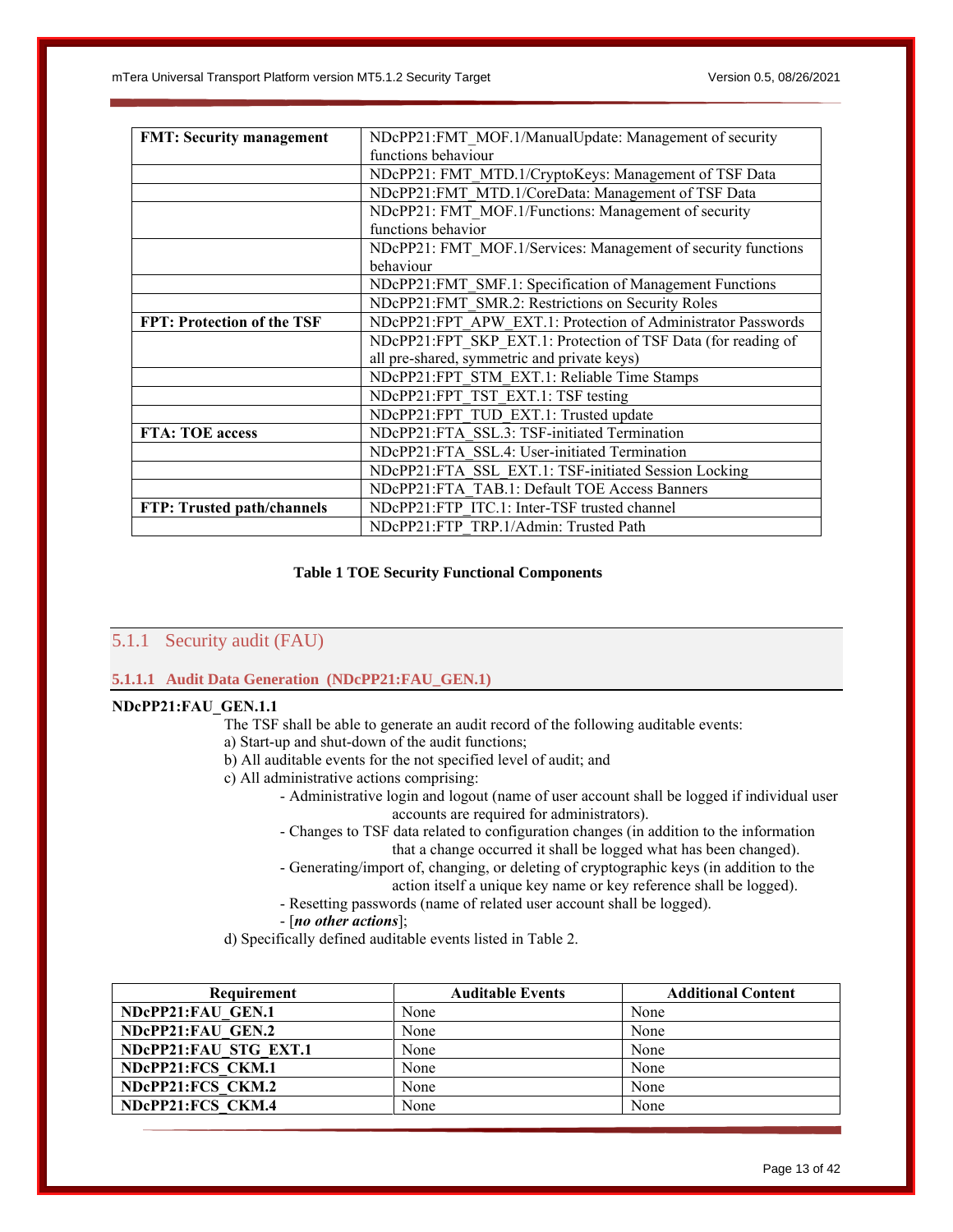| NDcPP21:FCS COP.1/DataEncryption                           | None                                      | None                              |
|------------------------------------------------------------|-------------------------------------------|-----------------------------------|
| NDcPP21:FCS COP.1/Hash                                     | None                                      | None                              |
| NDcPP21:FCS COP.1/KeyedHash                                | None                                      | None                              |
| NDcPP21:FCS_COP.1/SigGen                                   | None                                      | None                              |
| NDcPP21:FCS IPSEC EXT.1                                    | Failure to establish an IPsec SA.         | Reason for failure.               |
| NDcPP21:FCS NTP EXT.1                                      | Configuration of a new time               | Identity if new/removed time      |
|                                                            | server Removal of configured              | server                            |
|                                                            | time server                               |                                   |
| NDcPP21:FCS RBG EXT.1                                      | None                                      | None                              |
| NDcPP21:FCS SSHS EXT.1                                     | Failure to establish an SSH               | Reason for failure.               |
|                                                            | session.                                  |                                   |
| NDcPP21:FCS TLSC EXT.2                                     | Failure to establish a TLS                | Reason for failure.               |
|                                                            | Session.                                  |                                   |
| NDcPP21:FCS_TLSS_EXT.2                                     | Failure to establish a TLS                | Reason for failure.               |
|                                                            | Session.                                  |                                   |
| NDcPP21:FIA AFL.1                                          | Unsuccessful login attempt limit          | Origin of the attempt (e.g., IP   |
|                                                            | is met or exceeded.                       | address).                         |
| NDcPP21:FIA PMG EXT.1                                      | None                                      | None                              |
| NDcPP21:FIA UAU.7                                          | None                                      | None                              |
| NDcPP21:FIA_UAU_EXT.2                                      | All use of identification and             | Origin of the attempt (e.g., IP   |
|                                                            | authentication mechanism.                 | address).                         |
| NDcPP21:FIA_UIA_EXT.1                                      | All use of identification and             | Origin of the attempt (e.g., IP   |
|                                                            | authentication mechanism.                 | address).                         |
| NDcPP21:FIA_X509_EXT.1/Rev                                 | Unsuccessful attempt to validate          | Reason for failure of certificate |
|                                                            | a certificate. Any addition,              | validation Identification of      |
|                                                            | replacement or removal of trust           | certificates added, replaced or   |
|                                                            | anchors in the TOE's trust store          | removed as trust anchor in the    |
|                                                            |                                           | TOE's trust store                 |
| NDcPP21:FIA X509 EXT.2                                     | None                                      | None                              |
| NDcPP21:FIA X509 EXT.3                                     | None                                      | None                              |
| NDcPP21:FMT MOF.1/ManualUpdate                             | Any attempt to initiate a manual          | None                              |
|                                                            | update.<br>None                           | None                              |
| NDcPP21:FMT_MTD.1/CryptoKeys<br>NDcPP21:FMT MTD.1/CoreData | None                                      | None                              |
| NDcPP21:FMT MTD.1/Functions                                | None                                      | None                              |
|                                                            |                                           |                                   |
| NDcPP21:FMT MTD.1/Services                                 | None                                      | None                              |
| NDcPP21:FMT_SMF.1                                          | All management activities of TSF<br>data. | None                              |
| NDcPP21:FMT SMR.2                                          | None                                      | None                              |
| NDcPP21:FPT APW EXT.1                                      | None                                      | None                              |
| NDcPP21:FPT SKP EXT.1                                      | None                                      | None                              |
| NDcPP21:FPT STM EXT.1                                      | Discontinuous changes to time -           | For discontinuous changes to      |
|                                                            | either Administrator actuated or          | time: The old and new values      |
|                                                            | changed via an automated                  | for the time. Origin of the       |
|                                                            | process. (Note that no continuous         | attempt to change time for        |
|                                                            | changes to time need to be                | success and failure (e.g., IP     |
|                                                            | logged. See also application note         | address).                         |
|                                                            | on FPT STM EXT.1)                         |                                   |
| NDcPP21:FPT TST EXT.1                                      | None                                      | None                              |
| NDcPP21:FPT_TUD_EXT.1                                      | Initiation of update; result of the       |                                   |
|                                                            | update attempt (success or                |                                   |
|                                                            | failure).                                 |                                   |
|                                                            |                                           |                                   |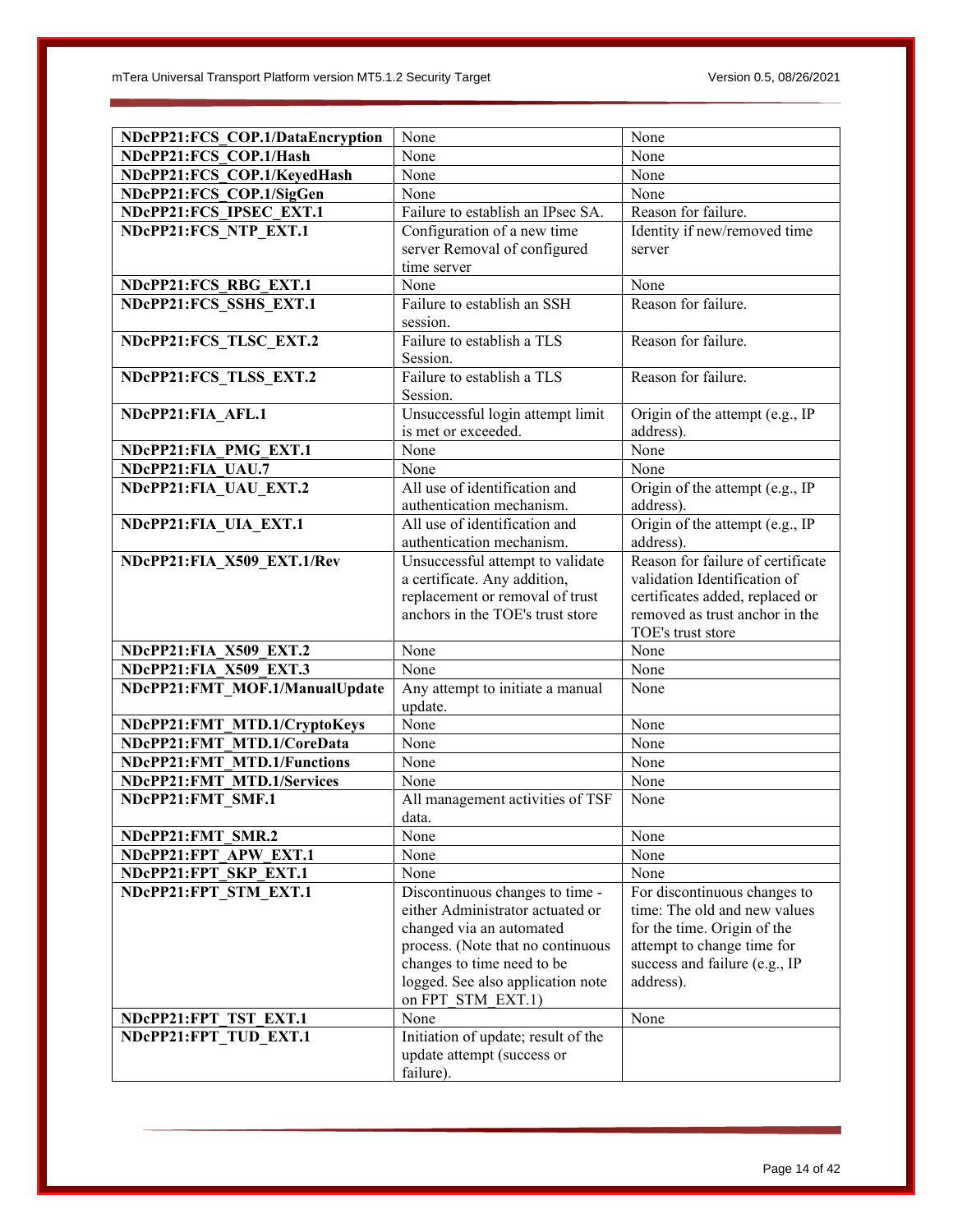| NDcPP21:FTA SSL.3       | The termination of a remote         | None                            |
|-------------------------|-------------------------------------|---------------------------------|
|                         | session by the session locking      |                                 |
|                         | mechanism.                          |                                 |
| NDcPP21:FTA SSL.4       | The termination of an interactive   | None                            |
|                         | session.                            |                                 |
| NDcPP21:FTA SSL EXT.1   | (if 'lock the session' is selected) | None                            |
|                         | Any attempts at unlocking of an     |                                 |
|                         | interactive session. (if 'terminate |                                 |
|                         | the session' is selected) The       |                                 |
|                         | termination of a local session by   |                                 |
|                         | the session locking mechanism.      |                                 |
| NDcPP21:FTA TAB.1       | None                                | None                            |
| NDcPP21:FTP ITC.1       | Initiation of the trusted channel.  | Identification of the initiator |
|                         | Termination of the trusted          | and target of failed trusted    |
|                         | channel. Failure of the trusted     | channels establishment attempt. |
|                         | channel functions.                  |                                 |
| NDcPP21:FTP TRP.1/Admin | Initiation of the trusted path.     | None                            |
|                         | Termination of the trusted path.    |                                 |
|                         | Failure of the trusted path         |                                 |
|                         | functions.                          |                                 |

# **Table 2 Audit Events**

#### <span id="page-14-1"></span>**NDcPP21:FAU\_GEN.1.2**

The TSF shall record within each audit record at least the following information:

a) Date and time of the event, type of event, subject identity, and the outcome (success or failure) of the event; and

b) For each audit event type, based on the auditable event definitions of the functional components included in the cPP/ST, information specified in column three of Table 2.

### **5.1.1.2 User identity association (NDcPP21:FAU\_GEN.2)**

#### **NDcPP21:FAU\_GEN.2.1**

For audit events resulting from actions of identified users, the TSF shall be able to associate each auditable event with the identity of the user that caused the event.

**5.1.1.3 Protected Audit Event Storage (NDcPP21:FAU\_STG\_EXT.1)**

# **NDcPP21:FAU\_STG\_EXT.1.1**

The TSF shall be able to transmit the generated audit data to an external IT entity using a trusted channel according to FTP\_ITC.1.

# **NDcPP21:FAU\_STG\_EXT.1.2**

The TSF shall be able to store generated audit data on the TOE itself.

[*TOE shall consist of a single standalone component that stores audit data locally,*]

# **NDcPP21:FAU\_STG\_EXT.1.3**

The TSF shall [*overwrite previous audit records according to the following rule: [overwrite the earliest audit record]*] when the local storage space for audit data is full.

# <span id="page-14-0"></span>5.1.2 Cryptographic support (FCS)

#### **5.1.2.1 Cryptographic Key Generation (NDcPP21:FCS\_CKM.1)**

# **NDcPP21:FCS\_CKM.1.1**

The TSF shall generate asymmetric cryptographic keys in accordance with a specified cryptographic key generation algorithm: [*- RSA schemes using cryptographic key sizes of 2048 bit or greater that meet the following: FIPS PUB 186-4, 'Digital Signature Standard (DSS)',*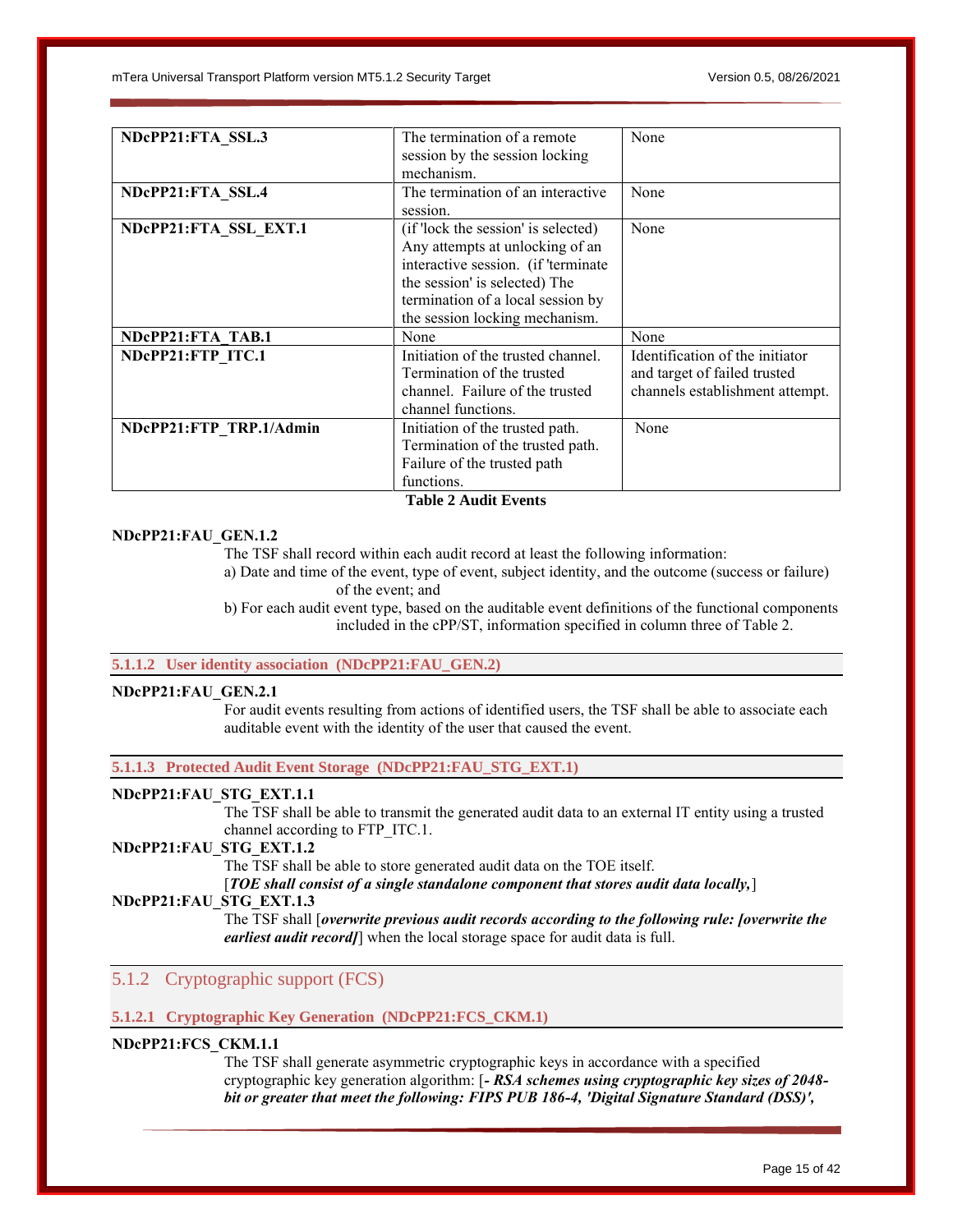#### *Appendix B.3,*

*- ECC schemes using 'NIST curves' [P-256, P-384, P-521] that meet the following: FIPS PUB 186-4, 'Digital Signature Standard (DSS)', Appendix B.4,*

*- FFC Schemes using Diffie-Hellman group 14 that meet the following: RFC 3526, Section 3*].

# **5.1.2.2 Cryptographic Key Establishment (NDcPP21:FCS\_CKM.2)**

# **NDcPP21:FCS\_CKM.2.1**

The TSF shall perform cryptographic key establishment in accordance with a specified cryptographic key establishment method: [*- Elliptic curve-based key establishment schemes that meet the following: NIST Special Publication 800-56A Revision 2, 'Recommendation for Pair-Wise Key Establishment Schemes Using Discrete Logarithm Cryptography', -Key establishment scheme using Diffie-Hellman group 14 that meets the following: RFC 3526, Section 3*]. (TD0402 applied)

**5.1.2.3 Cryptographic Key Destruction (NDcPP21:FCS\_CKM.4)**

### **NDcPP21:FCS\_CKM.4.1**

The TSF shall destroy cryptographic keys in accordance with a specified cryptographic key destruction method

- For plaintext keys in volatile storage, the destruction shall be executed by a [*single overwrite consisting of [a pseudo-random pattern using the TSF's RBG]*];

- For plaintext keys in non-volatile storage, the destruction shall be executed by the invocation of an interface provided by a part of the TSF that [*o logically addresses the storage* 

*location of the key and performs a [single] overwrite consisting of [a pseudo-*

#### *random pattern using the TSF's RBG]*]

that meets the following: No Standard.

| 5.1.2.4 Cryptographic | <b>Operation</b>                   | (AES | Data | <b>Encryption/Decryption</b> ) |
|-----------------------|------------------------------------|------|------|--------------------------------|
|                       | (NDcPP21:FCS COP.1/DataEncryption) |      |      |                                |

#### **NDcPP21:FCS\_COP.1.1/DataEncryption**

The TSF shall perform encryption/decryption in accordance with a specified cryptographic algorithm AES used in [*CBC, CTR, GCM*] mode and cryptographic key sizes [*128 bits, 256 bits*] that meet the following: AES as specified in ISO 18033-3, [*CBC as specified in ISO 10116, CTR as specified in ISO 10116, GCM as specified in ISO 19772*].

**5.1.2.5 Cryptographic Operation (Hash Algorithm) (NDcPP21:FCS\_COP.1/Hash)**

#### **NDcPP21:FCS\_COP.1.1/Hash**

The TSF shall perform cryptographic hashing services in accordance with a specified cryptographic algorithm [*SHA-1, SHA-256, SHA-384, SHA-512*] and message digest sizes [*160, 256, 384, 512*] that meet the following: ISO/IEC 10118-3:2004.

#### **5.1.2.6 Cryptographic Operation (Keyed Hash Algorithm) (NDcPP21:FCS\_COP.1/KeyedHash)**

# **NDcPP21:FCS\_COP.1.1/KeyedHash**

The TSF shall perform keyed-hash message authentication in accordance with a specified cryptographic algorithm [*HMAC-SHA-1, HMAC-SHA-256, HMAC-SHA-384, HMAC-SHA-512*] and cryptographic key sizes [*160 bits for HMAC-SHA-1, 256 bits for HMAC-SHA-256, 384 bits for HMAC-SHA-384 and 512 bits for HMAC-SHA-512*] and message digest sizes [*160, 256, 384, 512*] bits that meet the following: ISO/IEC 9797-2:2011, Section 7 'MAC Algorithm 2'.

**5.1.2.7 Cryptographic Operation (Signature Generation and Verification) (NDcPP21:FCS\_COP.1/SigGen)**

#### **NDcPP21:FCS\_COP.1.1/SigGen**

The TSF shall perform cryptographic signature services (generation and verification) in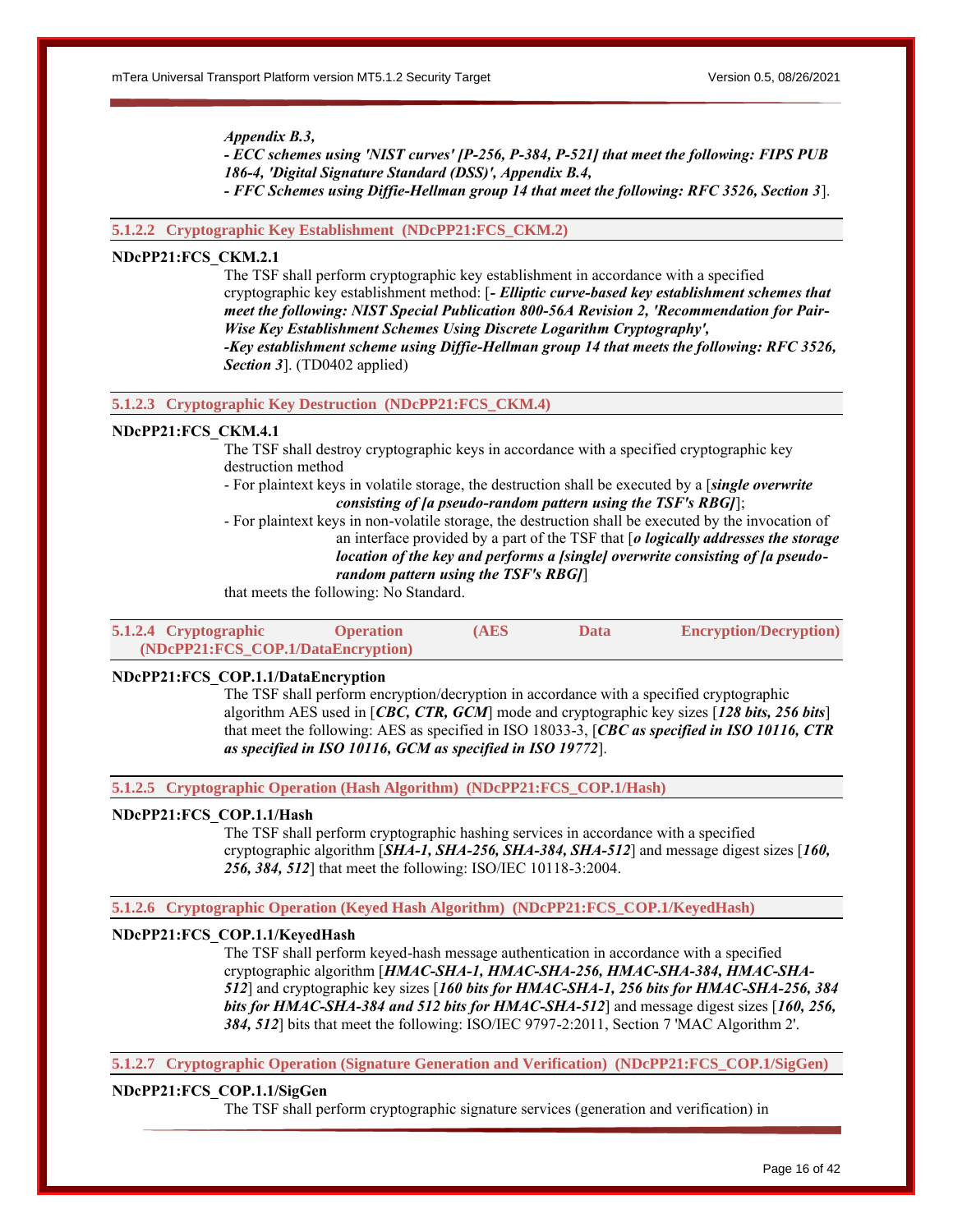accordance with a specified cryptographic algorithm [*- RSA Digital Signature Algorithm and cryptographic key sizes (modulus) [2048 bits],*

*- Elliptic Curve Digital Signature Algorithm and cryptographic key sizes [384 bits]*] that meet the following:

[*- For RSA schemes: FIPS PUB 186-4, 'Digital Signature Standard (DSS)', Section 5.5, using PKCS #1 v2.1 Signature Schemes RSASSA-PSS and/or RSASSA-PKCS1v1\_5; ISO/IEC 9796-2, Digital signature scheme 2 or Digital Signature scheme 3, - For ECDSA schemes: FIPS PUB 186-4, 'Digital Signature Standard (DSS)', Section 6 and Appendix D, Implementing 'NIST curves' [P-384]; ISO/IEC 14888-3, Section 6.4*].

### **5.1.2.8 IPsec Protocol (NDcPP21:FCS\_IPSEC\_EXT.1)**

#### **NDcPP21:FCS\_IPSEC\_EXT.1.1**

The TSF shall implement the IPsec architecture as specified in RFC 4301.

### **NDcPP21:FCS\_IPSEC\_EXT.1.2**

The TSF shall have a nominal, final entry in the SPD that matches anything that is otherwise unmatched, and discards it.

### **NDcPP21:FCS\_IPSEC\_EXT.1.3**

The TSF shall implement [*transport mode, tunnel mode*].

#### **NDcPP21:FCS\_IPSEC\_EXT.1.4**

The TSF shall implement the IPsec protocol ESP as defined by RFC 4303 using the cryptographic algorithms [*AES-CBC-128, AES-CBC-256 (specified by RFC 3602)* ] together with a Secure Hash Algorithm (SHA)-based HMAC [*HMAC-SHA-1, HMAC-SHA-384*] and [*AES-GCM-256 (specified in RFC 4106)*].

#### **NDcPP21:FCS\_IPSEC\_EXT.1.5**

The TSF shall implement the protocol: [*- IKEv2 as defined in RFC 5996 and [with no support for NAT traversal], and [RFC 4868 for hash functions]*].

### **NDcPP21:FCS\_IPSEC\_EXT.1.6**

The TSF shall ensure the encrypted payload in the [*IKEv2*] protocol uses the cryptographic algorithms [*AES-CBC-128, AES-CBC-256 (specified in RFC 3602), AES-GCM-256 (specified in RFC 5282)*].

# **NDcPP21:FCS\_IPSEC\_EXT.1.7**

The TSF shall ensure that [*- IKEv2 SA lifetimes can be configured by a Security Administrator based on [o length of time, where the time values can be configured within [up to 24 hours] hours]*].

# **NDcPP21:FCS\_IPSEC\_EXT.1.8**

The TSF shall ensure that [*- IKEv2 Child SA lifetimes can be configured by a Security Administrator based on [o number of bytes,*

# *o length of time, where the time values can be configured within [up to 24 hours] hours]*]. **NDcPP21:FCS\_IPSEC\_EXT.1.9**

The TSF shall generate the secret value x used in the IKE Diffie-Hellman key exchange ('x' in  $g^{\wedge}x$ ) mod p) using the random bit generator specified in FCS\_RBG\_EXT.1, and having a length of at least [*384 bits*] bits.

#### **NDcPP21:FCS\_IPSEC\_EXT.1.10**

The TSF shall generate nonces used in [*IKEv2*] exchanges of length [*- at least 128 bits in size and at least half the output size of the negotiated pseudorandom function (PRF) hash*].

### **NDcPP21:FCS\_IPSEC\_EXT.1.11**

The TSF shall ensure that all IKE protocols implement DH Group(s) [*14 (2048-bit MODP), 20 (384-bit Random ECP)*].

#### **NDcPP21:FCS\_IPSEC\_EXT.1.12**

The TSF shall be able to ensure by default that the strength of the symmetric algorithm (in terms of the number of bits in the key) negotiated to protect the [*IKEv2 IKE\_SA*] connection is greater than or equal to the strength of the symmetric algorithm (in terms of the number of bits in the key) negotiated to protect the [*IKEv2 CHILD\_SA*] connection.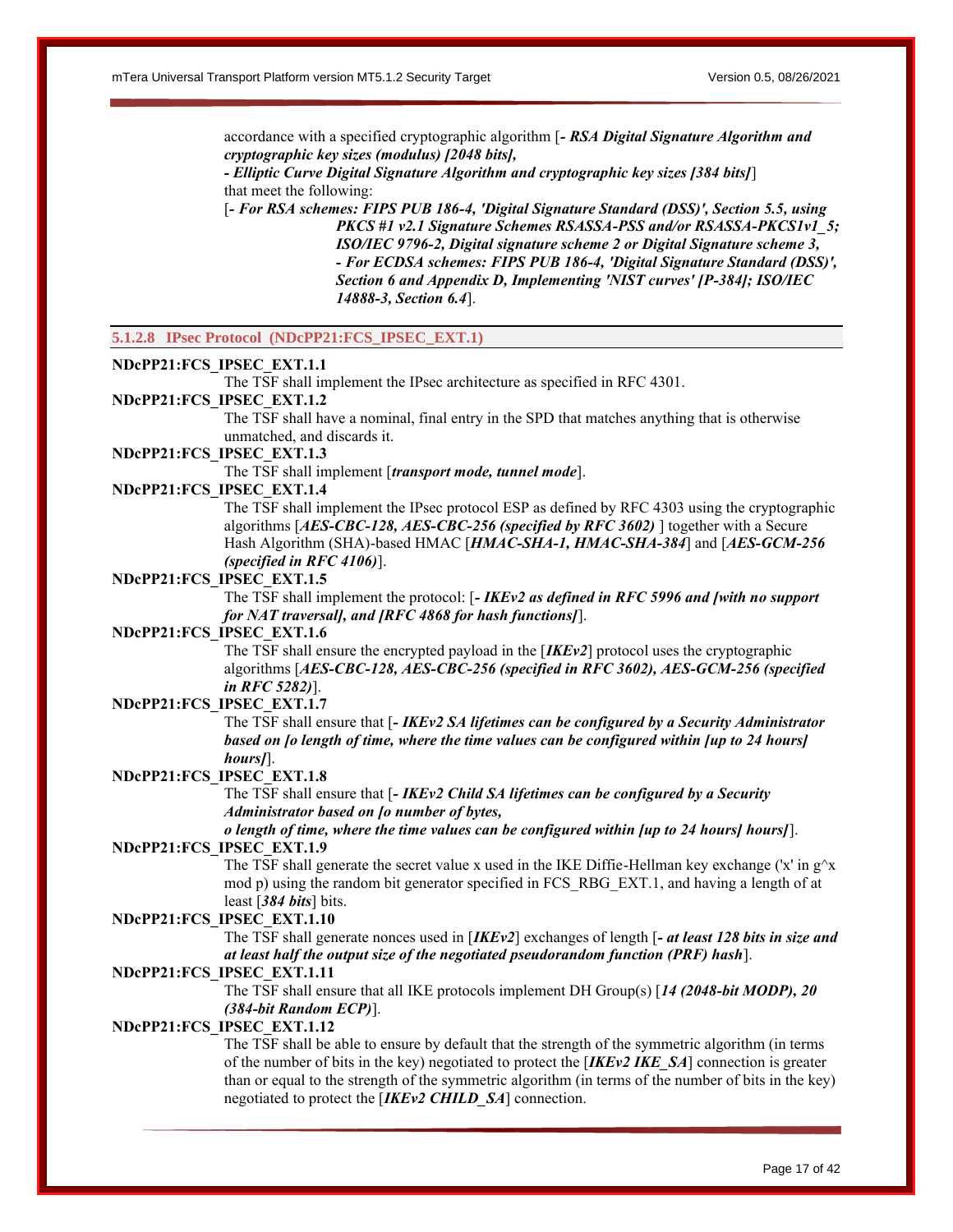# **NDcPP21:FCS\_IPSEC\_EXT.1.13**

The TSF shall ensure that all IKE protocols perform peer authentication using [*RSA, ECDSA*] that use X.509v3 certificates that conform to RFC 4945 and [*no other method*].

#### **NDcPP21:FCS\_IPSEC\_EXT.1.14**

The TSF shall only establish a trusted channel if the presented identifier in the received certificate matches the configured reference identifier, where the presented and reference identifiers are of the following fields and types: [*Distinguished Name (DN)*] and [*no other reference identifier type*].

**5.1.2.9 NTP Protocol (NDcPP21:FCS\_NTP\_EXT.1)**

# **NDcPP21:FCS\_NTP\_EXT.1.1**

The TSF shall use only the following NTP version(s) [*NTP v4 (RFC 5905)*].

#### **NDcPP21:FCS\_NTP\_EXT.1.2**

The TSF shall update its system time using [*[IPsec] to provide trusted communication between itself and an NTP time source.*].

#### **NDcPP21:FCS\_NTP\_EXT.1.3**

The TSF shall not update NTP timestamp from broadcast and/or multicast addresses

# **NDcPP21:FCS\_NTP\_EXT.1.4**

The TSF shall support configuration of at least three (3) NTP time sources.

**5.1.2.10 Random Bit Generation (NDcPP21:FCS\_RBG\_EXT.1)**

# **NDcPP21:FCS\_RBG\_EXT.1.1**

The TSF shall perform all deterministic random bit generation services in accordance with ISO/IEC 18031:2011 using [*CTR\_DRBG (AES)*].

#### **NDcPP21:FCS\_RBG\_EXT.1.2**

The deterministic RBG shall be seeded by at least one entropy source that accumulates entropy from [*[one] hardware-based noise source*] with a minimum of [*256 bits*] of entropy at least equal to the greatest security strength, according to ISO/IEC 18031:2011Table C.1 'Security Strength Table for Hash Functions', of the keys and hashes that it will generate.

### **5.1.2.11 SSH Server Protocol (NDcPP21:FCS\_SSHS\_EXT.1)**

#### **NDcPP21:FCS\_SSHS\_EXT.1.1**

The TSF shall implement the SSH protocol that complies with RFC(s) [*4251, 4252, 4253, 4254, 4344, 5656, 6668, 8332*]. (TD0398 applied)

#### **NDcPP21:FCS\_SSHS\_EXT.1.2**

The TSF shall ensure that the SSH protocol implementation supports the following authentication methods as described in RFC 4252: public key-based, [*password-based*].

# **NDcPP21:FCS\_SSHS\_EXT.1.3**

The TSF shall ensure that, as described in RFC 4253, packets greater than [*262144*] bytes in an SSH transport connection are dropped.

# **NDcPP21:FCS\_SSHS\_EXT.1.4**

The TSF shall ensure that the SSH transport implementation uses the following encryption algorithms and rejects all other encryption algorithms: [*aes128-ctr, aes256-ctr, aes256 gcm@openssh.com*].

#### **NDcPP21:FCS\_SSHS\_EXT.1.5**

The TSF shall ensure that the SSH public-key based authentication implementation uses [*ssh-rsa, rsa-sha2-256, rsa-sha2-512*] as its public key algorithm(s) and rejects all other public key algorithms. (TD0424 applied)

# **NDcPP21:FCS\_SSHS\_EXT.1.6**

The TSF shall ensure that the SSH transport implementation uses [*hmac-sha1, hmac-sha1-96, hmac-sha2-256, hmac-sha2-512, AEAD\_AES\_256\_GCM*] as its data integrity MAC algorithm(s) and rejects all other MAC algorithm(s).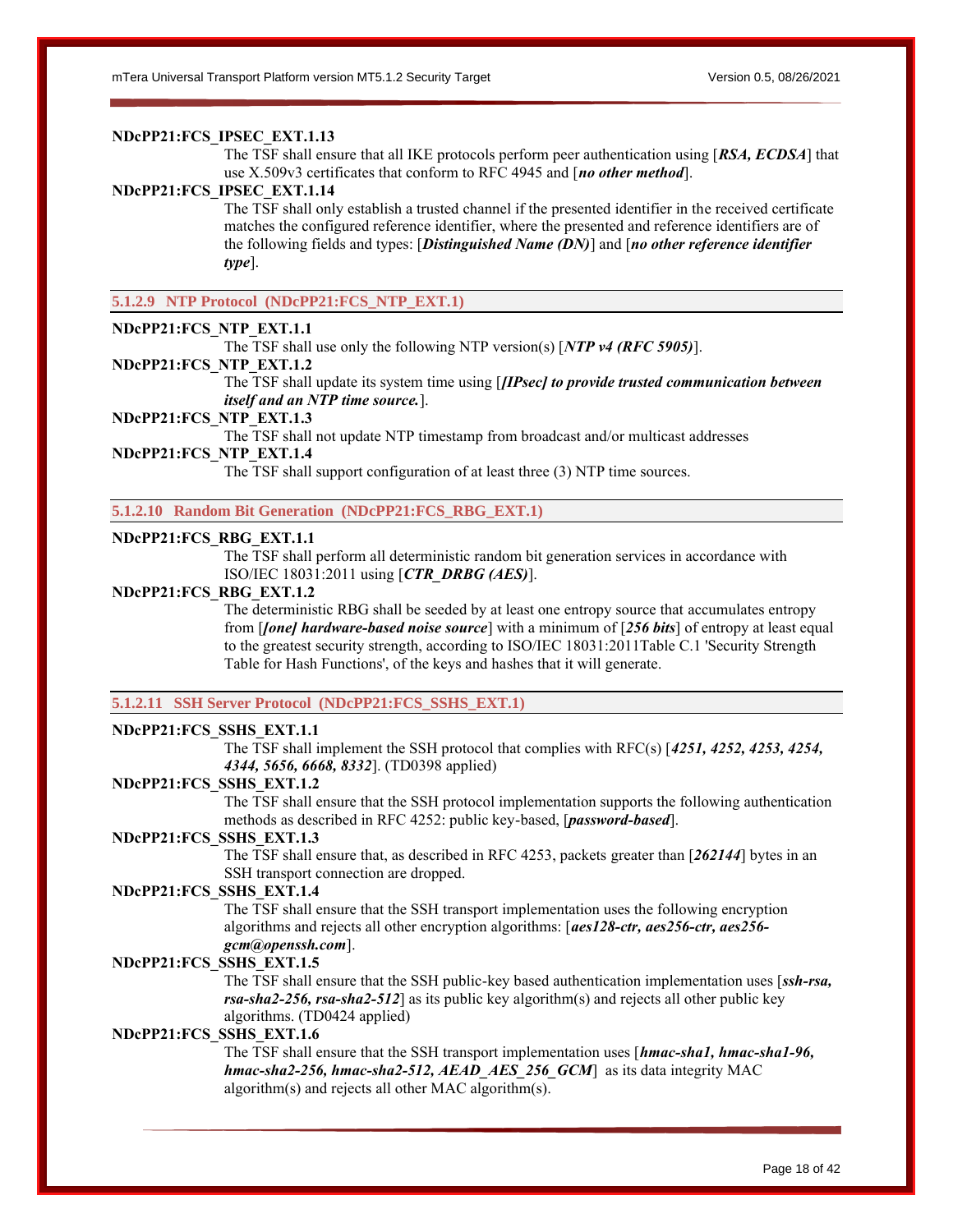# **NDcPP21:FCS\_SSHS\_EXT.1.7**

The TSF shall ensure that [*diffie-hellman-group14-sha1, ecdh-sha2-nistp256*] and [*ecdh-sha2 nistp384, ecdh-sha2-nistp521*] are the only allowed key exchange methods used for the SSH protocol.

# **NDcPP21:FCS\_SSHS\_EXT.1.8**

The TSF shall ensure that within SSH connections, the same session keys are used for a threshold of no longer than one hour, and each encryption key is used to protect no more than one gigabyte of data. After any of the thresholds are reached, a rekey needs to be performed. (TD0475 applied)

**5.1.2.12 TLS Client Protocol with authentication (NDcPP21:FCS\_TLSC\_EXT.2)**

#### **NDcPP21:FCS\_TLSC\_EXT.2.1**

The TSF shall implement [*TLS 1.2 (RFC 5246)*] and reject all other TLS and SSL versions. The TLS implementation will support the following ciphersuites:

[*TLS\_ECDHE\_ECDSA\_WITH\_AES\_256\_GCM\_SHA384 as defined in RFC 5289*].

# **NDcPP21:FCS\_TLSC\_EXT.2.2**

The TSF shall verify that the presented identifiers of the following types [*identifiers defined in RFC 6125*] are matched to reference identifiers. (TD0481 applied)

# **NDcPP21:FCS\_TLSC\_EXT.2.3**

When establishing a trusted channel, by default the TSF shall not establish a trusted channel if the server certificate is invalid. The TSF shall also [*Not implement any administrator override mechanism*].

# **NDcPP21:FCS\_TLSC\_EXT.2.4**

The TSF shall [*present the Supported Elliptic Curves Extension with the following NIST curves: [secp384r1] and no other curves*] in the Client Hello.

#### **NDcPP21:FCS\_TLSC\_EXT.2.5**

The TSF shall support mutual authentication using X.509v3 certificates.

**5.1.2.13 TLS Server Protocol with mutual authentication (NDcPP21:FCS\_TLSS\_EXT.2)**

# **NDcPP21:FCS\_TLSS\_EXT.2.1**

The TSF shall implement [*TLS 1.2 (RFC 5246)*] and reject all other TLS and SSL versions. The TLS implementation will support the following ciphersuites:

# [*TLS\_ECDHE\_ECDSA\_WITH\_AES\_256\_GCM\_SHA384 as defined in RFC 5289*].

# **NDcPP21:FCS\_TLSS\_EXT.2.2**

The TSF shall deny connections from clients requesting SSL 2.0, SSL 3.0, TLS 1.0, and [*TLS 1.1*].

#### **NDcPP21:FCS\_TLSS\_EXT.2.3**

The TSF shall [*generate EC Diffie-Hellman parameters over NIST curves [secp384r1] and no other curves*].

#### **NDcPP21:FCS\_TLSS\_EXT.2.4**

The TSF shall support mutual authentication of TLS clients using X.509v3 certificates.

#### **NDcPP21:FCS\_TLSS\_EXT.2.5**

When establishing a trusted channel, by default the TSF shall not establish a trusted channel if the client certificate is invalid. The TSF shall also [*Not implement any administrator override mechanism*].

### **NDcPP21:FCS\_TLSS\_EXT.2.6**

The TSF shall not establish a trusted channel if the distinguished name (DN) or Subject Alternative Name (SAN) contained in a certificate does not match the expected identifier for the client.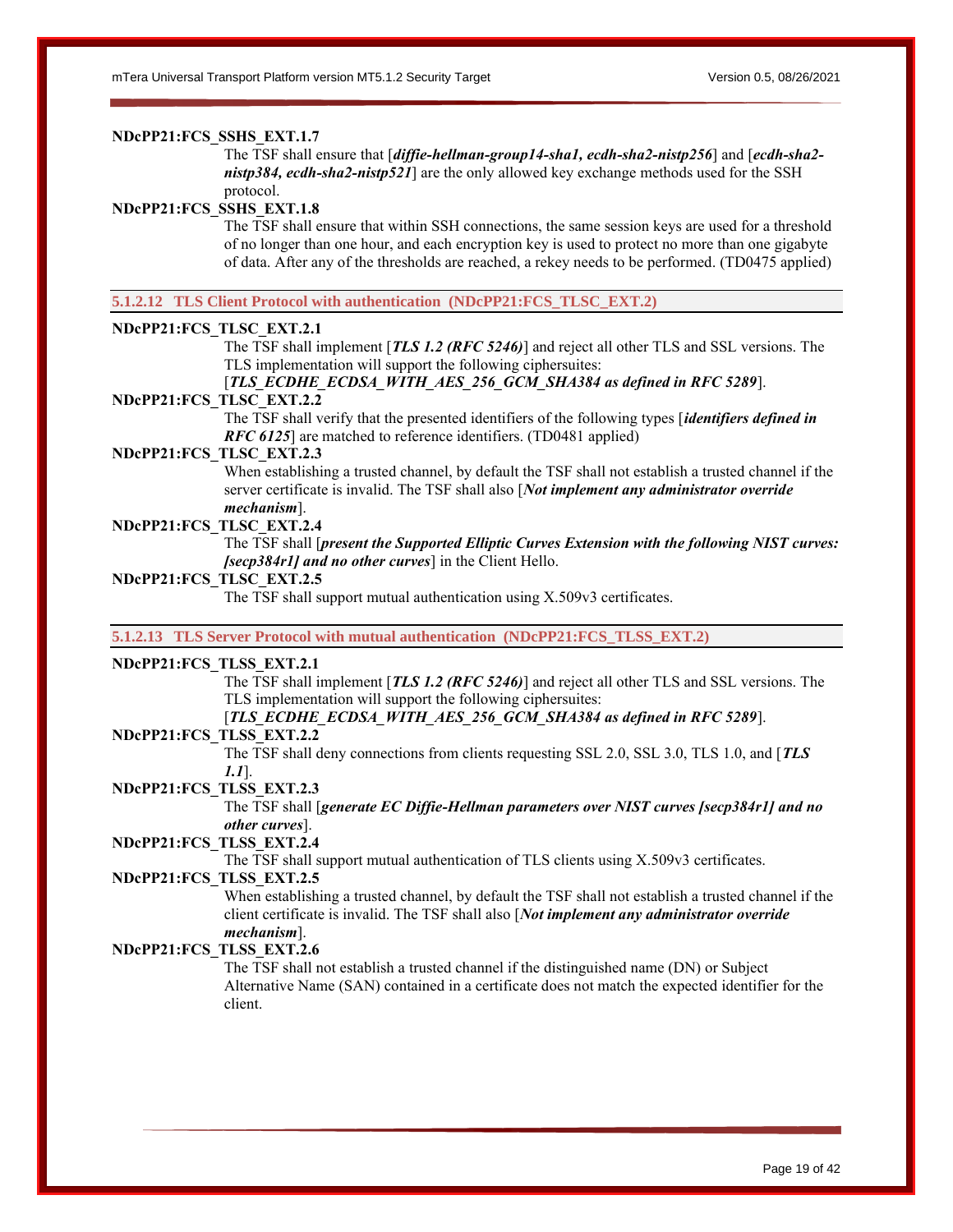# <span id="page-19-0"></span>5.1.3 Identification and authentication (FIA)

### **5.1.3.1 Authentication Failure Management (NDcPP21:FIA\_AFL.1)**

### **NDcPP21:FIA\_AFL.1.1**

The TSF shall detect when an Administrator configurable positive integer within [*0-9*] unsuccessful authentication attempts occur related to Administrators attempting to authenticate remotely using a password. (TD0408 applied)

# **NDcPP21:FIA\_AFL.1.2**

When the defined number of unsuccessful authentication attempts has been met, the TSF shall [*prevent the offending Administrator from successfully establishing remote session using any authentication method that involves a password until [unlocking the account through the command line] is taken by an Administrator, prevent the offending Administrator from successfully establishing remote session using any authentication method that involves a password until an Administrator defined time period has elapsed*]. (TD0408 applied)

#### **5.1.3.2 Password Management (NDcPP21:FIA\_PMG\_EXT.1)**

# **NDcPP21:FIA\_PMG\_EXT.1.1**

The TSF shall provide the following password management capabilities for administrative passwords:

- a) Passwords shall be able to be composed of any combination of upper and lower case letters, numbers, and the following special characters: [*'!', '@', '#', '\$', '%', '^', '&', '\*'*];
- b) Minimum password length shall be configurable to between [*8*] and [*15*] characters.

**5.1.3.3 Protected Authentication Feedback (NDcPP21:FIA\_UAU.7)**

# **NDcPP21:FIA\_UAU.7.1**

The TSF shall provide only obscured feedback to the administrative user while the authentication is in progress at the local console.

**5.1.3.4 Password-based Authentication Mechanism (NDcPP21:FIA\_UAU\_EXT.2)**

#### **NDcPP21:FIA\_UAU\_EXT.2.1**

The TSF shall provide a local [*password-based, SSH public key-based*] authentication mechanism to perform local administrative user authentication. (TD0408 applied)

**5.1.3.5 User Identification and Authentication (NDcPP21:FIA\_UIA\_EXT.1)**

#### **NDcPP21:FIA\_UIA\_EXT.1.1**

The TSF shall allow the following actions prior to requiring the non-TOE entity to initiate the identification and authentication process:

- Display the warning banner in accordance with FTA\_TAB.1;

### - [*no other actions*].

### **NDcPP21:FIA\_UIA\_EXT.1.2**

The TSF shall require each administrative user to be successfully identified and authenticated before allowing any other TSF-mediated actions on behalf of that administrative user.

#### **5.1.3.6 X.509 Certificate Validation (NDcPP21:FIA\_X509\_EXT.1/Rev)**

#### **NDcPP21:FIA\_X509\_EXT.1.1/Rev**

The TSF shall validate certificates in accordance with the following rules:

- RFC 5280 certificate validation and certification path validation supporting a minimum path length of three certificates.

- The certification path must terminate with a trusted CA certificate designated as a trust anchor.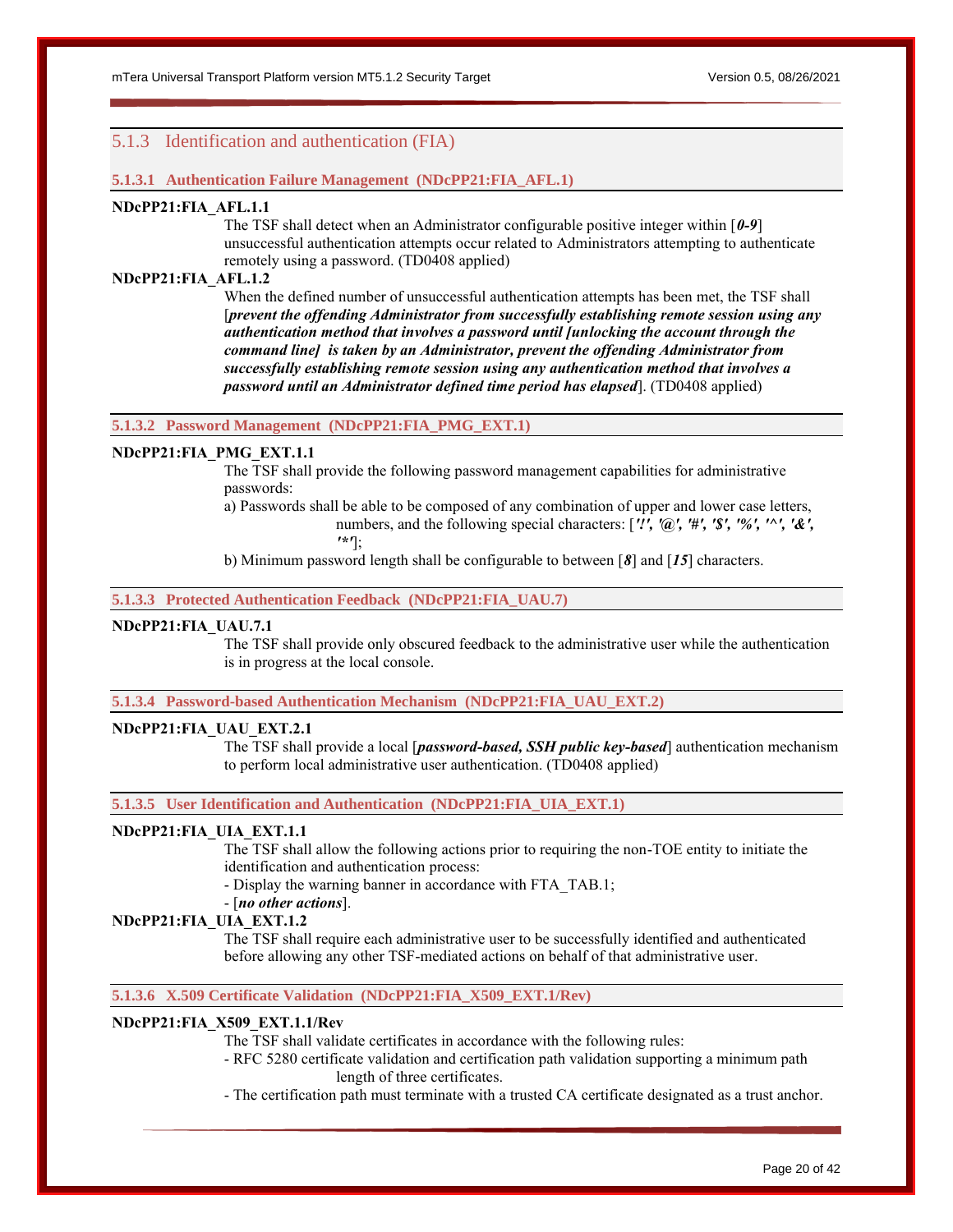- The TSF shall validate a certification path by ensuring that all CA certificates in the certification path contain the basicConstraints extension with the CA flag set to TRUE.
- The TSF shall validate the revocation status of the certificate using [*a Certificate Revocation List (CRL) as specified in RFC 5280 Section 6.3*]
- The TSF shall validate the extendedKeyUsage field according to the following rules:
- o Certificates used for trusted updates and executable code integrity verification shall have the Code Signing purpose (id-kp 3 with OID 1.3.6.1.5.5.7.3.3) in the

extendedKeyUsage field.

- o Server certificates presented for TLS shall have the Server Authentication purpose (id-kp 1 with OID 1.3.6.1.5.5.7.3.1) in the extendedKeyUsage field.
- o Client certificates presented for TLS shall have the Client Authentication purpose (id-kp 2 with OID 1.3.6.1.5.5.7.3.2) in the extendedKeyUsage field.
- o OCSP certificates presented for OCSP responses shall have the OCSP Signing purpose (id-kp 9 with OID 1.3.6.1.5.5.7.3.9) in the extendedKeyUsage field.

# **NDcPP21:FIA\_X509\_EXT.1.2/Rev**

The TSF shall only treat a certificate as a CA certificate if the basicConstraints extension is present and the CA flag is set to TRUE.

**5.1.3.7 X.509 Certificate Authentication (NDcPP21:FIA\_X509\_EXT.2)**

# **NDcPP21:FIA\_X509\_EXT.2.1**

The TSF shall use X.509v3 certificates as defined by RFC 5280 to support authentication for [*IPsec, TLS*], and [*no additional uses*].

#### **NDcPP21:FIA\_X509\_EXT.2.2**

When the TSF cannot establish a connection to determine the validity of a certificate, the TSF shall [*not accept the certificate*].

**5.1.3.8 X.509 Certificate Requests (NDcPP21:FIA\_X509\_EXT.3)**

# **NDcPP21:FIA\_X509\_EXT.3.1**

The TSF shall generate a Certification Request as specified by RFC 2986 and be able to provide the following information in the request: public key and [*Common Name, Organization, Organizational Unit, Country*].

# **NDcPP21:FIA\_X509\_EXT.3.2**

The TSF shall validate the chain of certificates from the Root CA upon receiving the CA Certificate Response.

# <span id="page-20-0"></span>5.1.4 Security management (FMT)

**5.1.4.1 Management of security functions behavior (NDcPP21:FMT\_MOF.1/Functions)**

### **NDcPP21:FMT\_MOF.1.1/Functions**

The TSF shall restrict the ability to [*modify the behaviour of*] the functions [*transmission of audit data to an external IT entity*] to Security Administrators.

**5.1.4.2 Management of security functions behaviour (NDcPP21:FMT\_MOF.1/ManualUpdate)**

#### **NDcPP21:FMT\_MOF.1.1/ManualUpdate**

The TSF shall restrict the ability to enable the functions to perform manual update to Security Administrators.

### **5.1.4.3 Management of security functions behaviour (NDcPP21:FMT\_MOF.1/Services)**

#### **NDcPP21:FMT\_MOF.1.1/Services**

The TSF shall restrict the ability to enable and disable start and stop services to Security Administrators.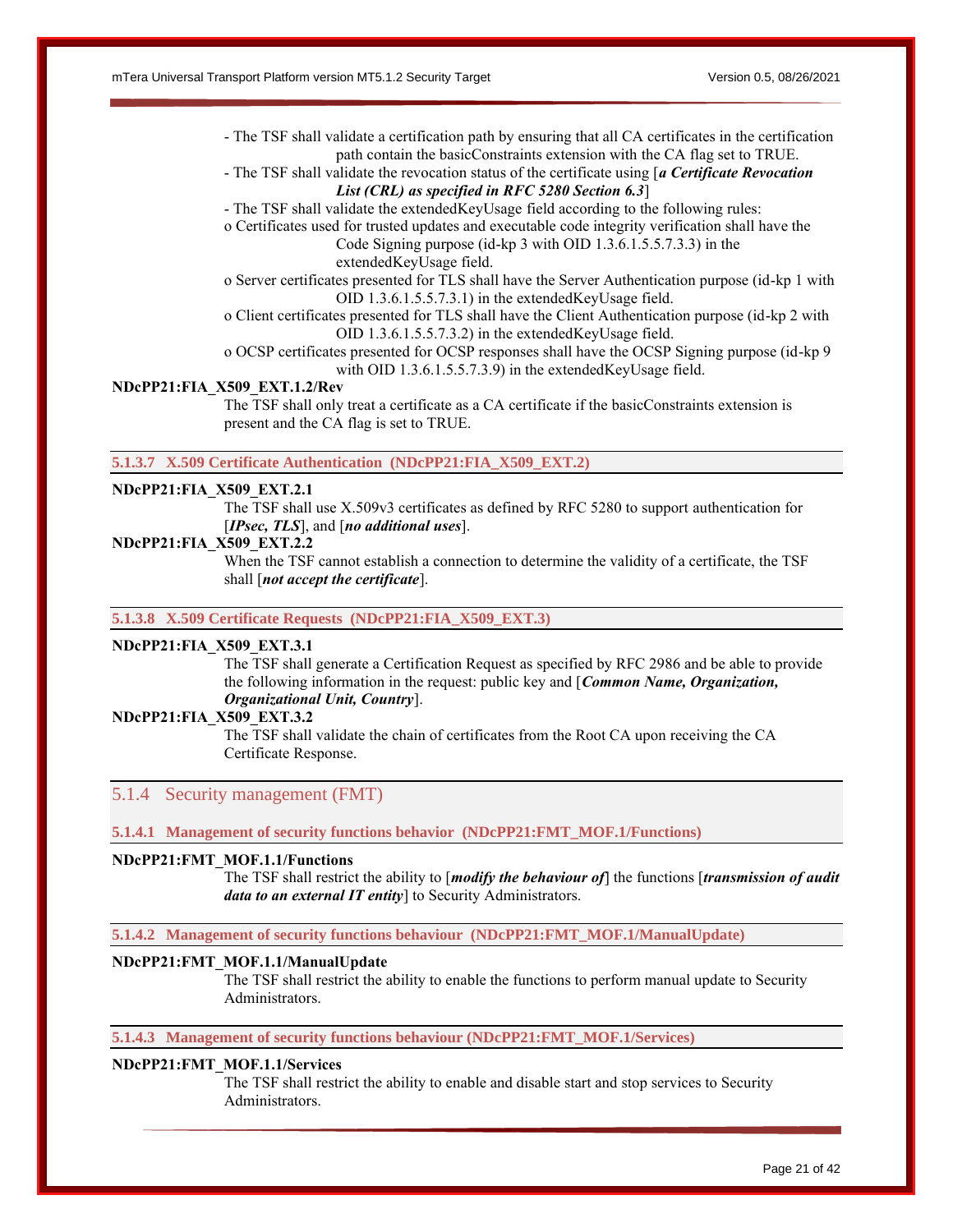#### **5.1.4.4 Management of TSF Data (NDcPP21:FMT\_MTD.1/CoreData)**

#### **NDcPP21:FMT\_MTD.1.1/CoreData**

The TSF shall restrict the ability to manage the TSF data to Security Administrators.

#### **5.1.4.5 Management of TSF data (NDcPP21:FMT\_MTD.1/CryptoKeys)**

# **NDcPP21/VPNGW10:FMT\_MTD.1.1/CryptoKeys**

The TSF shall restrict the ability to manage the cryptographic keys to Security Administrators.

**5.1.4.6 Specification of Management Functions (NDcPP21:FMT\_SMF.1)**

#### **NDcPP21:FMT\_SMF.1.1**

The TSF shall be capable of performing the following management functions:

- Ability to administer the TOE locally and remotely;
- Ability to configure the access banner;
- Ability to configure the session inactivity time before session termination or locking;
- Ability to update the TOE, and to verify the updates using [*digital signature*] capability prior to installing those updates;
- Ability to configure the authentication failure parameters for FIA\_AFL.1;
- [*o Ability to start and stop services,*

*o Ability to configure audit behavior, oAbility to manage the cryptographic keys,*

*o Ability to configure the cryptographic functionality,*

*o Ability to configure the lifetime for IPsec SAs,*

*o Ability to re-enable an Administrator account,*

*o Ability to set the time which is used for time-stamps;*

*o Ability to configure NTP,*

*o Ability to configure the reference identifier for the peer;*

*o Ability to manage the TOE's trust store and designate X509.v3 certificates as trust anchors,*

*o Ability to import X509v3 certificates to the TOE's trust store*].

**5.1.4.7 Restrictions on Security Roles (NDcPP21:FMT\_SMR.2)**

#### **NDcPP21:FMT\_SMR.2.1**

The TSF shall maintain the roles: - Security Administrator.

# **NDcPP21:FMT\_SMR.2.2**

The TSF shall be able to associate users with roles.

# **NDcPP21:FMT\_SMR.2.3**

The TSF shall ensure that the conditions

- The Security Administrator role shall be able to administer the TOE locally;

- The Security Administrator role shall be able to administer the TOE remotely are satisfied.

# <span id="page-21-0"></span>5.1.5 Protection of the TSF (FPT)

#### **5.1.5.1 Protection of Administrator Passwords (NDcPP21:FPT\_APW\_EXT.1)**

# **NDcPP21:FPT\_APW\_EXT.1.1**

The TSF shall store administrative passwords in non-plaintext form. (TD0483 applied) **NDcPP21:FPT\_APW\_EXT.1.2**

The TSF shall prevent the reading of plaintext administrative passwords. (TD0483 applied)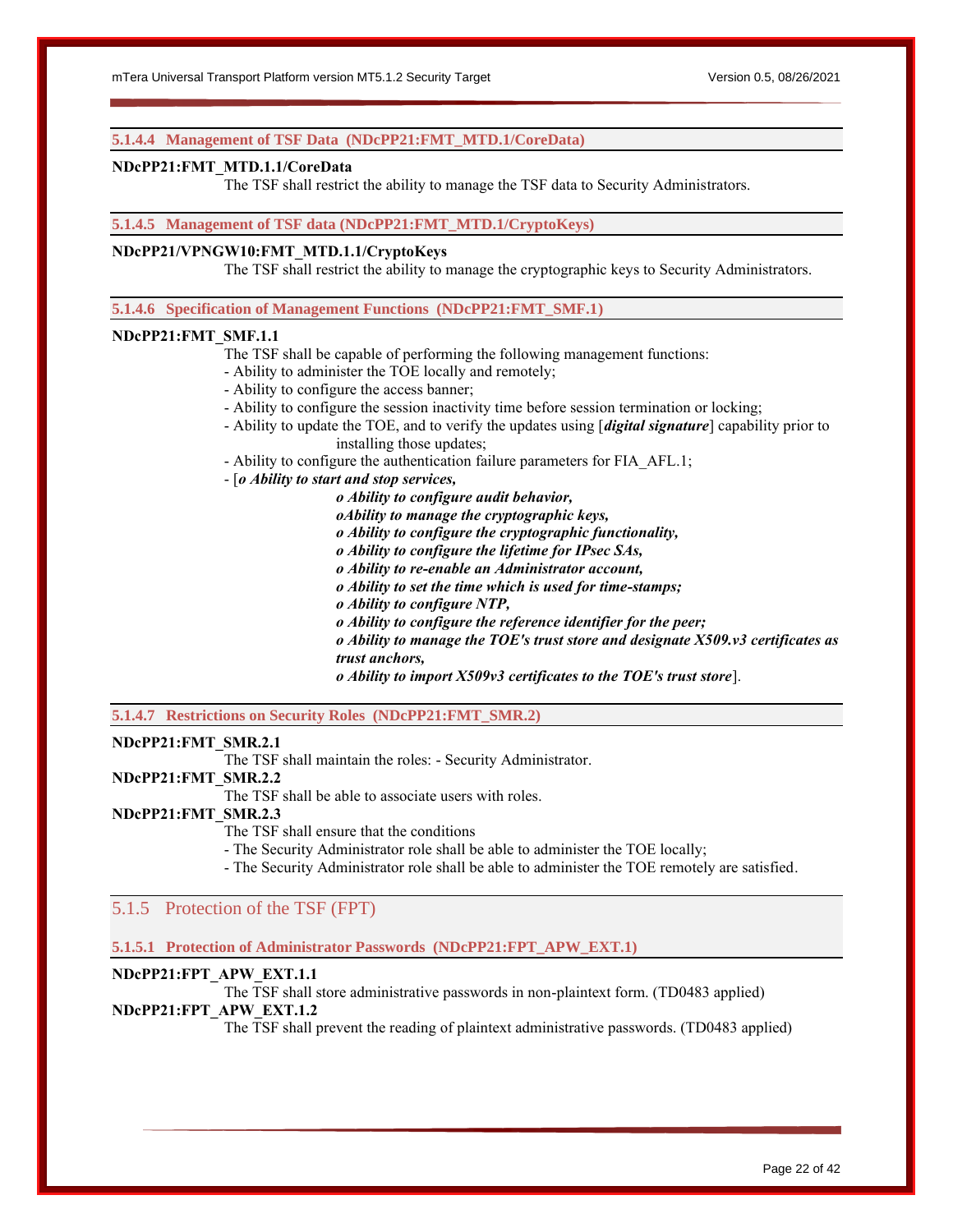**5.1.5.2 Protection of TSF Data (for reading of all pre-shared, symmetric and private keys) (NDcPP21:FPT\_SKP\_EXT.1)**

## **NDcPP21:FPT\_SKP\_EXT.1.1**

The TSF shall prevent reading of all pre-shared keys, symmetric keys, and private keys.

**5.1.5.3 Reliable Time Stamps (NDcPP21:FPT\_STM\_EXT.1)**

#### **NDcPP21:FPT\_STM\_EXT.1.1**

The TSF shall be able to provide reliable time stamps for its own use.

**NDcPP21:FPT\_STM\_EXT.1.2**

The TSF shall [*allow the Security Administrator to set the time, synchronise time with an NTP server*].

**5.1.5.4 TSF testing (NDcPP21:FPT\_TST\_EXT.1)**

### **NDcPP21:FPT\_TST\_EXT.1.1**

The TSF shall run a suite of the following self-tests [*during initial start-up (on power on)*] to demonstrate the correct operation of the TSF: [*cryptographic known answer tests, pair-wise consistency tests, KDF tests and software integrity test*].

### **5.1.5.5 Trusted update (NDcPP21:FPT\_TUD\_EXT.1)**

# **NDcPP21:FPT\_TUD\_EXT.1.1**

The TSF shall provide Security Administrators the ability to query the currently executing version of the TOE firmware/software and [*the most recently installed version of the TOE firmware/software*].

# **NDcPP21:FPT\_TUD\_EXT.1.2**

The TSF shall provide Security Administrators the ability to manually initiate updates to TOE firmware/software and [*no other update mechanism*].

#### **NDcPP21:FPT\_TUD\_EXT.1.3**

The TSF shall provide means to authenticate firmware/software updates to the TOE using a [*digital signature mechanism*] prior to installing those updates.

# <span id="page-22-0"></span>5.1.6 TOE access (FTA)

# **5.1.6.1 TSF-initiated Termination (NDcPP21:FTA\_SSL.3)**

# **NDcPP21:FTA\_SSL.3.1**

The TSF shall terminate a remote interactive session after a Security Administrator-configurable time interval of session inactivity.

# **5.1.6.2 User-initiated Termination (NDcPP21:FTA\_SSL.4)**

### **NDcPP21:FTA\_SSL.4.1**

The TSF shall allow Administrator-initiated termination of the Administrator's own interactive session.

### **5.1.6.3 TSF-initiated Session Locking (NDcPP21:FTA\_SSL\_EXT.1)**

# **NDcPP21:FTA\_SSL\_EXT.1.1**

The TSF shall, for local interactive sessions, [*- lock the session - disable any activity of the user's data access/display devices other than unlocking the session, and requiring that the administrator re-authenticate to the TSF prior to unlocking the session*] after a Security Administrator-specified time period of inactivity.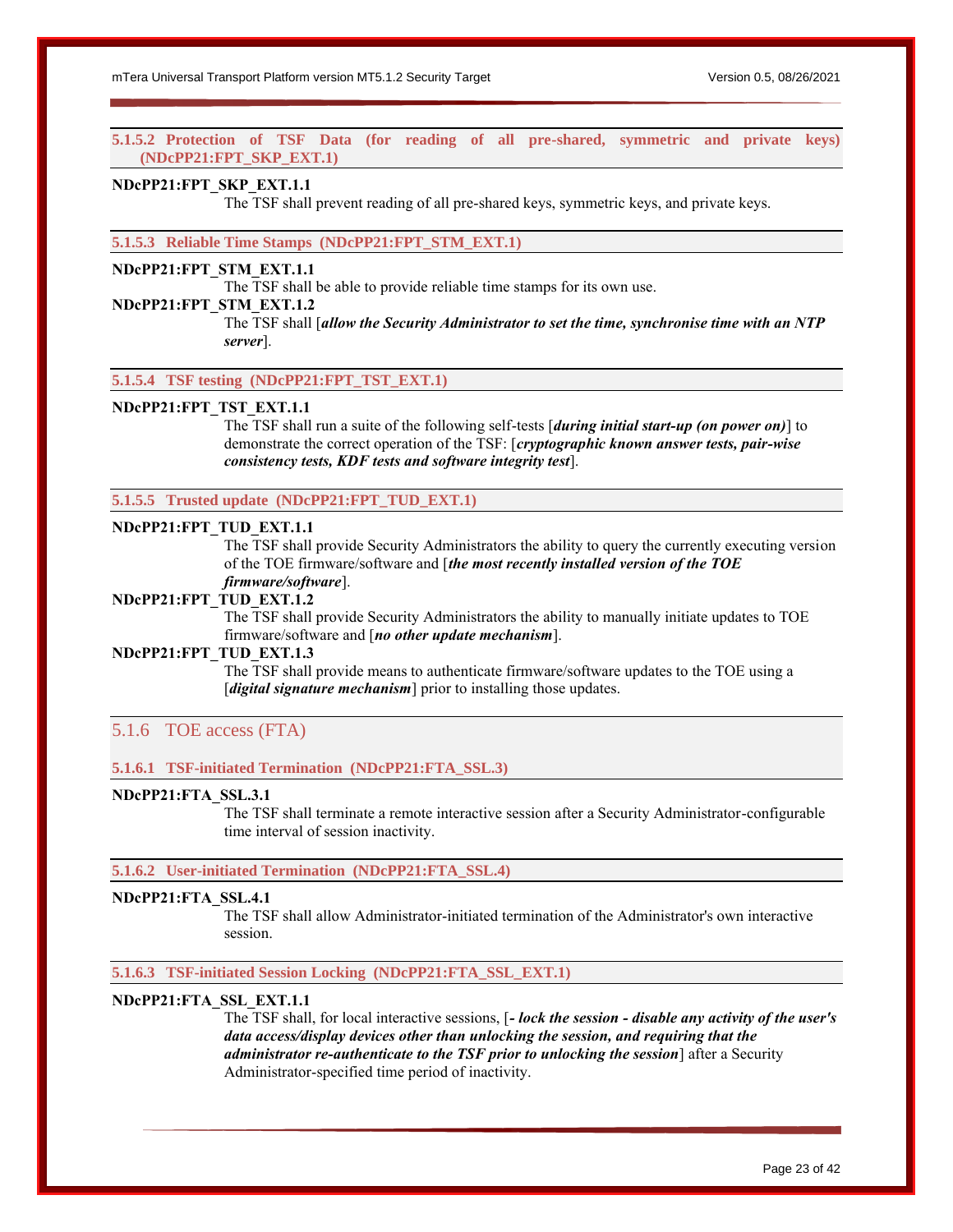#### **5.1.6.4 Default TOE Access Banners (NDcPP21:FTA\_TAB.1)**

#### **NDcPP21:FTA\_TAB.1.1**

Before establishing an administrative user session the TSF shall display a Security Administratorspecified advisory notice and consent warning message regarding use of the TOE.

# <span id="page-23-0"></span>5.1.7 Trusted path/channels (FTP)

#### **5.1.7.1 Inter-TSF trusted channel (NDcPP21:FTP\_ITC.1)**

# **NDcPP21:FTP\_ITC.1.1**

The TSF shall be capable of using [*IPsec, TLS*] to provide a trusted communication channel between itself and authorized IT entities supporting the following capabilities: audit server, [*authentication server, [NTP server], external optical network peer*] that is logically distinct from other communication channels and provides assured identification of its end points and protection of the channel data from disclosure and detection of modification of the channel data.

# **NDcPP21:FTP\_ITC.1.2**

The TSF shall permit the TSF or the authorized IT entities to initiate communication via the trusted channel.

# **NDcPP21:FTP\_ITC.1.3**

The TSF shall initiate communication via the trusted channel for [

- *audit server using IPSec;*
- *authentication server using IPSec;*
- *NTP server using IPSec;*
- *external optical network peer using TLS;*].

### **5.1.7.2 Trusted Path (NDcPP21:FTP\_TRP.1/Admin)**

### **NDcPP21:FTP\_TRP.1.1/Admin**

The TSF shall be capable of using [*SSH*] to provide a communication path between itself and authorized remote Administrators that is logically distinct from other communication paths and provides assured identification of its end points and protection of the communicated data from disclosure and provides detection of modification of the channel data.

# **NDcPP21:FTP\_TRP.1.2/Admin**

The TSF shall permit remote Administrators to initiate communication via the trusted path.

# **NDcPP21:FTP\_TRP.1.3/Admin**

The TSF shall require the use of the trusted path for initial Administrator authentication and all remote administration actions.

# <span id="page-23-1"></span>**5.2 TOE Security Assurance Requirements**

The SARs for the TOE are the components as specified in Part 3 of the Common Criteria. Note that the SARs have effectively been refined with the assurance activities explicitly defined in association with both the SFRs and SARs.

| <b>Requirement Class</b>       | <b>Requirement Component</b>                                           |
|--------------------------------|------------------------------------------------------------------------|
| <b>ADV: Development</b>        | ADV FSP.1: Basic Functional Specification                              |
| <b>AGD: Guidance documents</b> | AGD OPE.1: Operational User Guidance                                   |
|                                | AGD PRE.1: Preparative Procedures                                      |
| ALC: Life-cycle support        | ALC CMC.1: Labelling of the TOE                                        |
|                                | ALC CMS.1: TOE CM Coverage                                             |
| <b>ATE: Tests</b>              | ATE IND.1: Independent Testing - Conformance                           |
|                                | <b>AVA: Vulnerability assessment</b>   AVA VAN.1: Vulnerability Survey |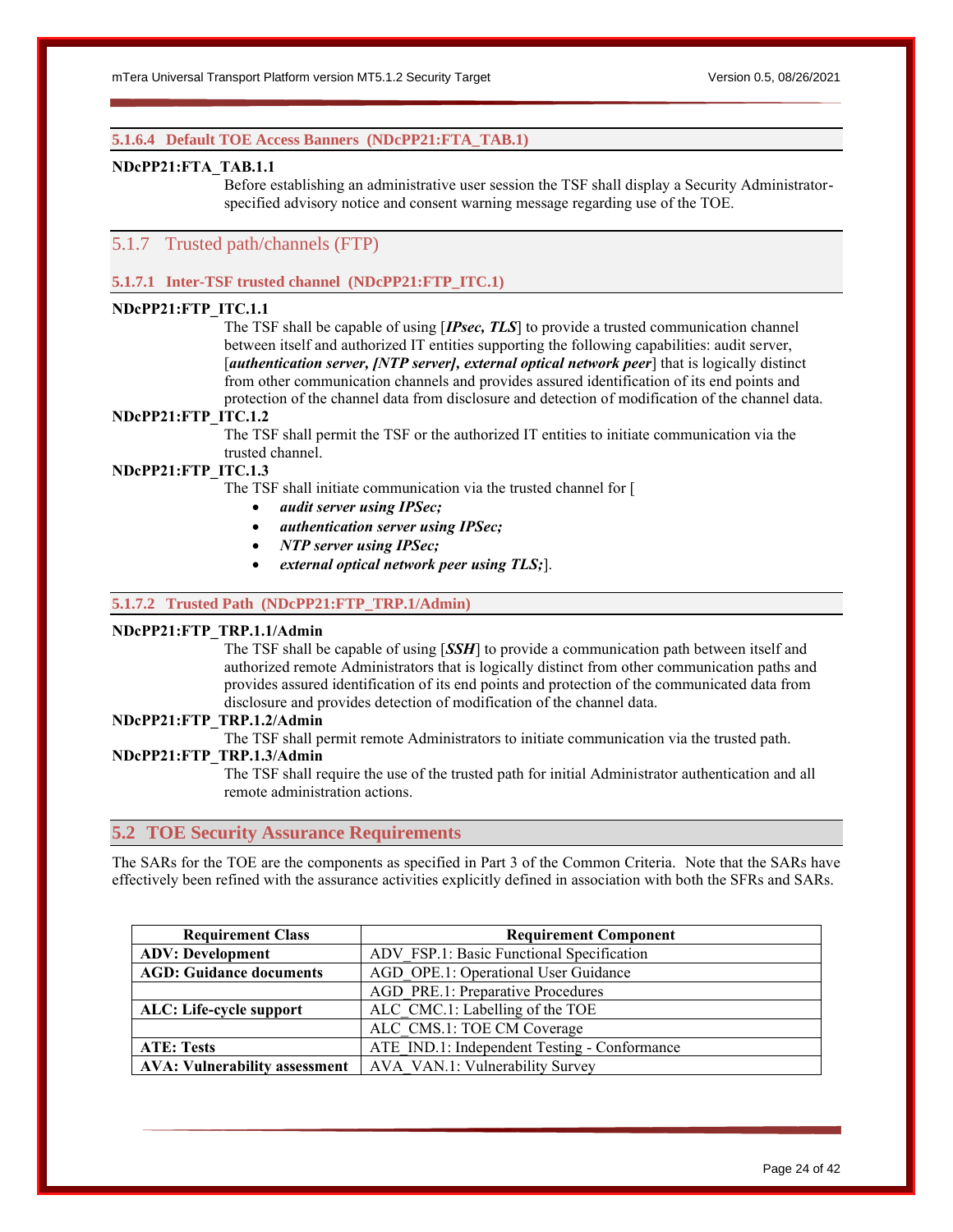#### **Table 3 Assurance Components**

# <span id="page-24-2"></span><span id="page-24-0"></span>5.2.1 Development (ADV)

|              | <b>5.2.1.1 Basic Functional Specification (ADV_FSP.1)</b>                                                                     |
|--------------|-------------------------------------------------------------------------------------------------------------------------------|
| ADV FSP.1.1d |                                                                                                                               |
|              | The developer shall provide a functional specification.                                                                       |
| ADV FSP.1.2d |                                                                                                                               |
|              | The developer shall provide a tracing from the functional specification to the SFRs.                                          |
|              | The functional specification shall describe the purpose and method of use for each SFR-enforcing<br>and SFR-supporting TSFI.  |
| ADV FSP.1.2c |                                                                                                                               |
|              | The TSF shall support mutual authentication of TLS clients using X.509v3 certificates.                                        |
|              | The functional specification shall provide rationale for the implicit categorization of interfaces as<br>SFR-non-interfering. |
|              |                                                                                                                               |
| ADV FSP.1.1e | The tracing shall demonstrate that the SFRs trace to TSFIs in the functional specification.                                   |
|              | The evaluator shall confirm that the information provided meets all requirements for content and<br>presentation of evidence. |
| ADV_FSP.1.2e | The evaluator shall determine that the functional specification is an accurate and complete<br>instantiation of the SFRs.     |
|              | ADV FSP.1.1c<br>ADV FSP.1.3c<br>ADV_FSP.1.4c                                                                                  |

# <span id="page-24-1"></span>5.2.2 Guidance documents (AGD)

#### **5.2.2.1 Operational User Guidance (AGD\_OPE.1)**

#### **AGD\_OPE.1.1d**

The developer shall provide operational user guidance.

# **AGD\_OPE.1.1c**

The operational user guidance shall describe, for each user role, the user accessible functions and privileges that should be controlled in a secure processing environment, including appropriate warnings.

### **AGD\_OPE.1.2c**

The operational user guidance shall describe, for each user role, how to use the available interfaces provided by the TOE in a secure manner.

#### **AGD\_OPE.1.3c**

The operational user guidance shall describe, for each user role, the available functions and interfaces, in particular all security parameters under the control of the user, indicating secure values as appropriate.

# **AGD\_OPE.1.4c**

The operational user guidance shall, for each user role, clearly present each type of securityrelevant event relative to the user-accessible functions that need to be performed, including changing the security characteristics of entities under the control of the TSF.

### **AGD\_OPE.1.5c**

The operational user guidance shall identify all possible modes of operation of the TOE (including operation following failure or operational error), their consequences, and implications for maintaining secure operation.

# **AGD\_OPE.1.6c**

The operational user guidance shall, for each user role, describe the security measures to be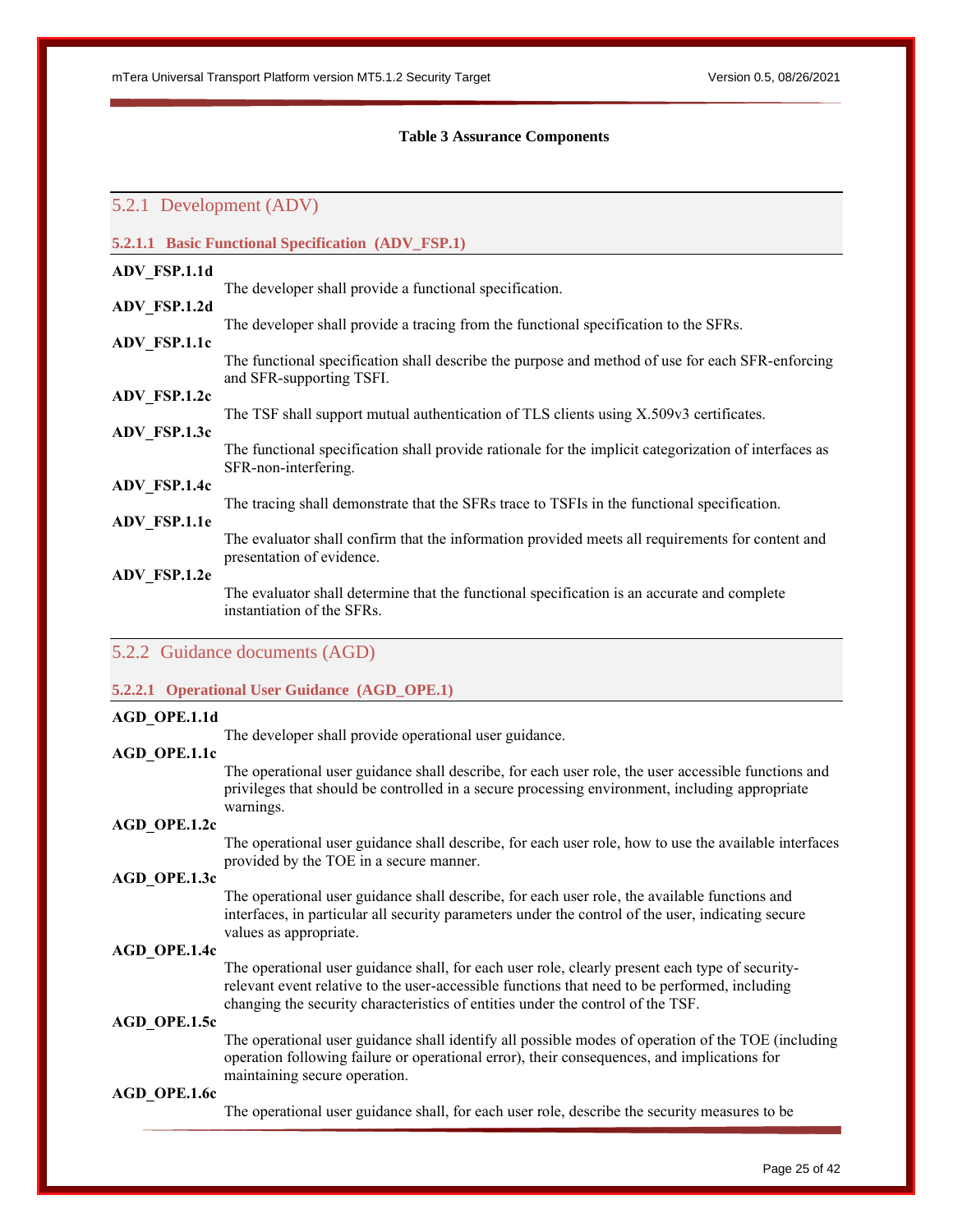followed in order to fulfill the security objectives for the operational environment as described in the ST.

#### **AGD\_OPE.1.7c**

The operational user guidance shall be clear and reasonable.

#### **AGD\_OPE.1.1e**

The evaluator shall confirm that the information provided meets all requirements for content and presentation of evidence.

# **5.2.2.2 Preparative Procedures (AGD\_PRE.1)**

#### **AGD\_PRE.1.1d**

The developer shall provide the TOE, including its preparative procedures.

#### **AGD\_PRE.1.1c**

The preparative procedures shall describe all the steps necessary for secure acceptance of the delivered TOE in accordance with the developer's delivery procedures.

# **AGD\_PRE.1.2c**

The preparative procedures shall describe all the steps necessary for secure installation of the TOE and for the secure preparation of the operational environment in accordance with the security objectives for the operational environment as described in the ST.

# **AGD\_PRE.1.1e**

The evaluator shall confirm that the information provided meets all requirements for content and presentation of evidence.

# **AGD\_PRE.1.2e**

The evaluator shall apply the preparative procedures to confirm that the TOE can be prepared securely for operation.

# <span id="page-25-0"></span>5.2.3 Life-cycle support (ALC)

### **5.2.3.1 Labelling of the TOE (ALC\_CMC.1)**

#### **ALC\_CMC.1.1d**

The developer shall provide the TOE and a reference for the TOE.

# **ALC\_CMC.1.1c**

The TOE shall be labelled with its unique reference.

#### **ALC\_CMC.1.1e**

The evaluator shall confirm that the information provided meets all requirements for content and presentation of evidence.

**5.2.3.2 TOE CM Coverage (ALC\_CMS.1)**

# **ALC\_CMS.1.1d**

The developer shall provide a configuration list for the TOE.

#### **ALC\_CMS.1.1c**

The configuration list shall include the following: the TOE itself; and the evaluation evidence required by the SARs.

# **ALC\_CMS.1.2c**

The configuration list shall uniquely identify the configuration items.

# **ALC\_CMS.1.1e**

The evaluator shall confirm that the information provided meets all requirements for content and presentation of evidence.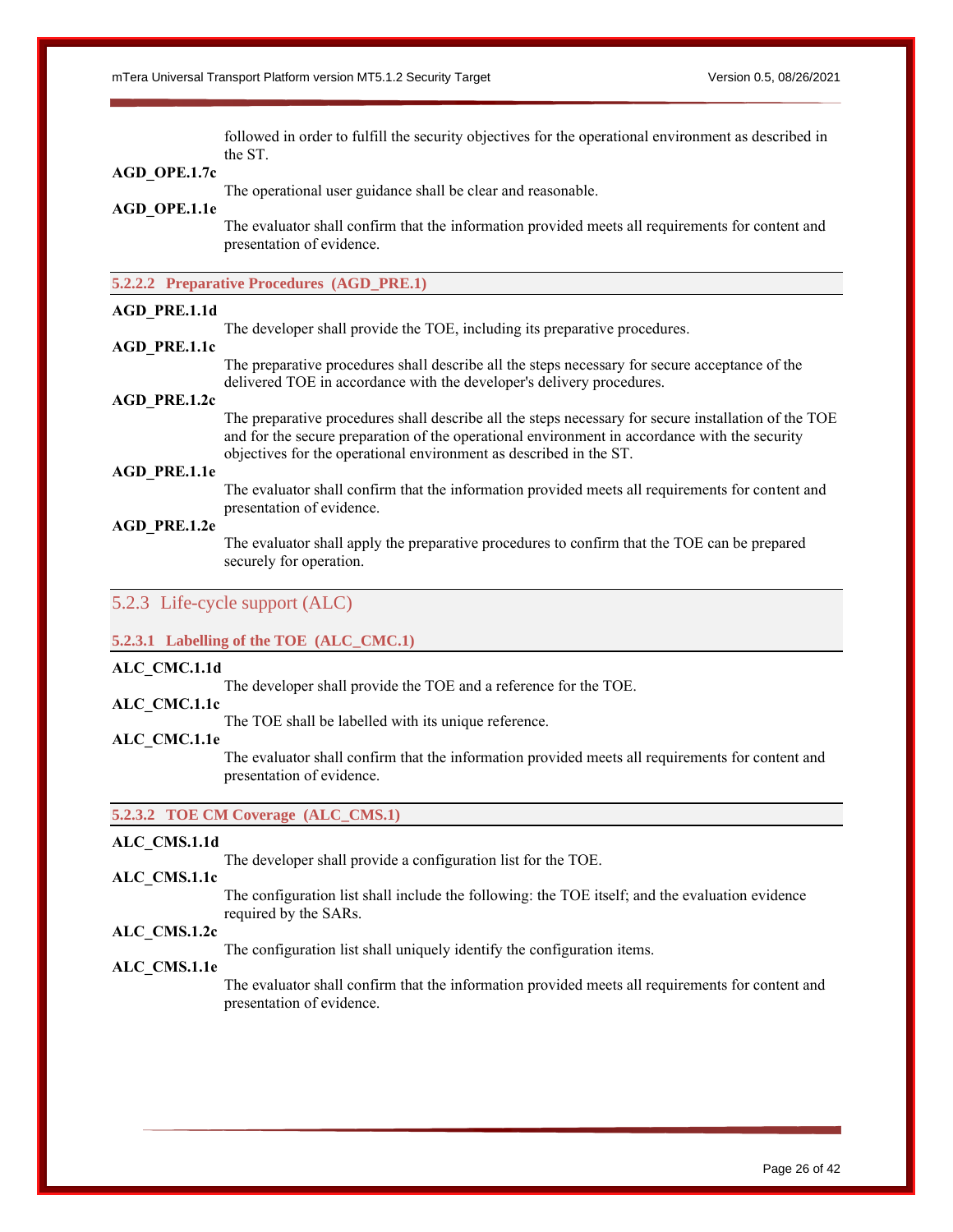# <span id="page-26-0"></span>5.2.4 Tests (ATE)

# **5.2.4.1 Independent Testing - Conformance (ATE\_IND.1)**

### **ATE\_IND.1.1d**

The developer shall provide the TOE for testing.

# **ATE\_IND.1.1c**

The TOE shall be suitable for testing.

# **ATE\_IND.1.1e**

The evaluator shall confirm that the information provided meets all requirements for content and presentation of evidence.

# **ATE\_IND.1.2e**

The evaluator shall test a subset of the TSF to confirm that the TSF operates as specified.

# <span id="page-26-1"></span>5.2.5 Vulnerability assessment (AVA)

#### **5.2.5.1 Vulnerability Survey (AVA\_VAN.1)**

# **AVA\_VAN.1.1d**

The developer shall provide the TOE for testing.

# **AVA\_VAN.1.1c**

The TOE shall be suitable for testing.

# **AVA\_VAN.1.1e**

The evaluator shall confirm that the information provided meets all requirements for content and presentation of evidence.

# **AVA\_VAN.1.2e**

The evaluator shall perform a search of public domain sources to identify potential vulnerabilities in the TOE.

#### **AVA\_VAN.1.3e**

The evaluator shall conduct penetration testing, based on the identified potential vulnerabilities, to determine that the TOE is resistant to attacks performed by an attacker possessing Basic attack potential.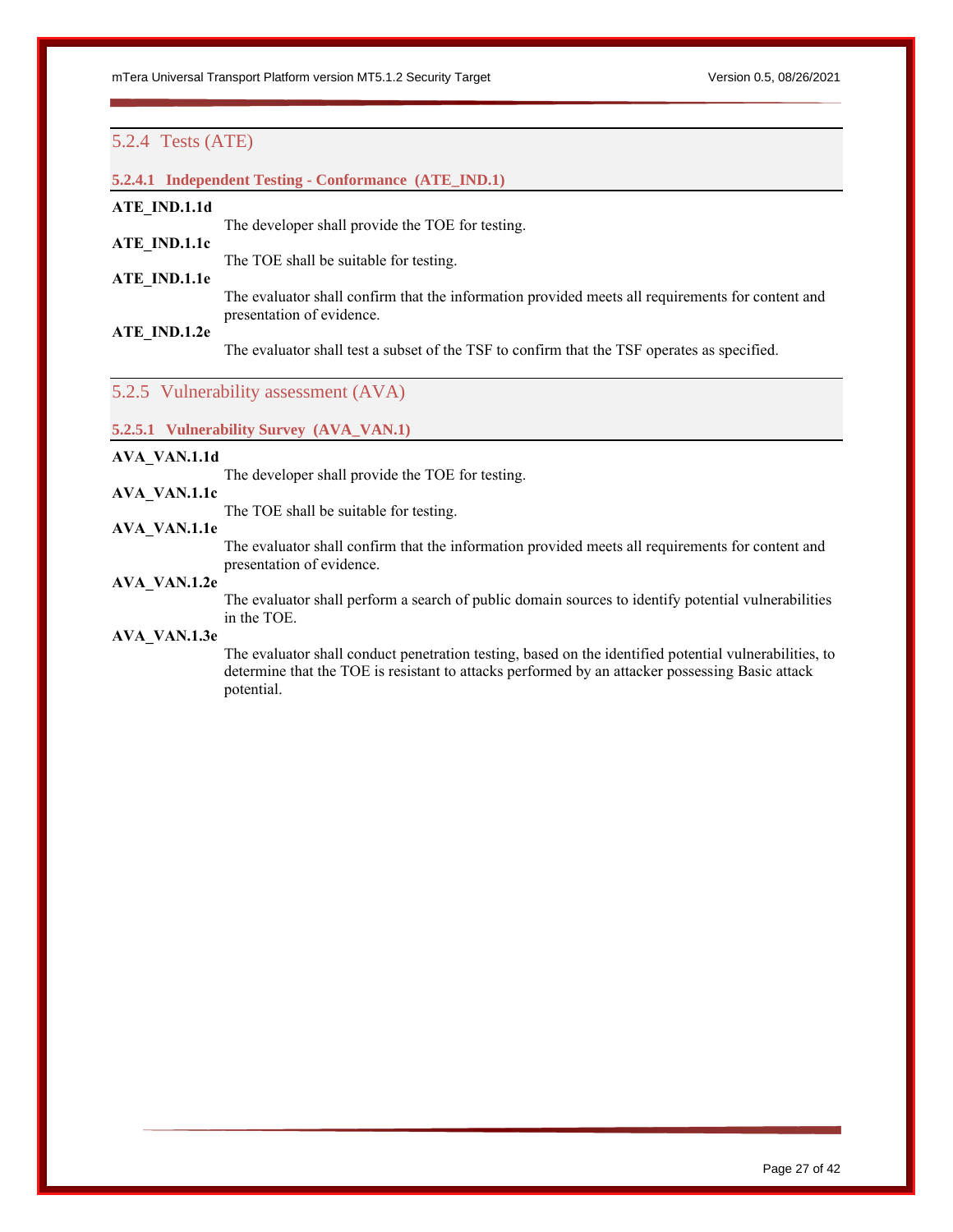# <span id="page-27-0"></span>**6. TOE Summary Specification**

This chapter describes the security functions:

- Security audit
- Cryptographic support
- Identification and authentication
- Security management
- Protection of the TSF
- TOE access
- Trusted path/channels

# <span id="page-27-1"></span>**6.1 Security audit**

# <span id="page-27-2"></span>6.1.1 FAU\_GEN.1, FAU\_GEN.2

The TOE generates audit records for start-up and shutdown of the TOE, all administrator actions, and for all the events identified in Table 2 Auditable Events. Audit records include date and time of the event, type of event, user identity that caused the event to be generated, the outcome of the event, as well as the additional content listed in column 3 of Table 2. The TOE also attaches the hostname to each audit record for easy distinction between different devices. The TOE audits any changes to the database configurations as well as the status of the command. The TOE also reports the username associated with commands that log the user's action (such as login, logout, and image upgrade). For cryptographic keys in the form of X.509 certificate private and public keys, the TOE assigns a unique name identifier to each certificate imported. The certificate is associated with an asymmetric key pair, which also has a unique name identifier (for example, if the certificate is identified as NECERT-3-1, then the corresponding keypair is ASYMKEY-3).

# <span id="page-27-3"></span>6.1.2 FAU\_STG\_EXT.1

The TOE is a standalone TOE that is able to transmit audit logs to an external syslog server over a secure IPSec channel. The TOE transfers audit logs to a syslog server in real-time. The TOE simultaneously stores audit logs locally and transmits the same logs remotely (within one second of each other). When the local audit storage is full, the TOE will delete the oldest log so that new events will appear at the top of the log. The TOE transmits audit records in real time over a secure IPSec channel, which encrypts the data before arriving at the IPSec peer. The TOE stores a maximum of 1000 logs in the local audit buffer. An authorized user must log into the TOE in order to view the local audit records.

#### <span id="page-27-4"></span>**6.2 Cryptographic support**

The TOE includes two cryptographic modules that provide supporting cryptographic functions. The mTera TOE contains an OpenSSL FIPS object module and a kernel crypto module for cryptographic services. The Kernel Crypto module is used for IPSEC datapath (encrypt/decrypt, message authentication, hash) while the OpenSSL module is used for IPSEC Key management (i.e. IKE) and TLS operations. The OpenSSL module is used for secret negotiation, authentication, encrypt/decrypt, message authentication, hashes and DRBG services.

The evaluated configuration requires that the TOE be configured in FIPS mode to ensure that the CAVP tested algorithms are used. The following functions have been CAVP certified: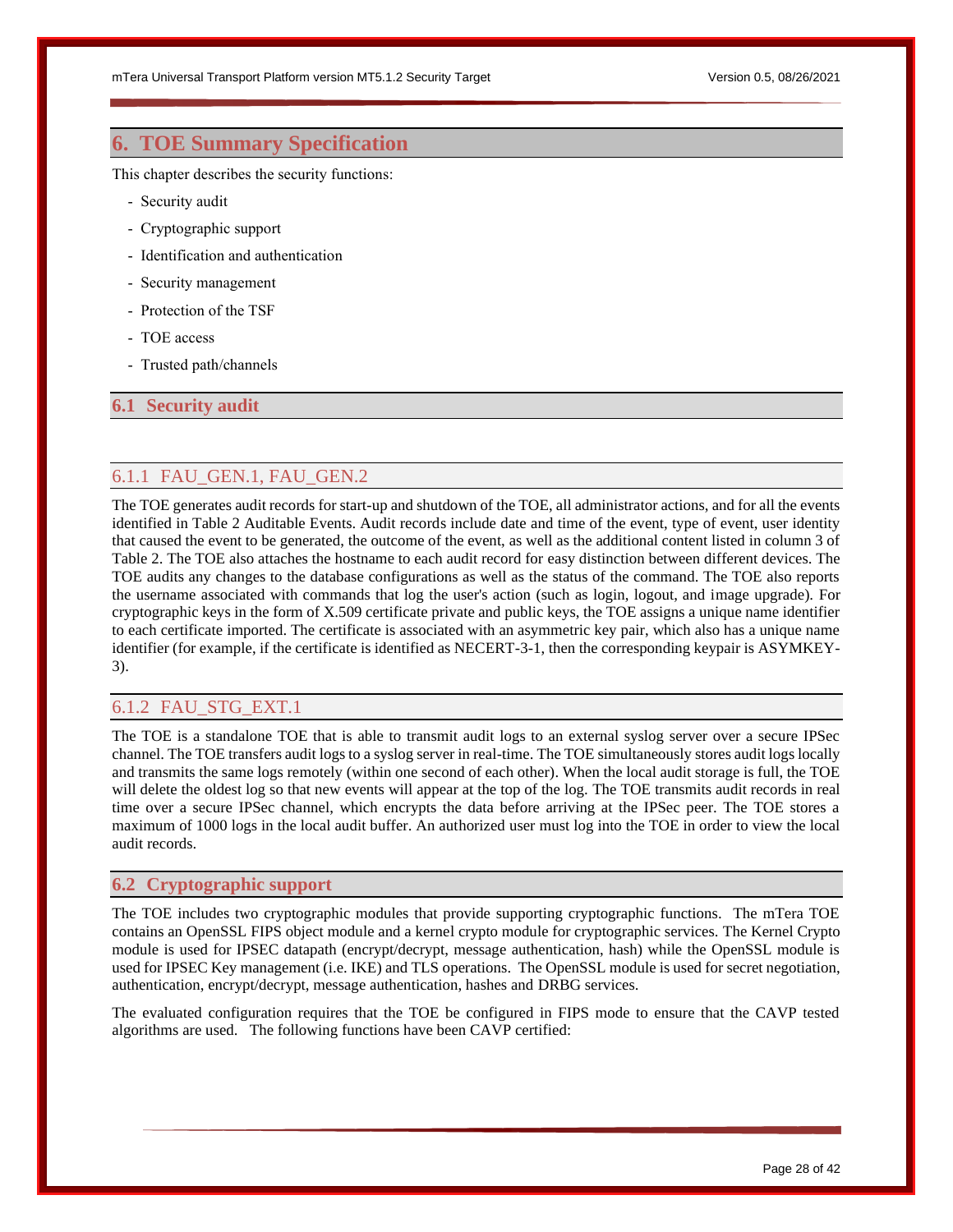| <b>Requirements</b> | <b>Functions</b>                                     | <b>Standards</b>             | <b>Cert</b>       | <b>Cert</b>        |
|---------------------|------------------------------------------------------|------------------------------|-------------------|--------------------|
|                     | Cryptographic key                                    |                              | NXP QorIQ P4080   | NXP QorIQ P4080    |
|                     | generation                                           |                              | (Infinera OpenSSL | (Linux 3.4 Kernel) |
|                     |                                                      |                              | Library)          | module)            |
| FCS_CKM.1           | RSA schemes using                                    | <b>FIPS Pub 186-4</b>        | C537              | N/A                |
|                     | cryptographic key                                    |                              |                   |                    |
|                     | sizes of 2048-bit or                                 |                              |                   |                    |
|                     | greater                                              |                              |                   |                    |
| FCS_CKM.1           | ECC schemes using                                    | FIPS Pub 186-4               | C537              | N/A                |
|                     | 'NIST curves'                                        |                              |                   |                    |
|                     | P-256, P-384 and P-<br>521                           |                              |                   |                    |
|                     | Cryptographic key                                    |                              |                   |                    |
|                     | establishment/distribut                              |                              |                   |                    |
|                     | ion                                                  |                              |                   |                    |
| FCS_CKM.2           | Elliptic curve-based                                 | <b>NIST SP 800-</b>          | C <sub>537</sub>  | N/A                |
|                     | key establishment                                    | 56A                          |                   |                    |
|                     | schemes                                              |                              |                   |                    |
|                     | Encryption/Decryption                                |                              |                   |                    |
| FCS_COP.1/          | AES CBC/CTR (128                                     | ISO 18033-3                  | C <sub>537</sub>  | C538               |
| DataEncryption      | and 256 bits)                                        | (AES)                        |                   |                    |
|                     |                                                      | ISO 10116 (CBC               |                   |                    |
| FCS COP.1/          | AES GCM (256 bits)                                   | and CTR mode)<br>ISO 18033-3 |                   | C538               |
| DataEncryption      |                                                      | (AES)                        | C537              |                    |
|                     |                                                      | ISO 19772                    |                   |                    |
|                     |                                                      | (GCM mode)                   |                   |                    |
|                     |                                                      |                              |                   |                    |
|                     | Cryptographic                                        |                              |                   |                    |
|                     | signature services                                   |                              |                   |                    |
| FCS_COP.1/SigGen    | <b>RSA Digital Signature</b>                         | FIPS Pub 186-4               | C537              | N/A                |
|                     | Algorithm (rDSA)                                     |                              |                   |                    |
|                     | (modulus 2048)                                       |                              |                   |                    |
| FCS_COP.1/SigGen    | <b>Elliptic Curve Digital</b><br>Signature Algorithm | FIPS Pub 186-4               | C537              | N/A                |
|                     | (ECDSA) with an                                      |                              |                   |                    |
|                     | elliptical curve size of                             |                              |                   |                    |
|                     | 384 bits                                             |                              |                   |                    |
|                     | Cryptographic hashing                                |                              |                   |                    |
| FCS_COP.1/Hash      | SHA-1/256/384/512                                    | ISO/IEC 10118-               | C537, A1646       | C538, A1646        |
|                     | (digest sizes 160, 256,                              | 3:2004                       |                   |                    |
|                     | 384, 512 bits)                                       |                              |                   |                    |
|                     | Keyed-hash message                                   |                              |                   |                    |
|                     | authentication                                       |                              |                   |                    |
| FCS_COP.1/          | HMAC-SHA-1,<br>HMAC-SHA-256,                         | ISO/IEC 9797-                | C537, A1646       | C538, A1646        |
| KeyedHash           | HMAC-SHA-384,                                        | 2:2011, Section<br>7 'MAC    |                   |                    |
|                     | HMAC-SHA-512                                         | Algorithm 2'                 |                   |                    |
|                     | (digest sizes $160$ , $256$ ,                        |                              |                   |                    |
|                     | 384, 512 bits,                                       |                              |                   |                    |
|                     | respectively)                                        |                              |                   |                    |
|                     | Random bit generation                                |                              |                   |                    |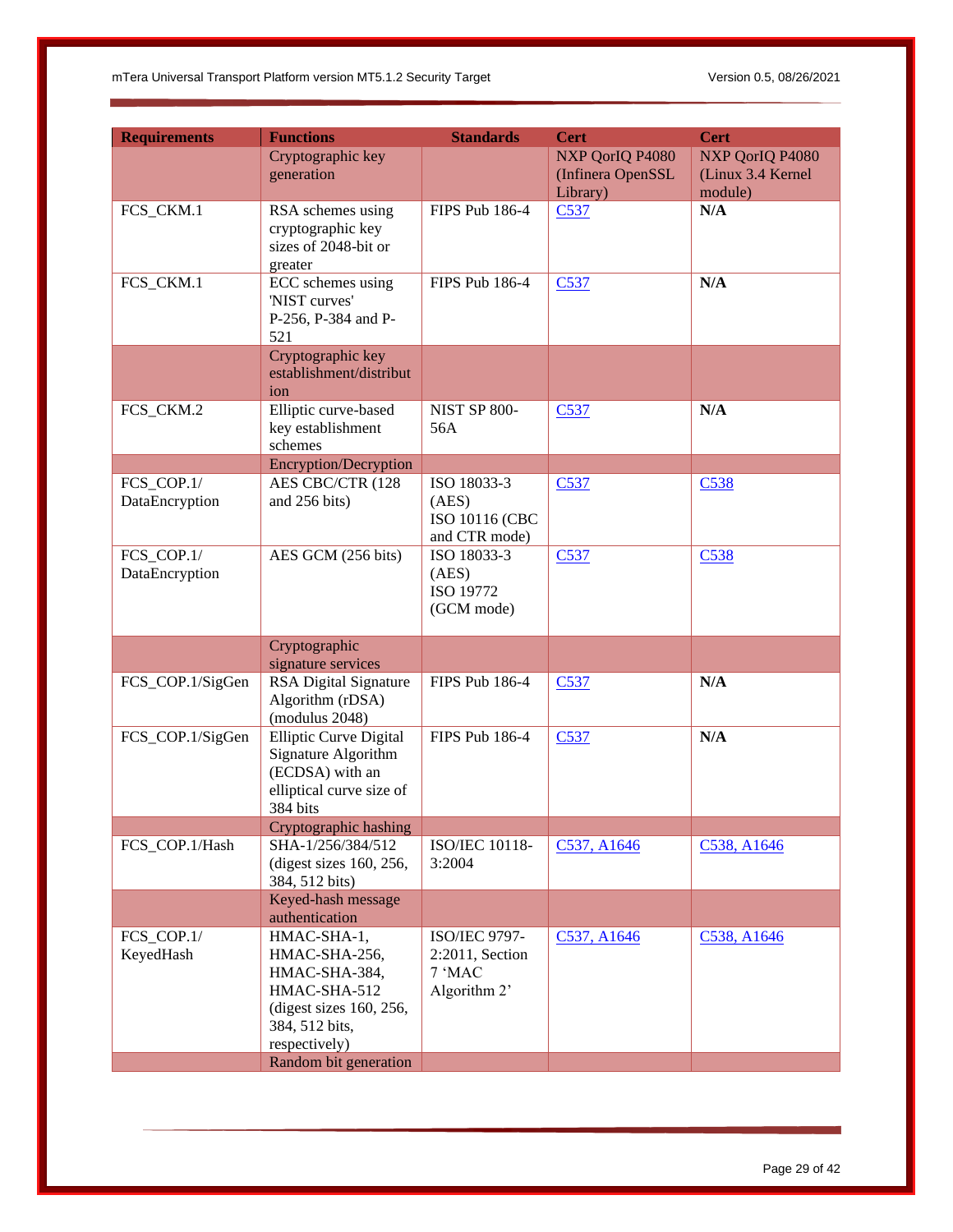| <b>Requirements</b> | <b>Functions</b>    | <b>Standards</b>                                                                     | Cert | Cert |
|---------------------|---------------------|--------------------------------------------------------------------------------------|------|------|
| FCS RBG EXT.1       | CTR DRBG (AES)      | <b>ISO/ICE</b>                                                                       |      | N/A  |
|                     | with HW based noise | 18031:2011                                                                           |      |      |
|                     | sources (256 bits)  |                                                                                      |      |      |
|                     | -- - -<br>$\sim$    | .<br>the contract of the contract of the contract of the contract of the contract of |      |      |

**Table 4 Cryptographic Functions**

# <span id="page-29-3"></span><span id="page-29-0"></span>6.2.1 FCS\_CKM.1

The TOE supports key generation using FIPS Pub 186-4 RSA (2048-bit) and ECDSA (P-384) when generating key pairs for certificate signing requests. For digital signature verification of peer certificates, the TOE uses either RSA or ECDSA for IPSec, ECDSA for TLS, and RSA for SSH. The TOE generates keys according to RFC 3526 for Diffie-Hellman group 14 for key exchange in IPSec sessions. The TOE also generates Elliptic Curve Diffie-Hellman keys for key exchange in TLS. The TOE generates 2048-bit RSA keys for key exchange in SSH.

# <span id="page-29-1"></span>6.2.2 FCS\_CKM.2

The TOE uses ECDHE with P-384 as the key establishment algorithm in both TLS (FCS\_TLSC\_EXT.2 and FCS\_TLSS\_EXT.2) and IPSec (FCS\_IPSEC\_EXT.1). The TOE uses DH 2048 bit group 14 in IPsec (FCS\_IPSEC\_EXT.1) only. The TOE uses DH 2048 bit group 14 with SHA-1 as well as ECDHE with curve sizes P-256, P-384 and P-521 for SSH key exchange.

# <span id="page-29-2"></span>6.2.3 FCS\_CKM.4

The TOE is designed to overwrite secret and private keys when they are no longer required by the TOE. Overwriting the keys is accomplished by overwriting the secret or private key with random data that is generated from the TOE's ISO/IEC 18031:2011 DRBG.

The TOE supports the following persistent keys:

| <b>Key Item</b>                                                 | <b>Key function</b>                                   | <b>Key Generation</b><br><b>Method</b>                                                                                                                     | <b>Key Output</b> | Key<br><b>Storage</b>                                     | <b>Key Zeroization</b>                                 |
|-----------------------------------------------------------------|-------------------------------------------------------|------------------------------------------------------------------------------------------------------------------------------------------------------------|-------------------|-----------------------------------------------------------|--------------------------------------------------------|
| X.509 auth.                                                     | X.509 certificates                                    | Externally provided                                                                                                                                        | CSR upload        | SD Card<br>with<br><b>AES</b><br>encryptio<br>n           | Zeroization on manual<br>delete                        |
| Master key                                                      | Master key;<br>Key to encrypt the<br>other<br>Key/CSP | Generated internally<br>by DRBG                                                                                                                            | No output         | <b>EEPRO</b><br>M                                         | FIPS/NONFIPS mode<br>switching; Manual<br>Zeroization  |
| <b>PID</b>                                                      | User password                                         | Input by TL1<br>command                                                                                                                                    | No output         | SD Card<br>with<br><b>AES</b><br>encryptio<br>n           | FIPS/NONFIPS mode<br>switching; Manual<br>Zeroization  |
| System private<br>Key<br>for TLS and<br>$IPsec -$<br><b>RSA</b> | System private $Key -$<br><b>RSA</b>                  | RSA Private key for<br>generation of<br>signatures,<br>authentication and<br>key establishment;<br>Generated<br>through command;<br>Used to<br>export CSR; | No output         | SD Card<br>with<br><b>AES</b><br>encryptio<br>$\mathbf n$ | FIPS/NONFIPS mode<br>switching; Manual<br>Zeroization; |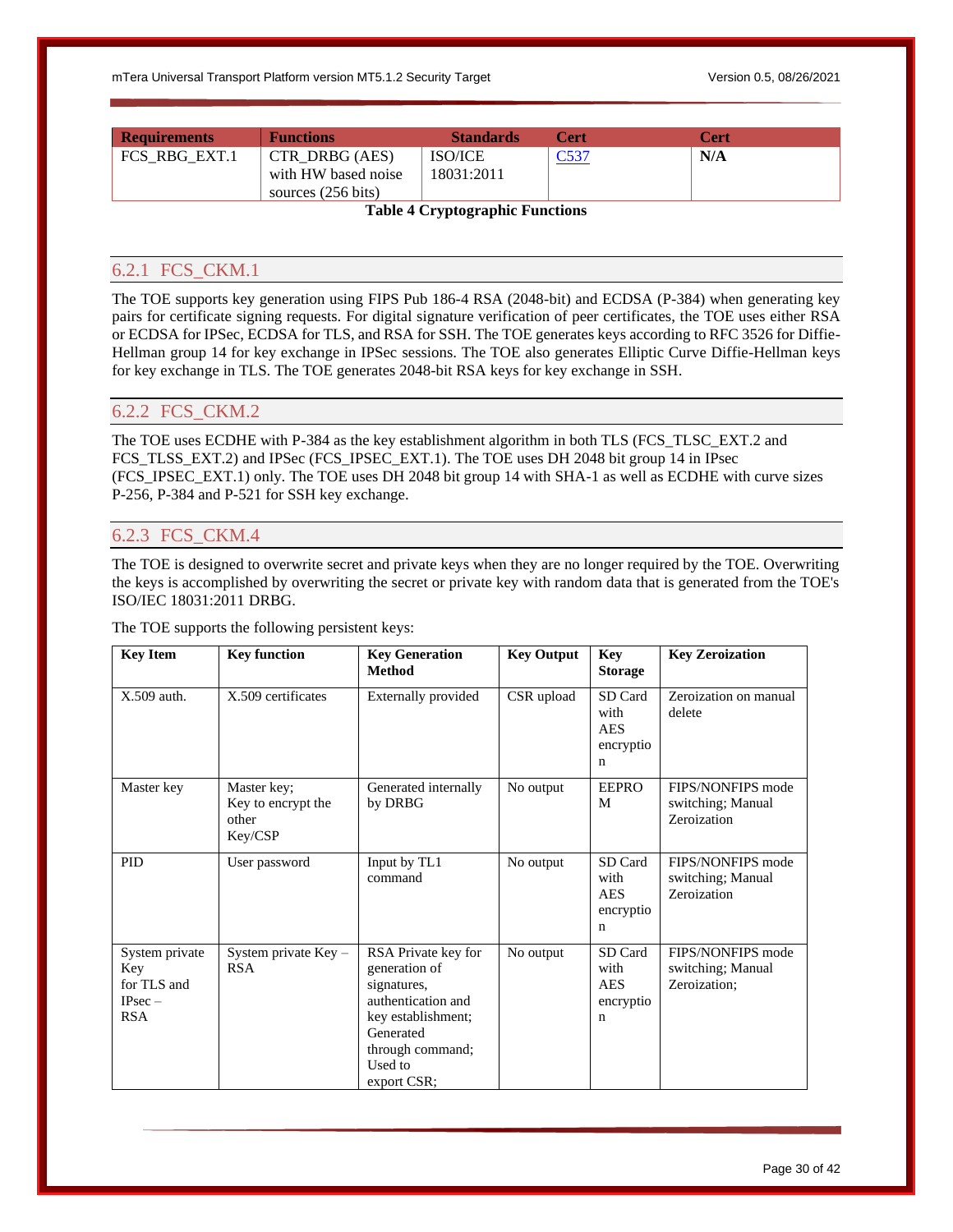|                                                                                |                                                                          | Associated with NE<br>certificate                                                                                                                                                                                                |           |                                                           |                                                                       |
|--------------------------------------------------------------------------------|--------------------------------------------------------------------------|----------------------------------------------------------------------------------------------------------------------------------------------------------------------------------------------------------------------------------|-----------|-----------------------------------------------------------|-----------------------------------------------------------------------|
| System public<br>Key<br>for TLS and<br>IPsec -<br><b>RSA</b>                   | System public Key -<br><b>RSA</b>                                        | Generated from<br>System private<br>Key in running time<br>if requested<br>by software functions                                                                                                                                 | output    | SD Card<br>with<br><b>AES</b><br>encryptio<br>$\mathbf n$ | FIPS/NONFIPS mode<br>switching; Manual<br>Zeroization: Power<br>cycle |
| System private<br>Key<br>for TLS and<br>IPsec -<br><b>ECDSA</b>                | System private Key -<br><b>ECDSA</b>                                     | <b>ECDSA</b> Private key<br>for generation<br>of signatures,<br>authentication and<br>key establishment;<br>Generated<br>through command;<br>Used to<br>export CSR;<br>Associated with<br>network element<br>(NE)<br>certificate | No output | SD Card<br>with<br><b>AES</b><br>encryptio<br>$\mathbf n$ | FIPS/NONFIPS mode<br>switching; Manual<br>Zeroization;                |
| System public<br>Key<br>for TLS and<br><b>IPsec</b><br><b>ECDSA</b>            | System public Key -<br><b>ECDSA</b>                                      | Generated from<br>System private<br>Key in running time<br>if requested<br>by software functions                                                                                                                                 | output    | SD Card<br>with<br><b>AES</b><br>encryptio<br>n           | FIPS/NONFIPS mode<br>switching; Manual<br>Zeroization; Power<br>cycle |
| SSHv2 server<br>private key -<br><b>ECDSA</b>                                  | SSH Key                                                                  | Generated through<br>command (ED-<br>TCPIP)                                                                                                                                                                                      | No output | SD Card<br>with<br><b>AES</b><br>encryptio<br>n           | FIPS/NONFIPS mode<br>switching; Manual<br>Zeroization;                |
| SSHv2 server<br>public<br>key - ECDSA                                          | SSH public Key                                                           | Generated through<br>command (ED-<br>TCPIP)                                                                                                                                                                                      | output    | SD Card<br>with<br><b>AES</b><br>encryptio<br>n           | FIPS/NONFIPS mode<br>switching; Manual<br>Zeroization:                |
| SSHv2 server<br>private key -<br><b>RSA</b>                                    | SSH Key                                                                  | Generated through<br>command (ED-<br>TCPIP)                                                                                                                                                                                      | No output | SD Card<br>with<br><b>AES</b><br>encryptio<br>n           | FIPS/NONFIPS mode<br>switching; Manual<br>Zeroization;                |
| SSHv2 server<br>public<br>key - RSA                                            | SSH public Key                                                           | Generated through<br>command (ED-<br>TCPIP)                                                                                                                                                                                      | output    | SD Card<br>with<br><b>AES</b><br>encryptio<br>$\mathbf n$ | FIPS/NONFIPS mode<br>switching; Manual<br>Zeroization;                |
| <b>RADIUS</b><br>shared<br>secret                                              | RADIUS shared<br>secret                                                  | Input by TL1<br>command                                                                                                                                                                                                          | No output | SD Card<br>with<br><b>AES</b><br>encryptio<br>n           | FIPS/NONFIPS mode<br>switching; Manual<br>Zeroization;                |
| Network<br>element (NE)<br>local certificate<br>for TLS and<br>IPsec(including | NE local certificate<br>(including System<br>public<br>Key ) Key - ECDSA | Downloaded from<br>external file<br>server                                                                                                                                                                                       | No output | SD Card<br>with<br><b>AES</b><br>encryptio<br>n           | FIPS/NONFIPS mode<br>switching; Manual<br>Zeroization; Power<br>cycle |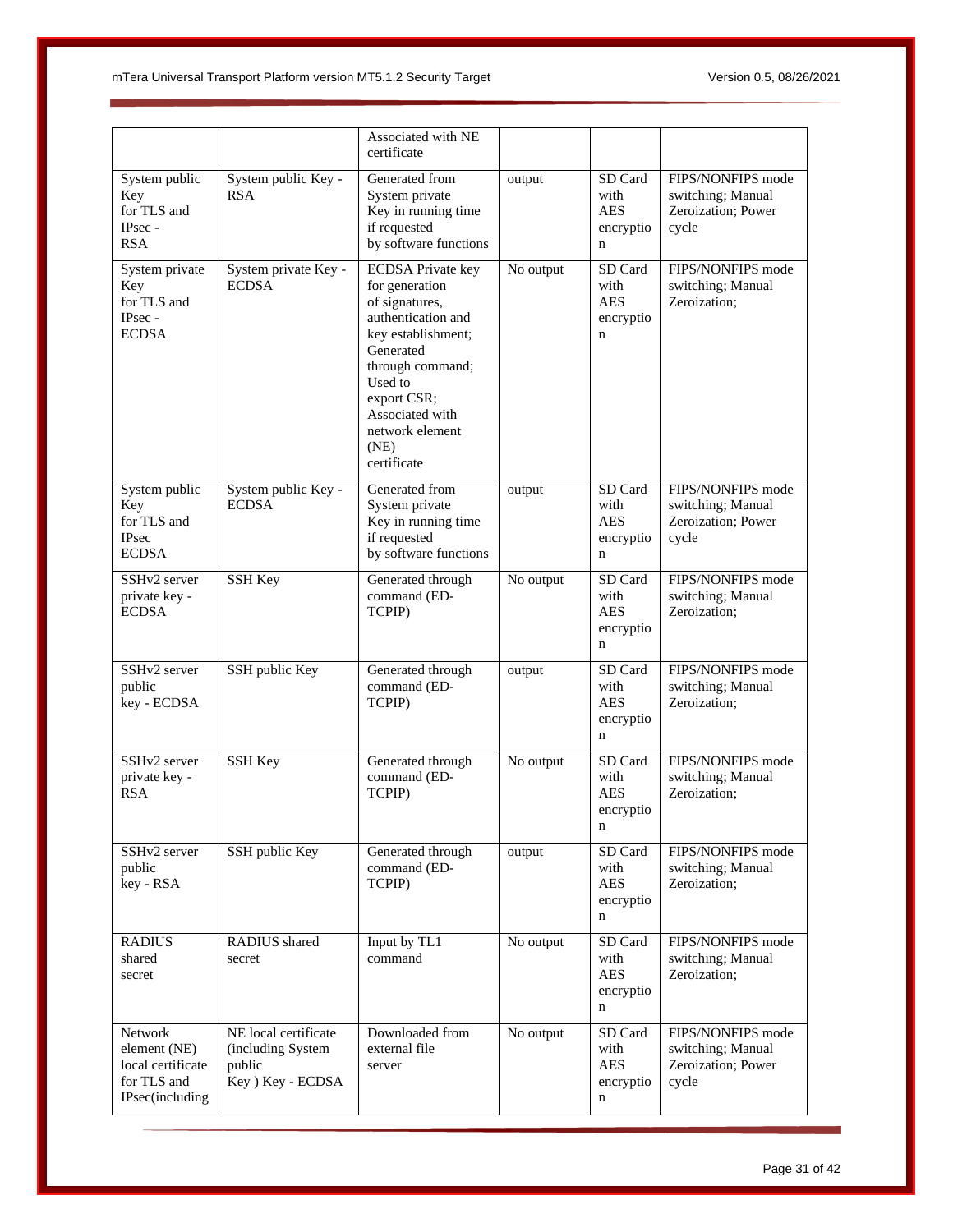| System public<br>Key)<br>Key - ECDSA                                                         |                                                                    |                                            |           |                                                           |                                                                       |
|----------------------------------------------------------------------------------------------|--------------------------------------------------------------------|--------------------------------------------|-----------|-----------------------------------------------------------|-----------------------------------------------------------------------|
| NE local<br>certificate<br>for TLS and<br>IPsec(including<br>System public<br>Key)<br>$-RSA$ | NE local certificate<br>(including System)<br>public<br>Key ) -RSA | Downloaded from<br>external file<br>server | output    | SD Card<br>with<br><b>AES</b><br>encryptio<br>$\mathbf n$ | FIPS/NONFIPS mode<br>switching; Manual<br>Zeroization; Power<br>cycle |
| CA certificate<br>for<br>TLS and IPsec                                                       | CA certificate - RSA                                               | Downloaded from<br>external file server    | No output | SD Card<br>with<br><b>AES</b><br>encryptio<br>$\mathbf n$ | FIPS/NONFIPS mode<br>switching; Manual<br>Zeroization; Power<br>cycle |
| CA certificate<br>for<br>TLS and IPsec                                                       | CA certificate -<br><b>ECDSA</b>                                   | Downloaded from<br>external file server    | No output | SD Card<br>with<br><b>AES</b><br>encryptio<br>n           | FIPS/NONFIPS mode<br>switching; Manual<br>Zeroization; Power<br>cycle |
| Data integrity<br>check - public<br><b>RSA</b><br>key                                        | Data integrity check -<br>public RSA key                           | hardcoded in the<br>software image         | No output | SD Card<br>with<br><b>AES</b><br>encryptio<br>$\mathbf n$ |                                                                       |

# <span id="page-31-0"></span>6.2.4 FCS\_COP.1/DataEncryption

The TOE supports AES CBC (128 and 256 bits) and AES GCM (256 bits) for data encryption/decryption in IPSec. The TOE supports AES CTR (128 and 256 bits) and AES GCM (128 and 256 bits) for data encryption/decryption in SSH. The TOE supports AES 256 GCM for data encryption/decryption in TLS.

# <span id="page-31-1"></span>6.2.5 FCS\_COP.1/Hash

The TOE supports SHA-1/256/384/512 (digest sizes 160, 256, 384, and 512 bits) for cryptographic hashing. Hash functions are used in RSA/ECDSA digital signature generation/verification as well as in the key exchange algorithms for IPSec, TLS and SSH.

# <span id="page-31-2"></span>6.2.6 FCS\_COP.1/KeyedHash

The TOE supports the following keyed hash algorithms:

|               | Key Length (bits) | Block size (bits) | Output MAC length (bits) |
|---------------|-------------------|-------------------|--------------------------|
| HMAC-SHA-1-96 | 160               | 160               | 96                       |
| HMAC-SHA2-256 | 256               | 256               | 128                      |
| HMAC-SHA2-384 | 384               | 384               | 192                      |
| HMAC-SHA2-512 | 512               | 512               | 256                      |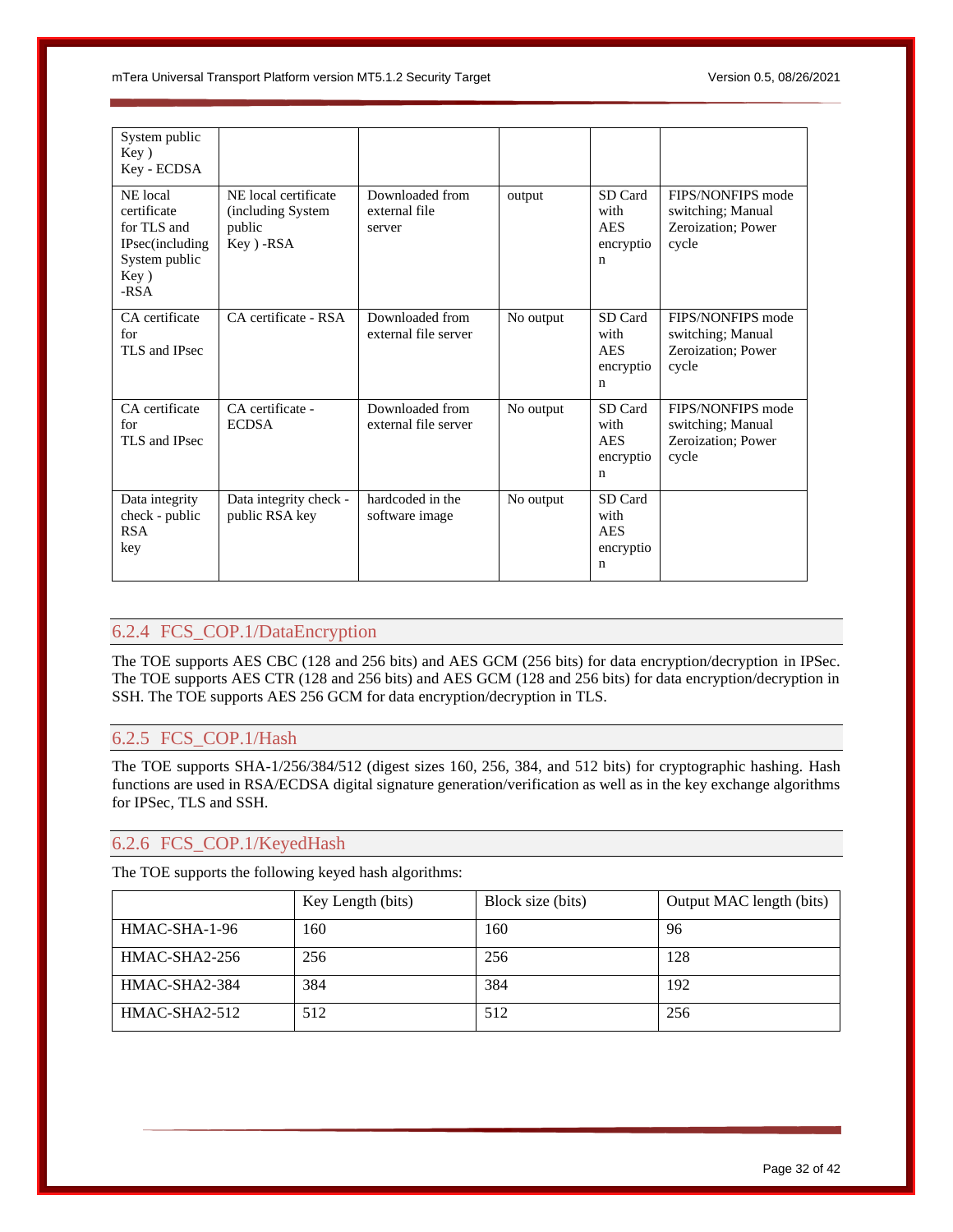# <span id="page-32-0"></span>6.2.7 FCS\_COP.1/SigGen

The TOE supports RSA (modulus 2048) and ECDSA with elliptical curve size 384 bits for signature generation and verification.

# <span id="page-32-1"></span>6.2.8 FCS\_IPSEC\_EXT.1

The TOE can be configured with SPD rules that will either bypass, protect, or discard traffic based on IP addresses and port numbers. The TOE's ENT-SPD command allows configuration of IP protocol number, local IP address and port number, remote IP address and port number, and the rule action, which are protect, bypass or discard. If the protect action is specified, the user can configure the protection mode (tunnel/transport), the ciphersuite used for protection, and rekeying lifetimes in either bytes or based on time. The SPD priority is hardcoded into the TOE's firmware. The TOE processes Bypass rules first, Protect rules second, and then Discard rules last. The TOE can be configured to have a default discard rule that will discard all traffic that does not match any other SPD rule. If there are multiple rules within each action, the TOE processes the lowest order first. For example, if SPD-1-1-100 and SPD-1-1-101 both specify a BYPASS rule, the TOE processes SPD-1-1-100 first. If the traffic does not match, then the TOE moves on to SPD-1-1-101.

The TOE supports IPSec according to RFC 4301. The TOE supports IKEv2 IPSec in both tunnel and transport mode.

The TOE supports AES-CBC 128/256 bits (specified by RFC 3602) and AES-GCM 256-bit encryption algorithms for both IKEv2 and ESP, with HMAC-SHA-1 and HMAC-SHA-384 for integrity in both IKEv2 and ESP.

IKEv2 and IKEv2 Child SA lifetimes in the TOE can be configured with a time value up to 24 hours. The TOE's IKEv2 Child SA lifetime can also be configured with a limit based on the number of bytes.

The TOE also supports both DH-2048 (group 14) and ECDHE-384 (group 20), both of which can be configured. In the IKEv2 IKE\_SA and IKE\_CHILD exchanges, the TOE and peer will agree on the best DH group both can support. When the TOE initiates the IKE negotiation, the DH group is sent in order according to the peer's configuration. When the TOE receives an IKE proposal, it will select the first match and the negotiation will fail if there is no match.

The TOE accepts either a 128-bit or 256-bit key strength algorithm for both IKE and ESP. The TOE also checks for the strength of the IKE versus the ESP algorithms. The TOE first blocks any attempts to set an ESP algorithm that is stronger than the IKE algorithm, and then the TOE does a secondary check to ensure that the IKE algorithm is at least as strong as the ESP algorithm.

The TOE supports both RSA and ECDSA for authentication in IPSec. The TOE does not support pre-shared keys for authentication.

The TOE allows configuration of an expected peer identifier in the form of a Distinguished Name. If the expected DN and the DN in the peer's certificate do not match, the TOE will disconnect and report a failure. Fields within the DN are not individually selectable; the DN must be an exact match for the entire DN string.

The value of x in both Diffie-Hellman and EC-Diffie-Hellman is 384 bits. The TOE supports the following PRF hash functions: PRF\_HMAC\_SHA1 and PRF\_HMAC\_SHA384 and generates nonces used in the IKEv2 exchanges of at least 128 bits in size and at least half the output size of the negotiated pseudorandom function (PRF) hash. The nonces generated are 32 bytes (256 bits) in length. All values are generated using the TOE's ISO/IEC 18031:2011 AES-256 CTR DRBG.

# <span id="page-32-2"></span>6.2.9 FCS\_NTP\_EXT.1

The TOE can synchronize its time with an external NTP server using the NTPv4 protocol. The TOE must establish a successful IPSec connection between itself and the NTP server. The IPSec session ensures that data is encrypted and that the two peers are authenticated before data is transmitted. The TOE does not update the NTP from broadcast or multicast addresses. The TOE's configuration allows adding at least 3 NTP time sources.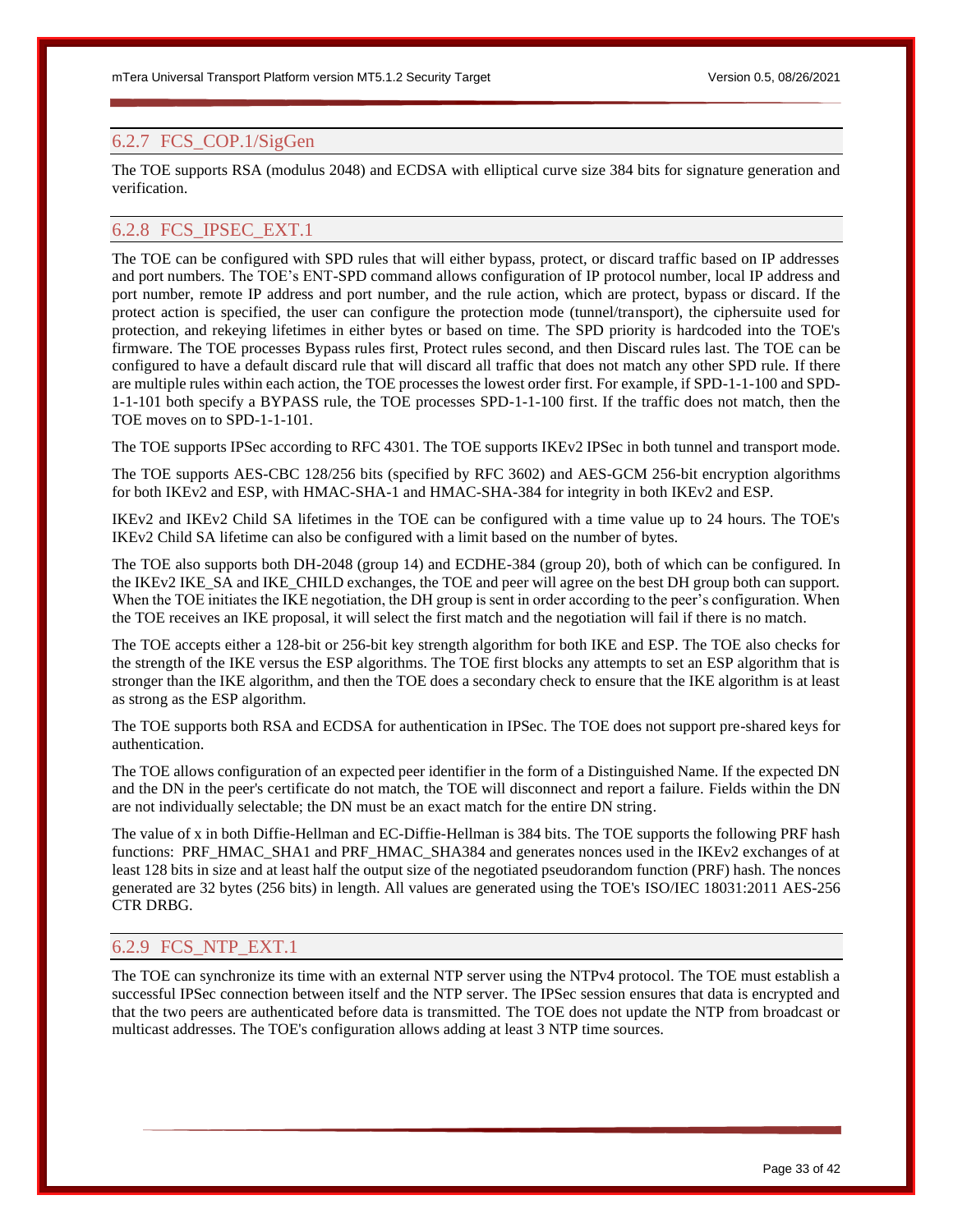# <span id="page-33-0"></span>6.2.10 FCS\_RBG\_EXT.1

The TOE contains an NXP QorIQ P4080 for cryptographic operations. The TOE supports an AES-CTR 256-bit ISO/IEC 18031:2011 DRBG. The DRBG is seeded with entropy from an onboard noise source. The hardware noise source is a Kinetis K82 true RNG (TRNG) chip that meets ISO/IEC 18031:2011 Table C1 'Security Strength Table for Hash Functions' specifications. Entropy from the K82 chip is made available via an I2C driver, which is read by the Entropy Gathering Daemon (EGD) and made available to user-mode applications. The calculated min entropy is 384-bits when the entropy-delay is at the right value. The mTera firmware contains a check that ensures that the hardware based noise source is providing full entropy.

# <span id="page-33-1"></span>6.2.11 FCS\_SSHS\_EXT.1

The TOE complies with the following SSHv2 RFCs: 4251, 4252, 4253, 4254, 5656, 6668, 8332. The TOE supports both password-based and public key-based authentication methods in SSHv2. The TOE checks the packet length of an incoming packet. If a packet that is greater than 262144 bytes sent to the TOE, the TOE drops the packet and terminates the SSH session. The TOE supports the following algorithms:

Encryption: aes128-ctr, aes256-ctr, aes128-gcm@openssh.com, aes256-gcm@openssh.com

Integrity: hmac-sha1, hmac-sha1-96, hmac-sha2-256, hmac-sha2-512, AEAD\_AES\_128\_GCM, AEAD\_AES\_256\_GCM

Authentication: ssh-rsa, rsa-sha2-256, rsa-sha2-512

Key Exchange: diffie-hellman-group14-sha1, ecdh-sha2-nistp256, ecdh-sha2-nistp384, ecdh-sha2-nistp521

The TOE automatically initiates a rekey of the SSH session keys at either 1 hour or 1 gigabyte of traffic, whichever comes first.

# <span id="page-33-2"></span>6.2.12 FCS\_TLSC\_EXT.2, FCS\_TLSS\_EXT.2

The TOE supports TLSv1.2 sessions between itself and an external optical network peer. The data transmitted is network communications traffic that is relayed from one TOE to another TOE. The TOE only supports the TLS\_ECDHE\_ECDSA\_WITH\_AES\_256\_GCM\_SHA384 ciphersuite. Per FIA\_X509\_EXT.2.1, the TOE supports mutual authentication of a peer certificate. The TOE also performs X.509 security checks on a peer certificate. If the certificate is deemed invalid, the TOE will terminate the connection. The TOE supports checking of an expected reference identifier against the peer certificate's reference identifier. An administrator can set the expected reference identifier when setting up the system. The TOE checks for a SAN:URI field and an FQDN either in the Common Name or SAN:DNS. IP addresses are not supported. The TOE implements wildcard checking in both the CN and SAN only. The TOE checks the SAN before checking the CN. If the identifier check fails, the TOE will terminate the session establishment attempt. The TOE only supports the P-384 (secp384r1) curve during the ECDHE key exchange, and this value is not configurable.

The TOE also requires that a certificate is configured for the TLS object. This is done through the ENT-ENCAPP command, which takes a certificate and ties it to the TLS object.

# <span id="page-33-3"></span>**6.3 Identification and authentication**

Prior to requiring the non-TOE entity to initiate the identification and authentication process, the TOE displays an Authorized Administrator-specified advisory notice and consent warning message regarding unauthorized use of the TOE (FTA\_TAB.1). The TOE requires an administrator to be successfully identified and authenticated before allowing any other TSF-mediated actions on behalf of that user.

# <span id="page-33-4"></span>6.3.1 FIA\_AFL.1

The TOE tracks each unsuccessful authentication attempt for each account. Once the account is authenticated successfully and before the counter reaches the limit for failed authentications, the counter is reset. If the counter reaches the configured limit (0-9), then the account will be locked out and prevented from gaining access even if a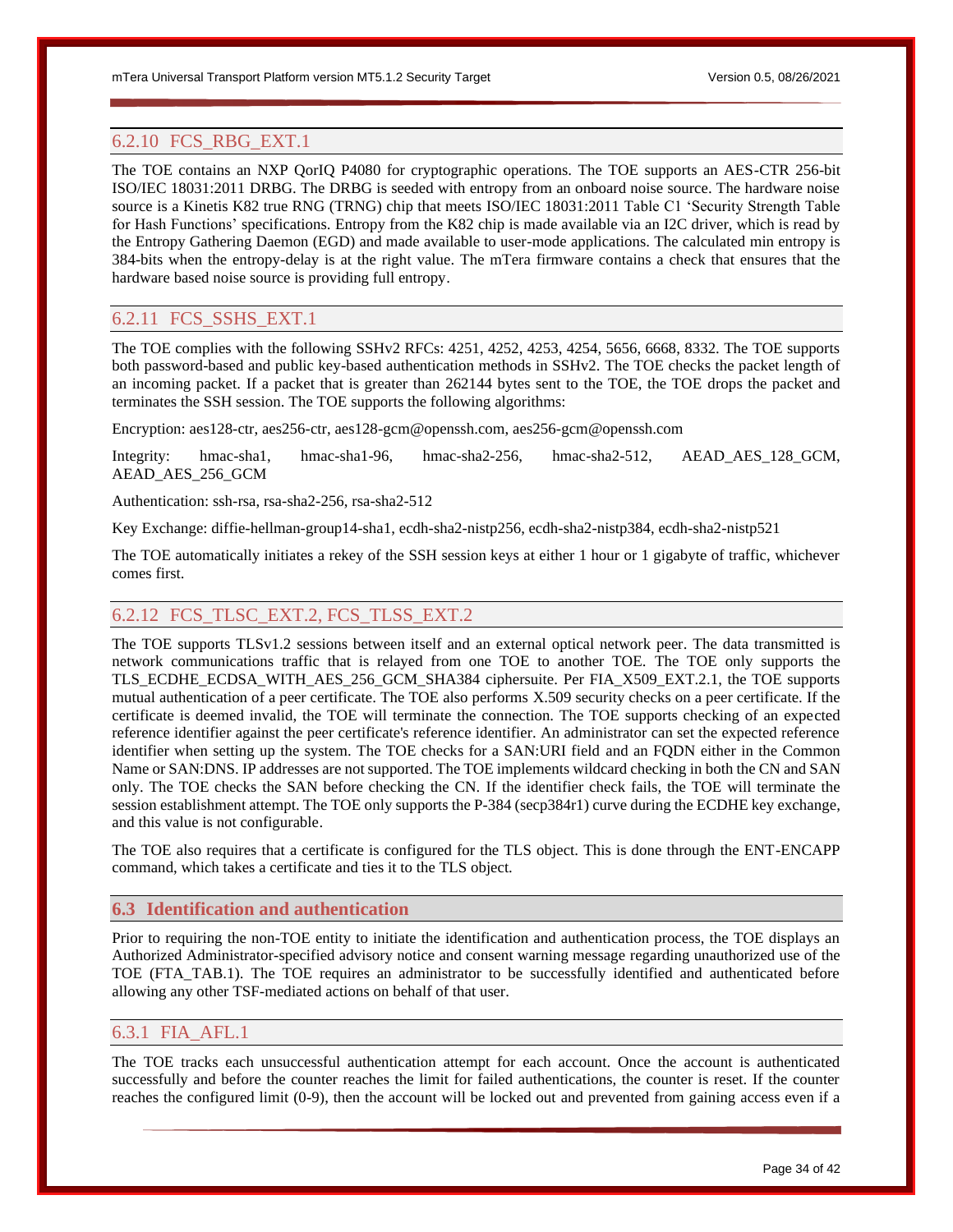valid password is provided. The TOE allows configuration of the lockout behavior to be either through an administrator unlock command or until a timer has expired. The account is thereby unlocked upon expiration of the lockout period, or if an administrator has issued an unlock command.

# <span id="page-34-0"></span>6.3.2 FIA\_PMG\_EXT.1

The TOE allows administrators to configure passwords for users that are between 8 and 15 characters. Along with upper and lower case letters and numbers, the TOE allows the following special characters: '!', '@', '#', '\$', '%', '^', '&', '\*'. The TOE provides obscured feedback to the administrative user while the authentication is in progress at the local console. The TOE can be configured with either a local database or remote RADIUS database for authenticating users.

# <span id="page-34-1"></span>6.3.3 FIA\_UAU.7, FIA\_UAU\_EXT.2, FIA\_UIA\_EXT.1

The TOE allows users to log into the TOE using SSHv2 locally or remotely. In local SSHv2 sessions, the LCI interface is not routed, therefore a user must be directly connected to the LCI interface of the TOE. In remote SSHv2 sessions, the DCN interface is routed, so users can access the TOE through remote means. Both local and remote SSH support password and public key authentication. If a user successfully logs in, the TOE presents the TL1 command-line prompt. An example of the prompt is below:

# *MTERA\_1>*

In the example, the "MTERA<sup>1"</sup> is the hostname of the device, and this will be different for each system. Before a user is logged on via SSHv2, the only action available is to view the login banner according to FTA\_TAB.1.

The TOE has a dual authentication mechanism. After logging in through SSHv2 to get to the command line prompt, the operator must also authenticate one more time in order to access all commands. The TOE allows the user to list commands available by typing a question mark at the command line, however the user cannot execute any of the commands. The only command available to the operator at this point is the ACT-USER command. After the operator executes the ACT-USER command and provides a password, the operator has access to all commands available at the user's privilege level.

The TOE also supports authentication using an external server. The TOE communicates with a RADIUS server for authentication of configured users. The communication with the RADIUS server is protected via IPSec. The user can configure a RADIUS server using the following command:

*ent-aaa:::ctag:::role=auth,server=<IP ADDRESS>, PORT=<PORT NUMBER>, SECRET=<SECRET WORD OR PHRASE>, proto=RADIUS*

# <span id="page-34-2"></span>6.3.4 FIA\_X509\_EXT.1, FIA\_X509\_EXT.2, FIA\_X509\_EXT.3

During configuration of the trusted channel (either TLS or IPSec), an administrator must specify the certificate to be used with the trusted channel. This is done with the ENT-ENCAPP or ED-ENCAPP (ENT is for creating a new object, ED is for editing an existing object) command, which defines one of the TOE's encryption application and specifies a certificate that the TOE sends as part of mutual authentication with the peer in both TLS and IPSec. The ENCAPP has a corresponding ENCPEER, which contains the peer's connection details.

The TOE also checks the validity of the certificates it receives from its peers (such as the certificate's extended key usage, expiration, revocation, basic constraints, and reference identifiers) as part of the authentication step of TLS and IPSec connections. The TOE performs these checks on the peer's certificate before moving up the chain to check each intermediate CA in the chain for revocation and basic constraints. If the certificate is invalid, the TOE rejects the connection attempt. For both TLS and IPSec, the TOE relies on certificate revocation checking by communicating with an external server. If the TOE cannot establish communications with the external server for revocation checks, then the TOE will terminate the connection attempt with the peer. This applies to both IPSec and TLS channels.

The TOE checks the TLS/IPSec peer's certificate revocation during the authentication step of a TLS/IPSec connection. The TOE checks each level of the certificate chain sent by the peer. If any certificate in the chain is revoked, the TOE will reject the connection attempt. The TOE supports CRLs, and it will download CRLs using the the CDP URL in the peer's certificate.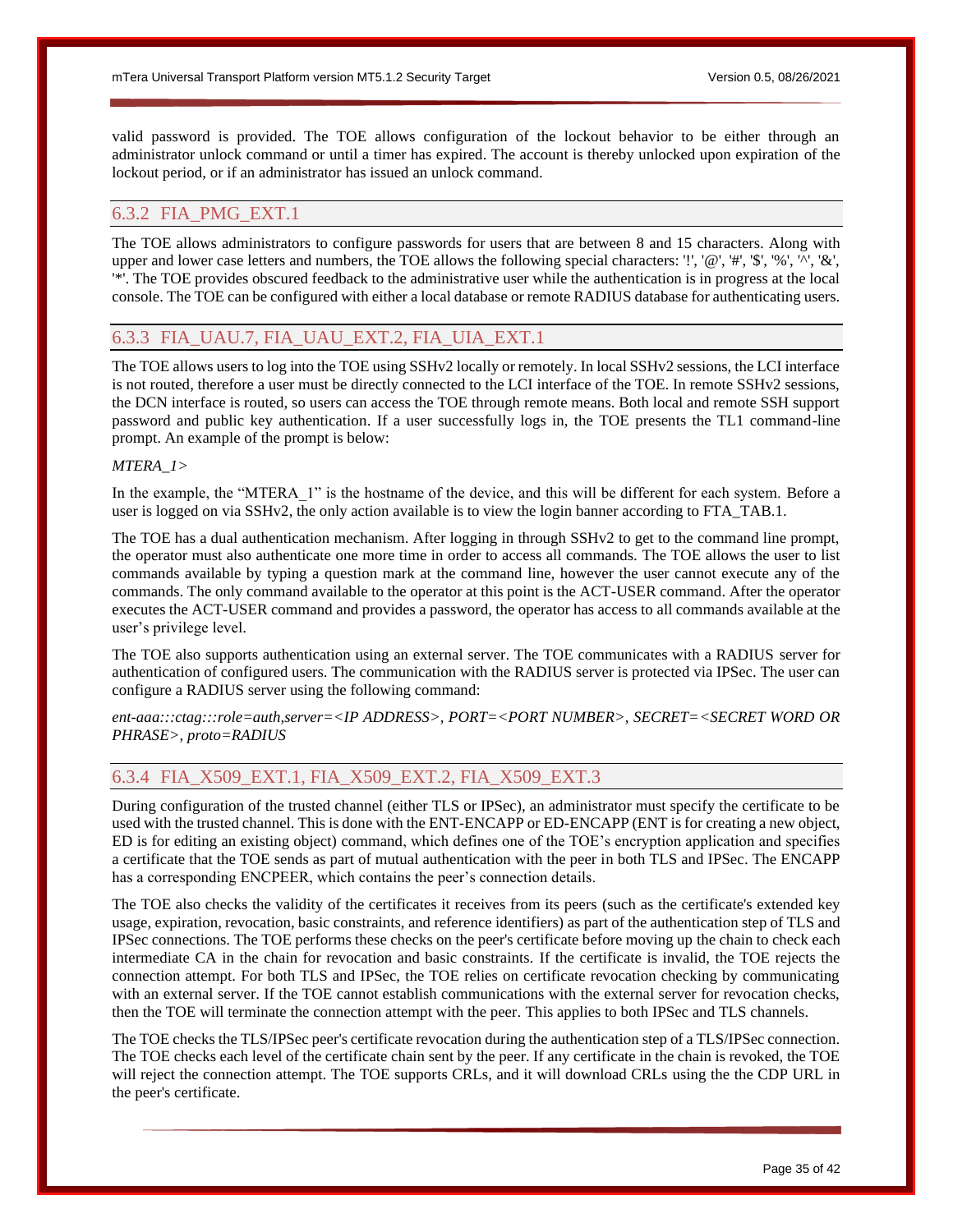The TOE generates Certificate Request Messages and includes the following information: public key, common name, organization, organizational unit, country. Upon receiving the CA Certificate response, the TOE will validate the chain of certificates from the Root CA.

# <span id="page-35-0"></span>**6.4 Security management**

The TOE maintains the security role of Security Administrator who can manage the TOE both remotely and locally. The TOE supports role-based authentication. Administrators can make use of both local and remotely accessible administrator interfaces.

All roles authenticate with a username and password via the interactive command line. Local administrators can also use the CLI via a direct connection to the TOE's LCI interface by using username and password. Although the local administration is through SSH, the LCI interface is not routed, meaning users must directly connect to the LCI interface. Remote administrators may use the CLI interface via an SSH protocol connection from an SSH client through the TOE's DCN interface.

# <span id="page-35-1"></span>6.4.1 FMT\_MTD.1/CoreData

Only Security Administrators can manage TSF data. There are no security functions available through any interfaces prior to administrator login. Non-administrative users do not have access to the TOE via the CLI, therefore, they do not have any access to the security functions of the TOE. The TOE employs a dual authentication mechanism. The user must authenticate via SSH to access the TL1 command line. At this point, the user only has access to the ACT-USER command. The user must execute the command, which requires a password to authenticate the user, in order to access the command set for the active user.

Each user is assigned a privilege level during user creation. The user level determines the services available at each stage. A user has access to the commands at and below their designated level.

The following table shows the commands available for the different system access levels.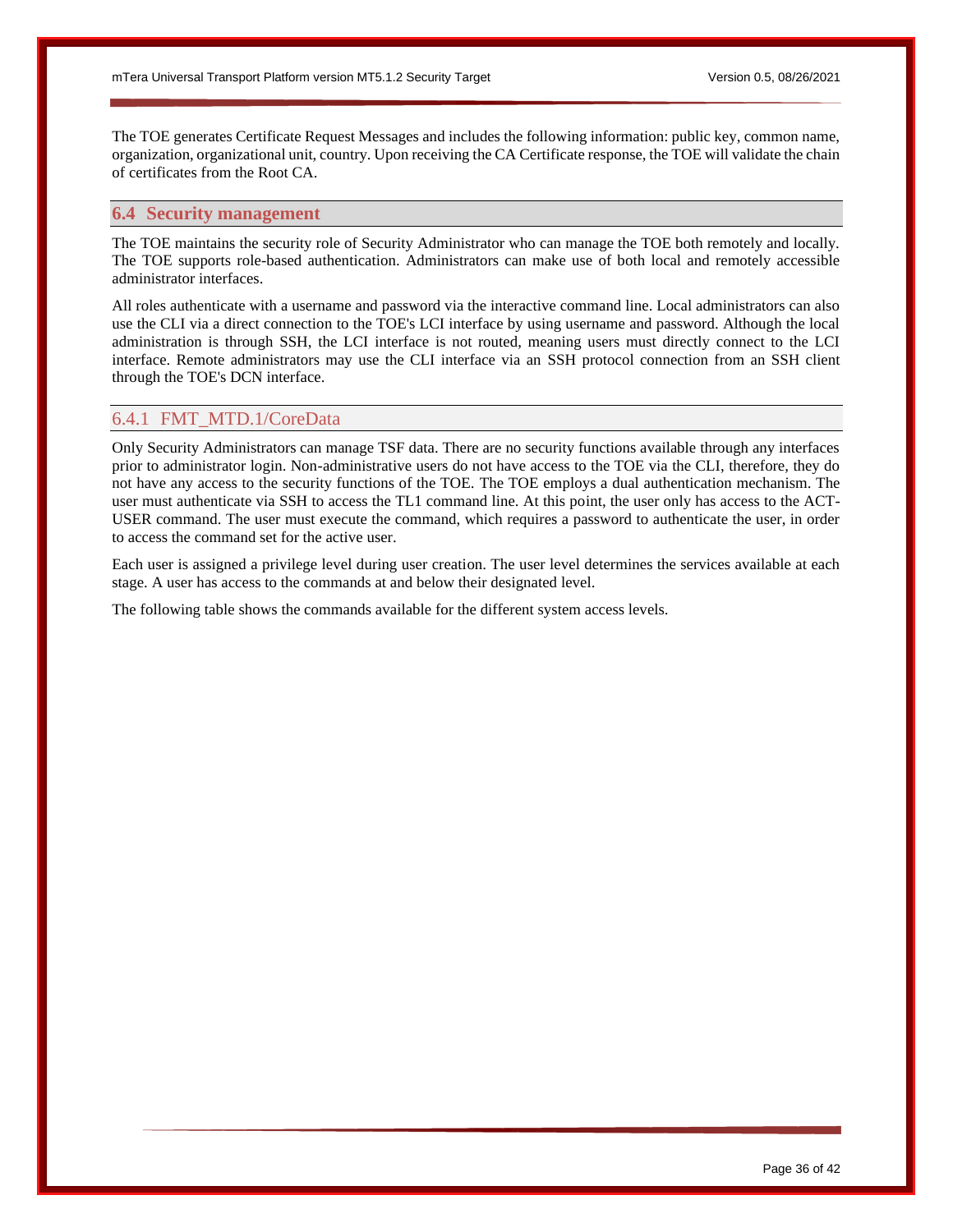| Public (A2)                                                                                                                                                                                                                                                                                                                                                                                                                                                                                                                                                                                                                                                                                                                                                                                                                                                                                                                                                                                                                                                                                                                                                    | Test (A4)                                                                                                                                                                                                                                             | <b>Provisioning (A6)</b>                                                                                                                                                                                                                                                                                                                                                                                                                                                                                                                                                                                                                                                                                                                                                                                                                                                                                                                                                                                                                                                                         | <b>Operator (A7)</b>                                                                                                                                                                                                                                                                                                                                                                                                                                                                                                                                                                                                                                                                                                                                                                                                                                                                                                                                                                                                                                   | Admin (A8) & EMS                                                                                                                                                                                                                                                                                                                                                                                                                                                                                                                                                                                                                                                                                                                                                                                                                                                                                                                                                                                                                                                   |
|----------------------------------------------------------------------------------------------------------------------------------------------------------------------------------------------------------------------------------------------------------------------------------------------------------------------------------------------------------------------------------------------------------------------------------------------------------------------------------------------------------------------------------------------------------------------------------------------------------------------------------------------------------------------------------------------------------------------------------------------------------------------------------------------------------------------------------------------------------------------------------------------------------------------------------------------------------------------------------------------------------------------------------------------------------------------------------------------------------------------------------------------------------------|-------------------------------------------------------------------------------------------------------------------------------------------------------------------------------------------------------------------------------------------------------|--------------------------------------------------------------------------------------------------------------------------------------------------------------------------------------------------------------------------------------------------------------------------------------------------------------------------------------------------------------------------------------------------------------------------------------------------------------------------------------------------------------------------------------------------------------------------------------------------------------------------------------------------------------------------------------------------------------------------------------------------------------------------------------------------------------------------------------------------------------------------------------------------------------------------------------------------------------------------------------------------------------------------------------------------------------------------------------------------|--------------------------------------------------------------------------------------------------------------------------------------------------------------------------------------------------------------------------------------------------------------------------------------------------------------------------------------------------------------------------------------------------------------------------------------------------------------------------------------------------------------------------------------------------------------------------------------------------------------------------------------------------------------------------------------------------------------------------------------------------------------------------------------------------------------------------------------------------------------------------------------------------------------------------------------------------------------------------------------------------------------------------------------------------------|--------------------------------------------------------------------------------------------------------------------------------------------------------------------------------------------------------------------------------------------------------------------------------------------------------------------------------------------------------------------------------------------------------------------------------------------------------------------------------------------------------------------------------------------------------------------------------------------------------------------------------------------------------------------------------------------------------------------------------------------------------------------------------------------------------------------------------------------------------------------------------------------------------------------------------------------------------------------------------------------------------------------------------------------------------------------|
| <b>ACT-USER</b><br><b>ALW-MSG-ALL</b><br><b>CANC-USER</b><br>ED-PID<br><b>INH-MSG-ALL</b><br><b>MEAS-OPTPWR</b><br>RTRV-{X} (facilities)<br>RTRV-ALM-{X}<br><b>RTRV-ALM-ENV</b><br>RTRV-ALMPF-{X}*<br>RTRV-ARC-{X}*<br><b>RTRV-ATTN-OCH</b><br>RTRV-ATTR-CONT<br>RTRV-ATTR-ENV<br><b>RTRV-BER</b><br>RTRV-BKUPSCHED-<br><b>MEM</b><br><b>RTRV-BL</b><br><b>RTRV-BL-MEMBER</b><br><b>RTRV-CALL</b><br><b>RTRV-CALL-DETAIL</b><br><b>RTRV-CEF</b><br>RTRV-COND-{X}<br><b>RTRV-CONN</b><br><b>RTRV-CONN-INFO</b><br>RTRV-CONN-ROUTE<br><b>RTRV-CPPF</b><br><b>RTRV-CRS-OCH</b><br><b>RTRV-CRS-ODUK</b><br><b>RTRV-DGNCP</b><br><b>RTRV-DA</b><br><b>RTRV-DB</b><br><b>RTRV-DISP-OCH</b><br><b>RTRV-ENGIDMAP</b><br><b>RTRV-EQPT</b><br><b>RTRV-ETH</b><br>RTRV-EXDPATH<br><b>RTRV-EXPPATH</b><br><b>RTRV-EXT-CONT</b><br>RTRV-FFP-HGE<br>RTRV-FFP-OCn<br>RTRV-FFP-STMn<br>RTRV-FFP-TGLAN<br>RTRV-FIBR-EQPT<br>RTRV-FTPSERVER<br><b>RTRV-GAIN-OTS</b><br><b>RTRV-GCC</b><br>RTRV-HDR<br>RTRV-INTIP-SLOT<br><b>RTRV-INV</b><br><b>RTRV-IP</b><br><b>RTRV-IPPG</b><br>RTRV-LADJ-TL<br><b>RTRV-LEDS</b><br><b>RTRV-LINKPF</b><br><b>RTRV-MGTETH</b><br><b>RTRV-NE</b> | OPR-ACO-ALL<br>OPR-ARC-{X}<br>OPR-CABL-DETECT<br>OPR-EXT-CONT<br><b>OPR-FINDRTE</b><br>OPR-LPBK-{X}<br>OPR-PROTNSW-{X}<br>RLS-ARC-{X}<br><b>RLS-EXT-CONT</b><br>RLS-LPBK-{X}<br>RLS-PROTNSW-{X}<br><b>RTRV-USER-SECU</b><br><b>STA-BER</b><br>STP-BER | ALW-PMFILE-{X}<br>ALW-PMREPT-{X}<br>DLT-{X} (facilities)<br>DLT-BL<br><b>DLT-CONN</b><br><b>DLT-CRS-OCH</b><br><b>DLT-CRS-ODUK</b><br><b>DLT-DA</b><br><b>DLT-EQPT</b><br><b>DLT-EXDPATH</b><br><b>DLT-EXPPATH</b><br><b>DLT-FFP-HGE</b><br>DLT-FFP-OCn<br><b>DLT-FFP-STMn</b><br><b>DLT-FFP-TGLAN</b><br><b>DLT-FIBR-EQPT</b><br><b>DLT-GCC</b><br><b>DLT-MGTETH</b><br><b>DLT-OCH</b><br><b>DLT-TSL</b><br>ED-{X} (facilities)<br><b>ED-CRS-OCH</b><br><b>ED-CRS-ODUK</b><br>ED-DA<br>ED-EQPT-{X}<br><b>ED-EXDPATH</b><br><b>FD-FXPPATH</b><br><b>ED-FFP-HGE</b><br>ED-FFP-OCn<br>ED-FFP-STMn<br><b>ED-FFP-TGLAN</b><br>ED-FGE<br>ED-GCC<br><b>ED-MGTETH</b><br>ED-OCH<br><b>ED-OMS</b><br>ED-OSC<br><b>ED-OSPFRP</b><br><b>ED-OTS</b><br><b>ED-PPG-ODUk</b><br><b>ED-SLOT</b><br><b>ED-TSL</b><br><b>ED-WCG</b><br><b>ENT-BL</b><br><b>ENT/DLT-CALL</b><br><b>ENT-DA</b><br><b>ENT/DLT-OSPFRP</b><br>ENT/DLT-<br><b>OSPFRPMAP</b><br>ENT/DLT-TNALNKMAP<br><b>ENT/ED/DLT-NODE</b><br>ENT/ED/DLT-TL<br>$ENT-\{X\}$ (facilities)<br><b>ENT-CRS-OCH</b><br><b>ENT-CRS-ODUK</b><br><b>ENT-EQPT</b> | ALW-BKUPSCHED-<br><b>MEM</b><br><b>DLT-DB</b><br><b>DLT-FTPSERVER</b><br><b>DLT-IPPG</b><br><b>DLT-NTPPEER</b><br><b>DLT-RFILE</b><br><b>DLT-TRAPIP</b><br>ED-ALMPF-{X}*<br><b>FD-BL</b><br><b>ED-BL-MEMBER</b><br><b>ED-CALL</b><br><b>ED-CPPF</b><br>ED-DB<br><b>ED-FTPSERVER</b><br>ED-IP<br><b>ED-IPPG</b><br><b>ED-LINKPF</b><br><b>ED-NTPPEER</b><br><b>ED-PMPF</b><br><b>ED-PPPPF</b><br><b>ED-RSVPADJ</b><br><b>ED-SLPF</b><br><b>ED-SLPOLICY</b><br><b>ED-SNMP</b><br>ED-SNMP-<br><b>COMMPREFIX</b><br><b>ED-STAT-RTE</b><br><b>ENT/DLT-RSVP</b><br><b>ENT/DLT-STAT-RTE</b><br><b>ENT/ED/DLT-NP</b><br><b>ENT/ED/DLT-OSCX</b><br><b>ENT/ED/DLT-OSPF</b><br><b>ENT/ED/DLT-</b><br><b>OSPFADJ</b><br><b>ENT/ED/DLT-</b><br><b>OSPFAREA</b><br><b>ENT-FTPSERVER</b><br><b>ENT-IPPG</b><br><b>ENT-NTPPEER</b><br><b>ENT-STAT-RTE</b><br><b>ENT-TRAPIP</b><br><b>INH-BKUPSCHED-</b><br><b>MEM</b><br><b>INIT-SYS</b><br><b>INSTALL-CEF</b><br><b>INSTALL-SW</b><br>OPR-PING<br>OPR-TRACE-ROUTE<br>OPR-UPG-ABORT<br>OPR-UPG-COMMIT<br>RTRV-SECU-SYS | ALW-PKT-SNMPV2<br><b>COPY-RFILE</b><br><b>DLT-AAA</b><br><b>DLT-SESSION</b><br><b>DLT-USER-SECU</b><br>ED-AAA<br><b>ED-NE</b><br><b>ED-PROXY</b><br><b>ED-SECU-SYS</b><br><b>ED-TCPIP</b><br><b>ED-USER-SECU</b><br><b>ED-WARNING</b><br><b>ENT-AAA</b><br><b>ENT-USER-SECU</b><br>INH-PKT-SNMPV2<br><b>RTRV-AAA</b><br><b>RTRV-ALMGEN</b><br><b>RTRV-LOG</b><br><b>RTRV-SESSION</b><br><b>RTRV-USER-SECU</b><br><b>STA-ALMGEN</b><br><b>STP-ALMGEN</b><br><b>ENT-DN</b><br><b>DLT-DN</b><br><b>RTRV-DN</b><br><b>ENT-ASYMKEY</b><br><b>DLT-ASYMKEY</b><br>RTRV-ASYMKEY<br>OPR-EXPORT-CSR<br><b>ENT-CERT</b><br><b>ED-CERT</b><br><b>DLT-CERT</b><br><b>RTRV-CERT</b><br><b>ENT-ENCAPP</b><br><b>ED-ENCAPP</b><br><b>DLT-ENCAPP</b><br><b>RTRV-ENCAPP</b><br><b>ENT-ENCPEER</b><br><b>ED-ENCPEER</b><br><b>DLT-ENCPEER</b><br><b>RTRV-ENCPEER</b><br><b>RTRV-ENCPEERADJ</b><br><b>ENT-ENCODU</b><br><b>ED-ENCODU</b><br><b>DLT-ENCODU</b><br><b>RTRV-ENCODU</b><br><b>ENT-SPD</b><br>ED-SPD<br><b>RTRV-SPD</b><br><b>DLT-SPD</b><br>OPR-FIPS-<br><b>ZEROIZECSP</b> |

Table 6.2 Security and Administration User Privileges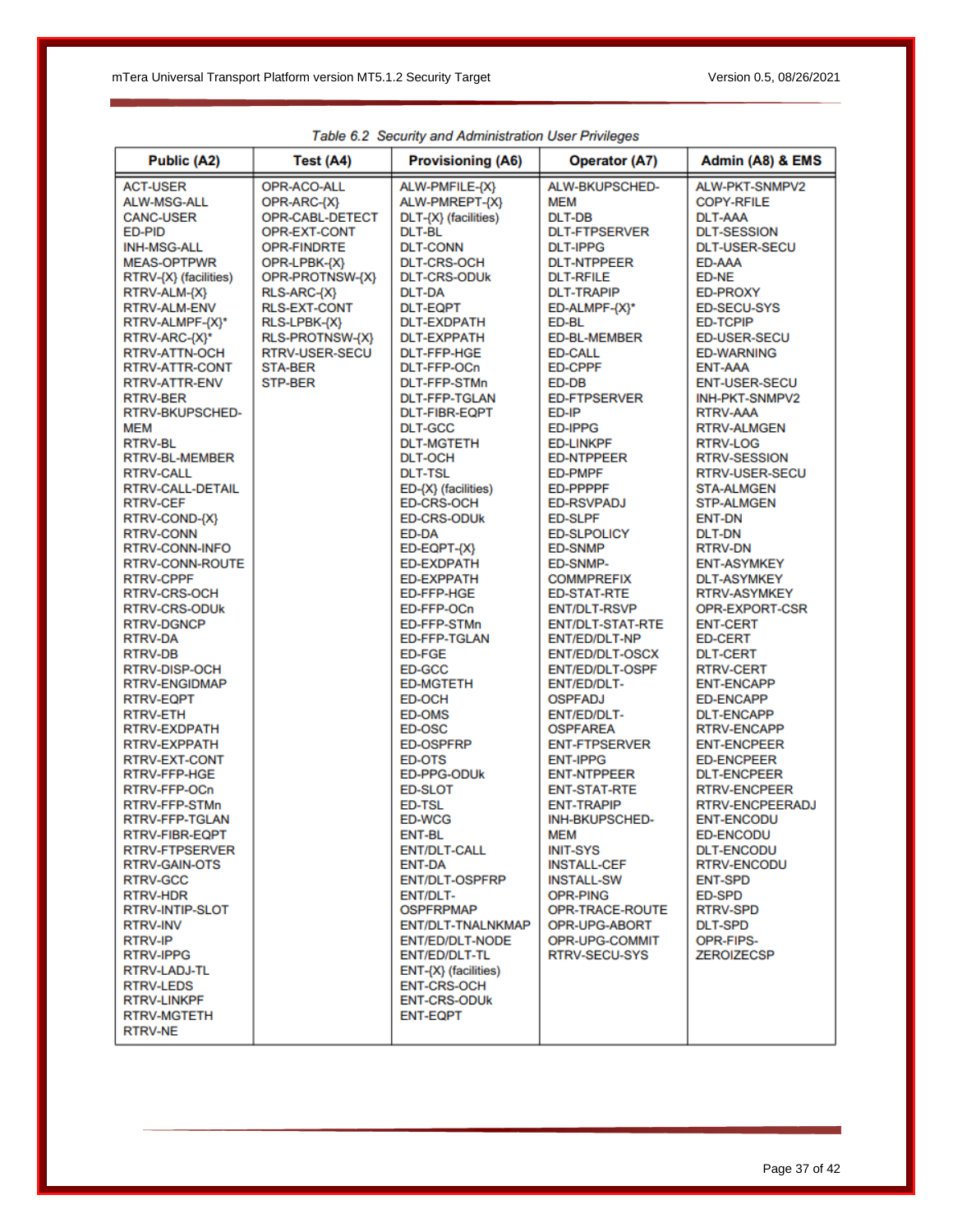| <b>Public (A2)</b>                                                                                                                                                                                                                                                                                                                                                                                                                                                                                                                                                                                                                                                                                                                                                                                                                                                                                                                                                                                                                                                                                  | Test (A4) | <b>Provisioning (A6)</b>                                                                                                                                                                                                                                                                                                                                                                                                                                                                                                                                                                                                      | <b>Operator (A7)</b>                                                                                                                                                                                                                                                | Admin (A8) & EMS |
|-----------------------------------------------------------------------------------------------------------------------------------------------------------------------------------------------------------------------------------------------------------------------------------------------------------------------------------------------------------------------------------------------------------------------------------------------------------------------------------------------------------------------------------------------------------------------------------------------------------------------------------------------------------------------------------------------------------------------------------------------------------------------------------------------------------------------------------------------------------------------------------------------------------------------------------------------------------------------------------------------------------------------------------------------------------------------------------------------------|-----------|-------------------------------------------------------------------------------------------------------------------------------------------------------------------------------------------------------------------------------------------------------------------------------------------------------------------------------------------------------------------------------------------------------------------------------------------------------------------------------------------------------------------------------------------------------------------------------------------------------------------------------|---------------------------------------------------------------------------------------------------------------------------------------------------------------------------------------------------------------------------------------------------------------------|------------------|
| RTRV-NETYPE<br><b>RTRV-NODE</b><br><b>RTRV-NP</b><br><b>RTRV-NP-STATS</b><br><b>RTRV-NTPPEER</b><br><b>RTRV-OCH</b><br><b>RTRV-OMS</b><br><b>RTRV-OPEDATA</b><br>RTRV-OPTPWR-OTS<br><b>RTRV-OSC</b><br><b>RTRV-OSCX</b><br>RTRV-OSPF<br><b>RTRV-OSPFADJ</b><br><b>RTRV-OSPFAREA</b><br>RTRV-OSPFRP<br>RTRV-OSPFRPMAP<br><b>RTRV-OTS</b><br>RTRV-PM-{X}<br><b>RTRV-PMDAY</b><br>RTRV-<br>PMFILESCHED-{X}<br>RTRV-PMMODE-{X}<br><b>RTRV-PMPF</b><br><b>RTRV-PMPFUSE</b><br><b>RTRV-PMSCHED-</b><br>$\{X\}^*$<br>RTRV-PPG-ODUK<br>RTRV-PPPPF<br><b>RTRV-PROXY</b><br>RTRV-PTHTRC-OCH<br><b>RTRV-PTHTRC-</b><br><b>ODUF</b><br><b>RTRV-PTHTRC-</b><br>ODU <sub>0</sub><br><b>RTRV-PTHTRC-</b><br>ODU <sub>1</sub><br><b>RTRV-PTHTRC-</b><br>ODU <sub>2</sub><br><b>RTRV-PTHTRC-</b><br>ODU2E<br><b>RTRV-PTHTRC-</b><br>ODU <sub>3</sub><br><b>RTRV-PTHTRC-</b><br>ODU <sub>4</sub><br>RTRV-PTHTRC-ODU<br><b>RTRV-PTHTRC-</b><br>OTUC <sub>2</sub><br><b>RTRV-PTHTRC-</b><br>OTUC <sub>3</sub><br>RTRV-PTHTRC-OTS<br><b>RTRV-RFILE</b><br><b>RTRV-RSVP</b><br><b>RTRV-RSVPADJ</b><br><b>RTRV-RTE-ALL</b> |           | <b>ENT-EXDPATH</b><br>ENT-EXPPATH<br>ENT-FFP-HGE<br>ENT-FFP-OCn<br>ENT-FFP-STMn<br><b>ENT-FFP-TGLAN</b><br><b>ENT-FGE</b><br><b>ENT-FIBR-EQPT</b><br><b>ENT-GCC</b><br><b>ENT-MGTETH</b><br><b>ENT-OCH</b><br><b>ENT-TSL</b><br>$INH-PMFILE-\{X\}$<br><b>INH-PMREPT</b><br>INIT-REG-{X}<br>OPR-ADMREROUTE<br>OPR-CPSW<br><b>RLS-CPSW</b><br>RTRV-FPGAVERMAP<br>RTRV-FPGAVER<br><b>RTRV-USER-SECU</b><br>SCHED-PMFILE-{X}<br>SCHED-PMREPT-{X}<br><b>SET-ATTN-OCH</b><br><b>SET-GAIN-OTS</b><br><b>SET-OPTPWR-OTS</b><br><b>SET-OPTTH-OCH</b><br><b>SET-PMDAY</b><br>SET-PMMODE-{X}<br>SET-TCAMODE-{X}<br>$SET-TH-(x)$<br>SW-DX | OPR-UPG-EXECUTE<br>OPR-UPG-<br><b>PATCHAPPLY</b><br>RTRV-AO<br>RTRV-SNMP-COMM<br><b>RTRV-SNMP-</b><br><b>COMMPREFIX</b><br><b>RTRV-TCPIP</b><br>RTRV-USER-SECU<br>SCHED-BKUP-MEM<br><b>SET-ATTR-CONT</b><br><b>SET-ATTR-ENV</b><br><b>SET-DAT</b><br><b>SET-SID</b> |                  |

Table 6.2 Security and Administration User Privileges (Continued)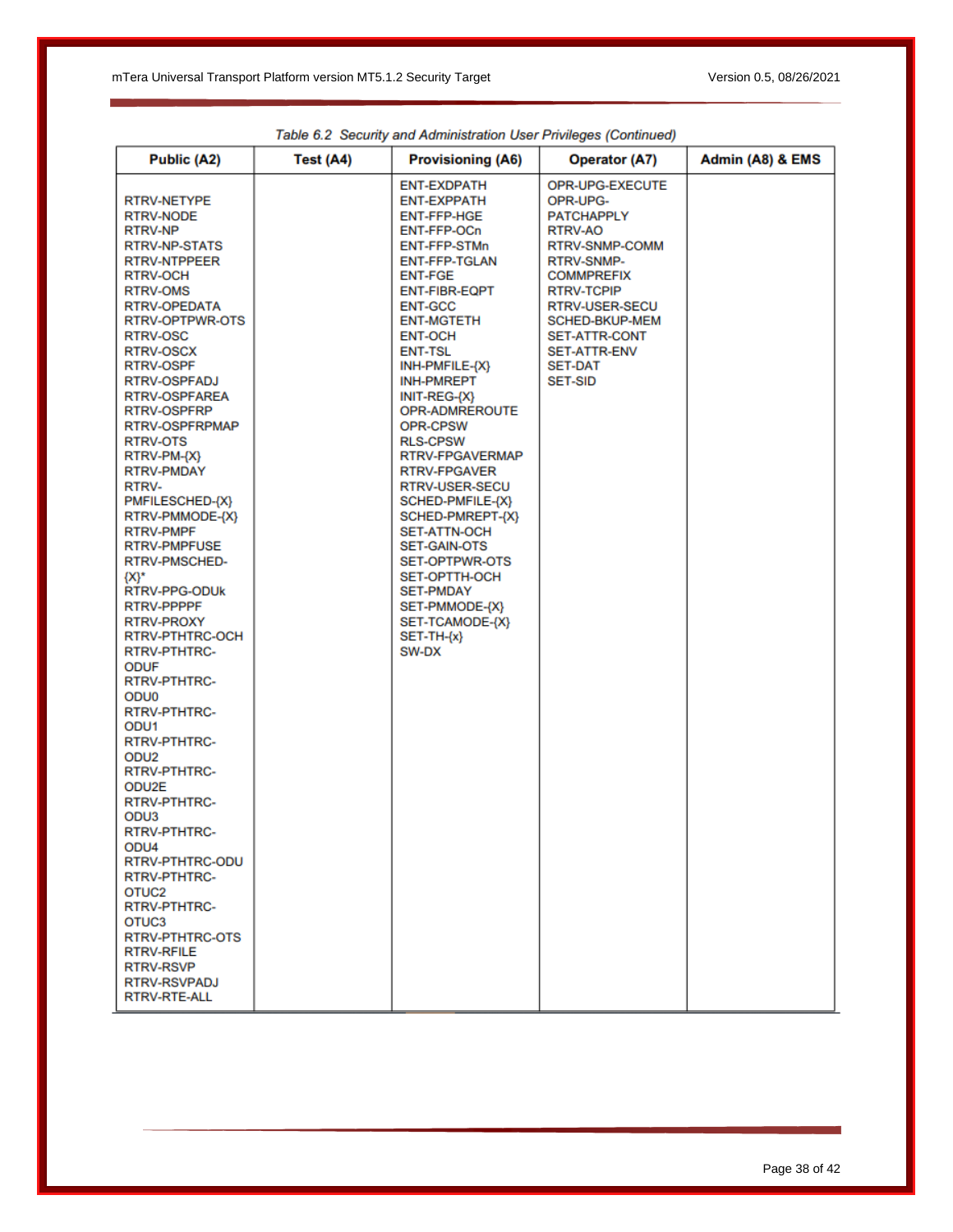| Public (A2)                                                                                                                                                                                                                                                                                                                                                 | Test (A4) | <b>Provisioning (A6)</b> | <b>Operator (A7)</b> | Admin (A8) & EMS |
|-------------------------------------------------------------------------------------------------------------------------------------------------------------------------------------------------------------------------------------------------------------------------------------------------------------------------------------------------------------|-----------|--------------------------|----------------------|------------------|
| <b>RTRV-SLOT</b><br><b>RTRV-SLPF</b><br><b>RTRV-SLPOLICY</b><br><b>RTRV-SNMP</b><br><b>RTRV-STAT-RTE</b><br><b>RTRV-SW</b><br><b>RTRV-SWVER</b><br><b>RTRV-SWVERMAP</b><br>RTRV-TCA-{X}<br>RTRV-TCAMODE-{X}<br>RTRV-TCE-TL<br>RTRV-TH-{X}<br><b>RTRV-TL</b><br>RTRV-TNALNKMAP<br>RTRV-TOD<br><b>RTRV-TRAPIP</b><br><b>RTRV-TSL</b><br><b>RTRV-UPG-STATE</b> |           |                          |                      |                  |
| <b>RTRV-USER-SECU</b><br><b>RTRV-WARNING</b><br><b>RTRV-WCG</b>                                                                                                                                                                                                                                                                                             |           |                          |                      |                  |

|  |  | Table 6.2 Security and Administration User Privileges (Continued) |  |  |  |  |
|--|--|-------------------------------------------------------------------|--|--|--|--|
|--|--|-------------------------------------------------------------------|--|--|--|--|

A8 users have the highest privilege and are considered system admins. Administrators have access to TOE configuration editing commands. For example, administrators are the only ones with access to the ENT-CERT command, which is used to configure X.509 certificates used for mutual authentication, as well as configure trust anchor certificates in the TOE. Administrators can also use DLT-CERT to delete certificates, ED-CERT to edit existing certificate objects, and RTRV-CERT to retrieve information on current existing certificate objects.

### <span id="page-38-0"></span>6.4.2 FMT\_SMF.1

The TOE provides the administrator with capabilities to manage all security functions identified in this Security Target, including the following:

- Ability to administer the TOE locally and remotely
- Ability to configure the access banner
- Ability to configure the session inactivity time before session termination or locking

- Ability to update the TOE, and to verify the updates using [digital signature] capability prior to installing those updates

- Ability to configure the authentication failure parameters for FIA\_AFL.1
- Ability to start and stop services
- Ability to configure audit behavior
- Ability to manage the cryptographic keys
- Ability to configure the cryptographic functionality
- Ability to configure the lifetime for IPsec SAs
- Ability to re-enable an Administrator account
- Ability to set the time which is used for time-stamps
- Ability to configure NTP
- Ability to configure the reference identifier for the peer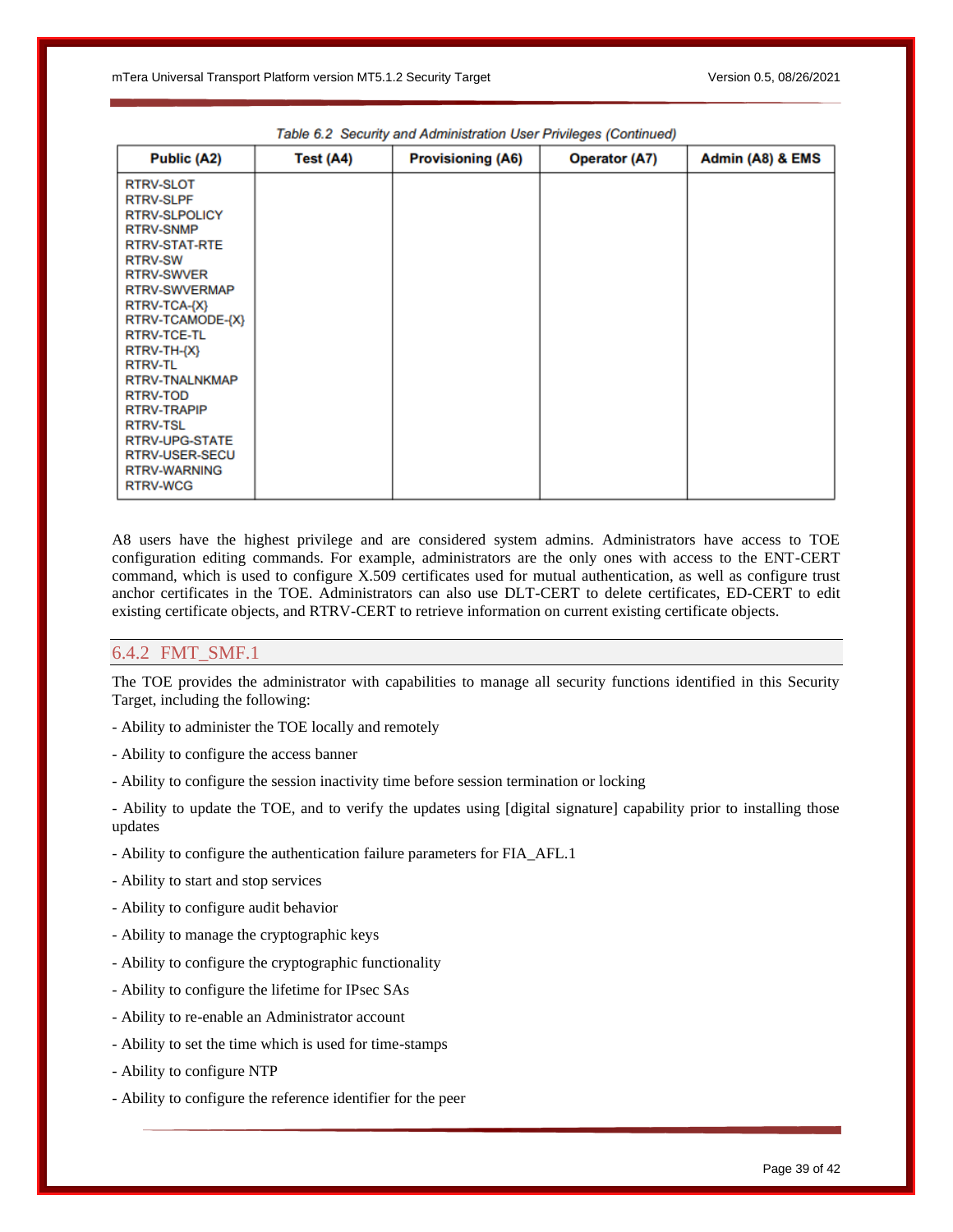- Ability to manage the TOE's trust store and designate X509.v3 certificates as trust anchors
- Ability to import X509v3 certificates to the TOE's trust store

Administrators are able to configure the TOE using the TL1 command line, which is accessed via SSHv2 using a local or remote connection. All commands for administering the TOE are available in both the local and remote SSHv2 connections.

# <span id="page-39-0"></span>**6.5 Protection of the TSF**

# <span id="page-39-1"></span>6.5.1 FPT\_APW\_EXT.1, FPT\_SKP\_EXT.1

The TOE encrypts passwords with AES-256 CBC before storing them in flash.

The TOE encrypts private and symmetric keys with AES-256 CBC before storing them in flash.

The TOE provides no interfaces to read pre-shared, symmetric keys, private keys or passwords.

# <span id="page-39-2"></span>6.5.2 FPT\_STM\_EXT.1

The TOE's system clock can be manually set or configured to sync with an external NTP source. Note that the clock is used primarily to provide a timestamp for audit records, but is also used to support timing elements of cryptographic functions, certificate validity checks, session timeouts, and unlocking of administrator accounts locked as a result of authentication failure.

# <span id="page-39-3"></span>6.5.3 FPT\_TST\_EXT.1

The TOE offers a suite of self-tests to verify the correct operation of the key generation and static TSF cryptographic data. Software images are cryptographically signed, and an image with an invalid signature will not be copied by the TOE into the image partition. If a self-test fails, the TOE will immediately halt operation and enter an error state thereby preventing potentially insecure operations (i.e., maintaining a secure state). The controller will reboot after a self-test failure. If a self-test failure continues to occur, the controller will continue to reboot repeatedly and will require return to manufacturer.

The following tests are performed:

Linux Kernel:

- AES-ECB (128/192/256) Encrypt/Decrypt KAT
- AES-CBC (128/192/256) Encrypt/Decrypt KAT
- AES-GCM (256) Encrypt/Decrypt KAT
- HMAC-SHA-1/SHA-256 KAT
- SHA-1/SHA-256 KAT

### Strongswan:

- IKEv2 KDF test

# OpenSSL:

- AES-ECB (128/256) Encrypt/Decrypt KAT
- AES-CBC (128/256) Encrypt/Decrypt KAT
- AES-GCM (256) Encrypt/Decrypt KAT

- DHE 2048 bits KAT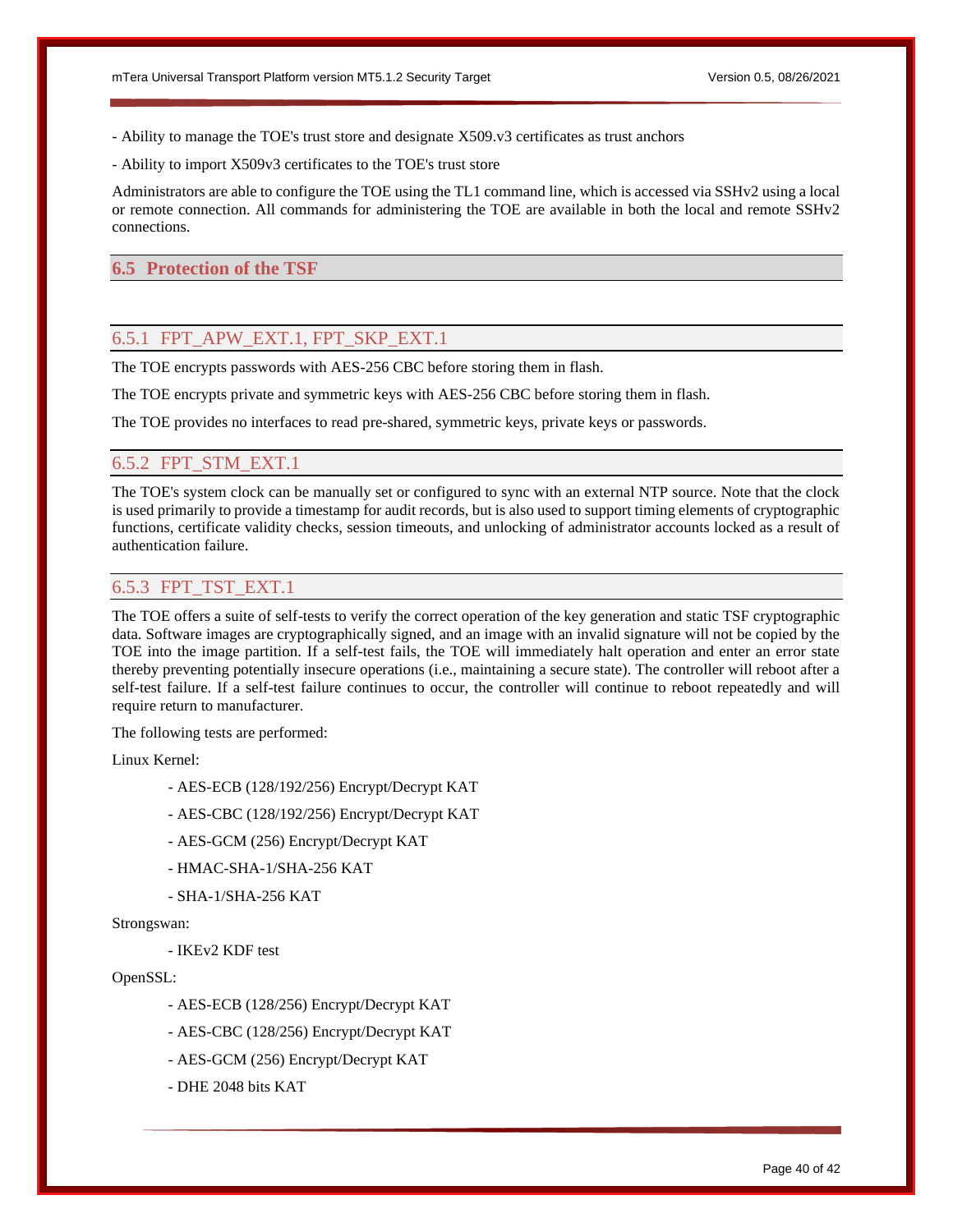- DRBG KAT with health test
- ECDSA Pair-Wise Consistency test
- ECDH P-256/384/521 KAT
- ECDHE P-256/384/521 KAT
- HMAC-SHA1/ HMAC-SHA-256/384/512 KAT
- Key Wrapper AES-ECB (256) Encrypt/Decrypt KAT
- RSA Pair-Wise Consistency test
- SHA-1/ SHA-256/384/512 KAT

SNMP KDF test

TLS KDF test

SSH KDF test

AES-GCM (256) Encrypt/Decrypt KAT (Line card)

Software images integrity test with CRC32 (Main controller/Line card)

The TOE executes both known answer self-tests and pair-wise consistency tests during power-up. The known answer tests involve inputting known data into each algorithm and comparing the outputs against expected results. For example, the TOE's AES-CBC Encrypt KAT takes a known key, encrypts known plaintext using AES-CBC, and compares the result against known ciphertext. The KAT fails if the comparison results in the calculated ciphertext not matching the known ciphertext. For the Pair-Wise consistency test, the TOE takes a public/private key pair to calculate and verify a digital signature. If a pair-wise consistency test fails, the TOE shuts down the data output interface. If all self-tests pass, the TOE proceeds to normal operation.

# <span id="page-40-0"></span>6.5.4 FPT\_TUD\_EXT.1

An administrator can query the current version of the TOE by issuing the RTRV-SW command at the TL1 commandline prompt. The administrator first obtains the update file after contacting the vendor for a download link. The TOE's update process begins with an administrator uploading a valid image file. The administrator can issue the RTRV-SW command once more to view the path to the update file. The file's digital signature is verified before it is saved to the TOE's flash. The TOE checks the update image integrity using RSA-2048 with SHA-256. If the integrity verification fails, the TOE does not save the uploaded image to flash. Once the file is verified successfully and saved to the flash, the administrator can issue a command (either opr-upg-execute or opr-upg-patchapply) to install the image on the standby management card. The distinction between the two commands is that opr-upg-execute is for upgrading the TOE's entire image, and opr-upg-patchapply is for applying patches to the current existing software. This will apply the update to the standby card. Once that update is complete, the standby card will reboot itself automatically, and then it will become the active card. The previously active card will then apply the update, and it will also reboot itself to complete the update. Once the update is done applying, the administrator uses the opr-upg-commit to ensure the update is confirmed and saved. An important note is that upon the TOE reboot and boot stage, the image integrity is checked via a digital signature verification. If valid, the system will be allowed to restart on the latest image. If the image is not valid, the system will restart using the older image.

# <span id="page-40-1"></span>**6.6 TOE access**

# <span id="page-40-2"></span>6.6.1 FTA\_SSL.3, FTA\_SSL.4, FTA\_SSL\_EXT.1

The TOE terminates remote or local administrator sessions after session inactivity time exceeds a configurable session idle timeout. The session idle timeout is the maximum amount of time an administrator may remain idle.

All users may also terminate their own sessions at any time simply by logging off their session.